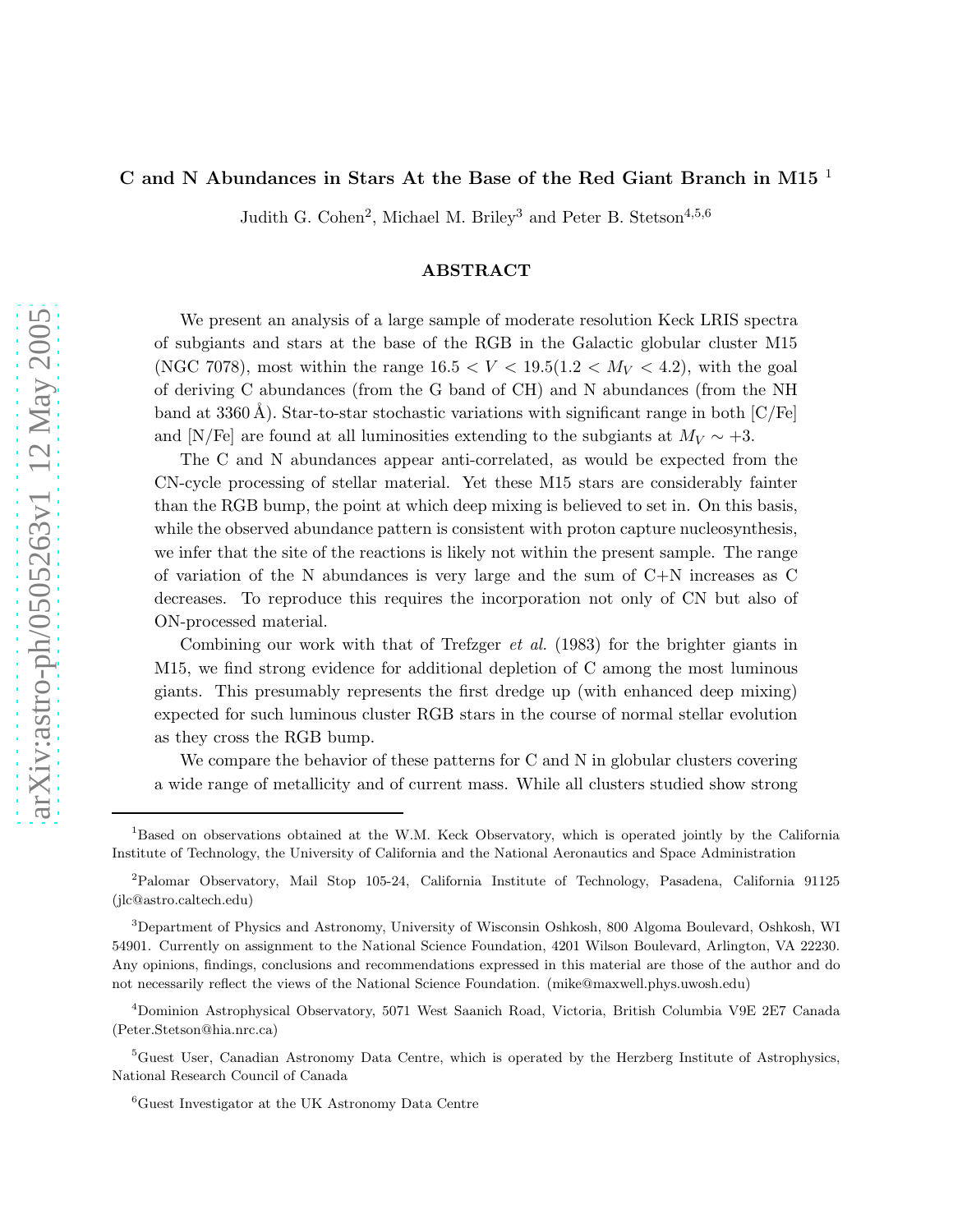anti-correlated variations of C and N at all luminosities probed, the metal rich clusters (M71, 47 Tuc and M5) do not show evidence for the first dredge up among their most luminous giants, while the metal poor ones (M5, M13, M92 and M15) do. Conversely, the metal poor clusters do not show evidence for the bimodality in CH and CN line strengths seen in the metal rich clusters.

The collected data on C and N abundances in low luminosity GC stars cannot be explained by the commonly invoked models for the chemical evolution of GC stars; in particular "pollution" of existing low mass stars by ejecta from intermediate mass AGB stars can be ruled out. Pollution of cluster gas by such stars prior to the formation of the lower mass stars we observe today can also be ruled out unless current models of nucleosynthesis and dredge up into the surface layers of AGB stars are flawed; such models agree qualitatively but disagree quantitatively with our data. We are forced to assume that there was an extended period of star formation in GCs, and that a previous generation of more massive stars evolved, ejected mass, and "polluted" with light elements the GC gas; the low mass stars we see today formed afterwards. A tentative scenario is developed involving a initial phase of star formation heavily biased towards high mass stars, with subsequent formation of intermediate, then low mass stars.

*Subject headings:* globular clusters: general — globular clusters: individual (M15) stars: evolution – stars: abundances

## 1. Introduction

By virtue of their large populations of coeval stars, the Galactic globular clusters present us with a unique laboratory for the study of the evolution of low mass stars. The combination of their extreme ages, compositions and dynamics also allows us a glimpse at the early history of the Milky Way and the processes operating during its formation. These aspects become even more significant in the context of the star-to-star light element inhomogeneities found among red giants in every cluster studied to date. The large differences in the surface abundances of C, N, O, and often Na, Mg, and Al have defied a comprehensive explanation in the three decades since their discovery.

Proposed origins of the inhomogeneities typically break down into two scenarios: 1) As C, N, O, Na, Mg, and Al are related to proton capture processes at CN and CNO-burning temperatures, material cycled through a region in the upper layers of the H-burning shell in evolving cluster giants may be brought to the surface with accompanying changes in composition; see Sweigart & Mengel (1979) and Charbonnel (1994) for an introduction to the relevant theory of mixing. There is ample observational evidence that deep mixing takes place during the red giant branch (RGB) ascent of metal-poor cluster stars (see the reviews of Kraft 1994, Pinsonneault 1997, & Gratton, Sneden & Carretta 2004 and references therein). 2) It has also become apparent that at least some component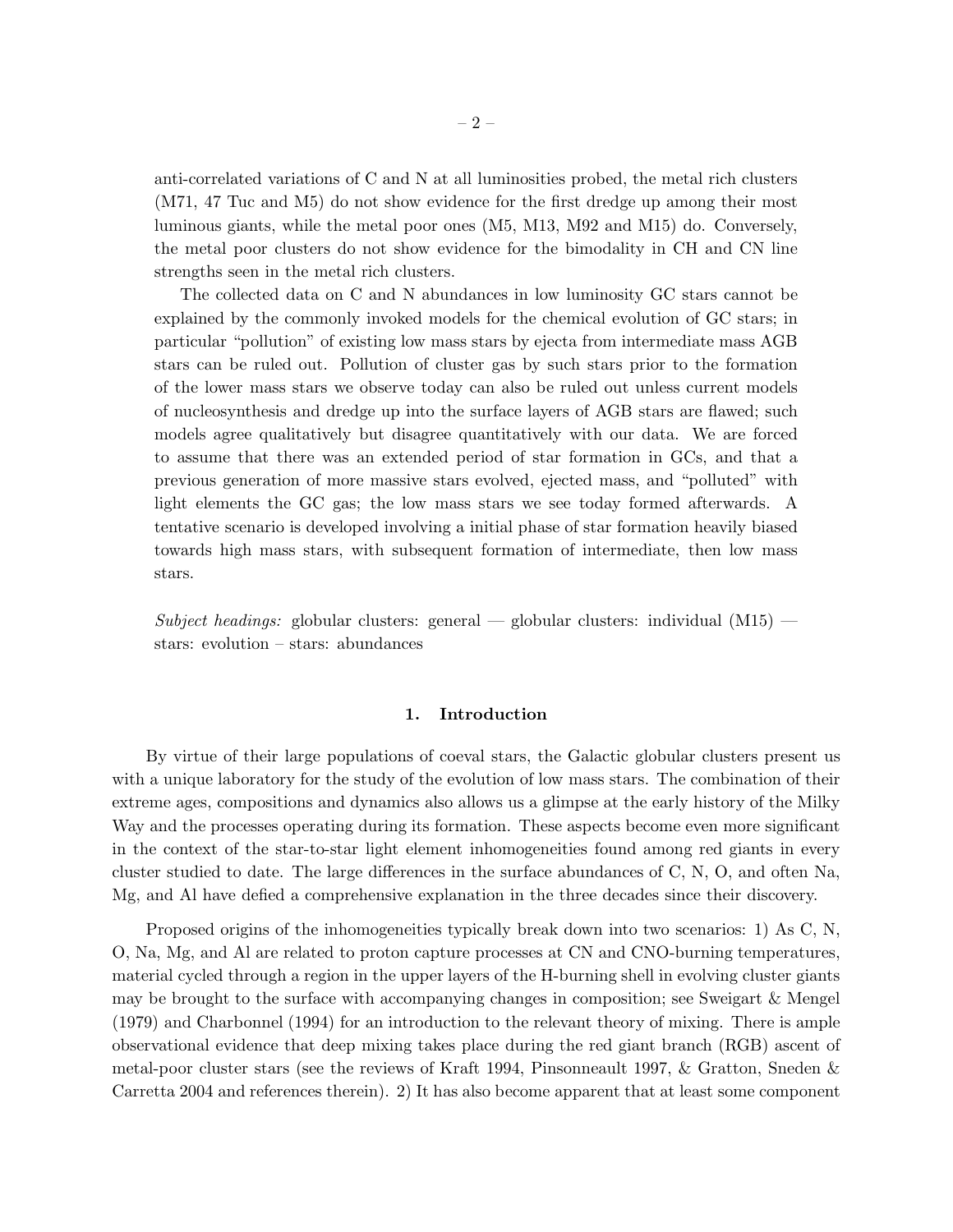of these abundance variations must be in place before some cluster stars reach the giant branch. Spectroscopic observations of main sequence turn-off stars in 47 Tuc (beginning with Hesser 1978, see Cannon *et al.* 1998, Briley *et al.* 2004a and references therein) demonstrate this. Our own work with large samples of low luminosity stars in M71 (Cohen 1999, Briley & Cohen 2001, Ramírez & Cohen 2002) and in M13 (Briley, Cohen & Stetson 2002, 2004b and Cohen & Melendez 2004) have shown variations in CN and CH-band, O and Na line strengths among subgiants and main sequence stars consistent with patterns found among the evolved giants of these clusters. The low mass cluster stars we observe are, however, incapable of both deep dredge-up and significant CNO nucleosynthesis while on the main sequence. Hence the early cluster material must have been at least partially inhomogeneous in these elements or some form of modification of these elements took place within the cluster. Suggested culprits include mass-loss from intermediate mass asymptotic giant branch stars and supernovae ejecta. Cannon *et al.* (1998) present an excellent discussion of these possibilities.

Thus the observed light element inhomogeneities imply that there is some aspect of the structure of the evolving cluster giants which remains poorly understood (the deep mixing mechanism), that the early proto-clusters may have been far less homogeneous, that intermediate mass stars may have played a greater role in setting the composition of the present day low mass stars than previously thought, etc. It is this set of issues that we explore in the present series of papers. In our earlier work we studied the C and N abundances for large samples of stars in the globular clusters M71 (Cohen 1999; Briley & Cohen 2001), M5 (Cohen, Briley & Stetson 2004) and M13 (Briley, Cohen & Stetson 2002, 2004b) (collectively denoted GC–CN). We consider here the extremely metal poor globular cluster M15. In this range of metallicity and luminosity (i.e.  $T_{eff}$ ), the CN bands at 3880 and at 4220  $\AA$  in the spectra of the M15 stars are too weak to be useful, so we rely on the CH and NH band strengths to derive C and N abundances for a large sample of stars in M15. We adopt values from the on-line database of Harris (1996) for the apparent distance modulus of M15 at V of 15.31 mag with a reddening of  $E(B-V) = 0.09$  mag, supported by analysis of deep HST photometry by Recio-Blanco *et al.* (2004). We adopt the metallicity  $[Fe/H] = -2.2$  dex, also from Harris (1996); Sneden *et al.* (1991) in a high dispersion abundance analysis of a large sample of stars on the upper giant branch of M15 found a somewhat lower value.

We describe the sample in §2 and 3. We outline our measurement of the molecular band indices and their interpretation in §4. With an assumption about the O abundance, these are converted into C and N abundances, from which we find an anti-correlation between C and N in §5. A consideration of the need for ON burning follows in §7. A discussion of our results together with a comparison with the trends seen among the red giants in M15 with our earlier work, which now covers four globular clusters spanning a wide range of metallicity, combined with data from the literature, is given in §8, while §9 discusses the implications of our results for the mechanism producing the C and N differences. Inferences we can draw from this for the formation and early chemical history of globular clusters are given in §10. A brief summary concludes the paper.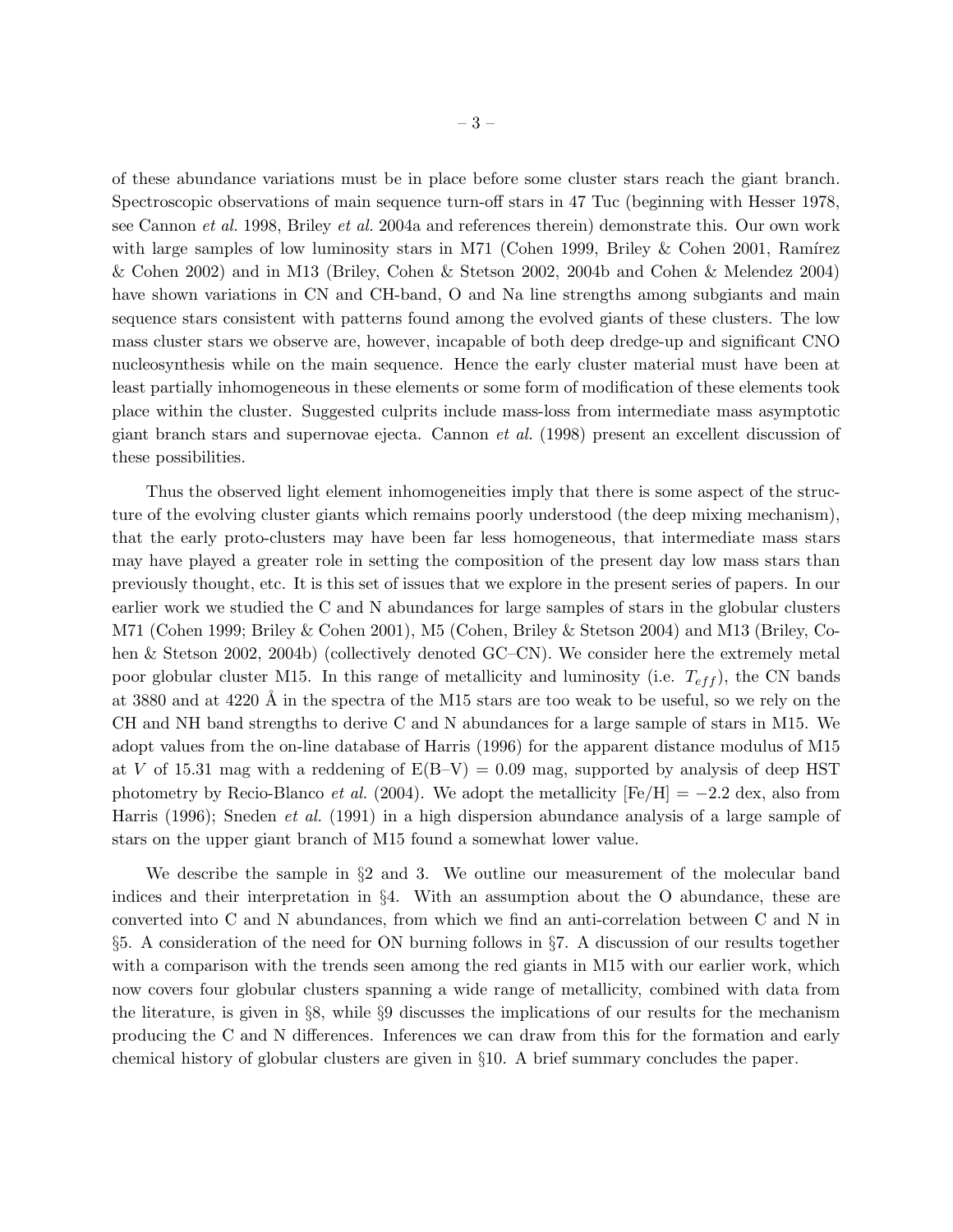### 2. Photometric Databases

The optical photometry of M15 employed here was carried out as part of a larger program to provide homogeneous photometry for star clusters and nearby resolved galaxies (Stetson 2000). The general characteristics of the photometric database are described in detail in Cohen, Briley & Stetson (2004) for the case of M5; the case of M15 is similar. At the time the present photometry for M15 was derived, the corpus of M15 images in Stetson's database included some 307 images in  $B$ , 340 images in  $V$ , and 181 in  $I$ . The images did not all cover the same region of sky, of course, and any given star fell within no more than 235 B images, 239 V images, or 179 I images. A network of local standards supported appropriate transformations for those images taken under nonphotometric conditions. In our experience, photometry from datasets such as those employed here typically display an external accuracy of order 0.02 mag per observation; this level of observation-toobservation scatter is probably dominated by temporal and spatial fluctuations in the instantaneous atmospheric extinction, and probably also by the difficulty of obtaining truly appropriate flat-field corrections in the presence of such effects as scattered light, ghosts, fringing and spectral mismatch between the flat-field illumination and the astronomical scene. The fundamental system is that of Landolt (1992).

The absolute astrometry of our catalog is based upon the United States Naval Observatory Guide Star Catalogue I (A V2.0; henceforth USNOGSC, Monet *et al.* 1998), access to which is obtained by PBS through the services of the Canadian Astronomy Data Centre. Throughout the region of our field that is well populated by USNOGSC stars (including essentially all of the stars in our present spectroscopic sample), we expect systematic errors of our right ascensions and declinations on the system of the USNOGSC to be < 0.1 arcsec. Individual *random* errors in our coordinate measurements are probably not much better than 0.02 arcsec on a star-by-star basis, the errors becoming somewhat worse than this for the fainter and more crowded stars in our photometric/astrometric sample.

The alignment images for the slitmasks used with the Low Resolution Imaging Spectrometer (LRIS) (Oke *et al.* 1995) were taken with V or I filters. Although these exposures were short (1 sec typically), they were used to determine  $V$  mags for the faintest stars, particularly those that were somewhat crowded, in our sample in M15.

To broaden the wavelength range of our photometry, we attempted to obtain infrared colors from the 2MASS database (Skrutskie *et al.* 1997; Cutri *et al.* 2003) for the stars in our sample. However, many of them are too faint to be included therein. Thus in Sep. 2004 we observed the fields of our M15 sample with the Wide Field Infrared Camera (Wilson *et al.* 2003) at the 5-m Hale Telescope for the purpose of establishing reliable J,K magnitudes for the fainter stars in our sample. The 2MASS colors of nearby isolated somewhat brighter stars were used to calibrate our WIRC photometry. Total integrations of 10 min to 30 min for each of the two filters in each of the two fields were obtained. These images were reduced using Figaro (Shortridge 1993) and DAOPHOT (Stetson 1987).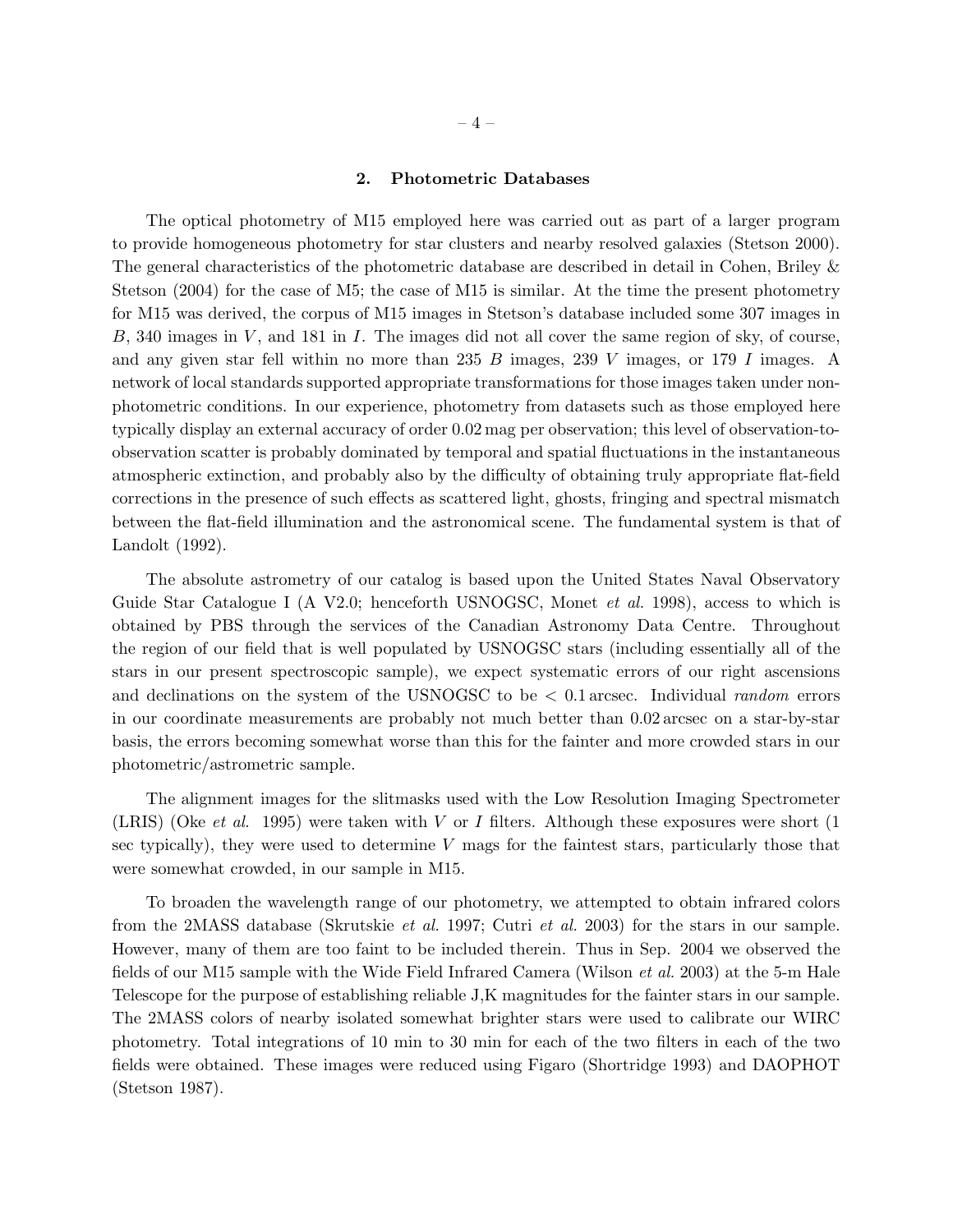Most other recent photometric studies of M15 (Buonanno, Corsi & Fusi Pecci 1987; DaCosta & Armandroff 1990) do not reach as faint as the bulk of our sample. The deep  $B, V$  CMD study of Durrell & Harris  $(1992)$ , which focuses on the age of the cluster, its distance, and its luminosity function along the main sequence, does not cover the full sample of our stars.

Stars are identified in this paper by a name derived from their J2000 coordinates, so that star C12345 5432 has coordinates 21 12 34.5 +12 54 32.

### 3. Spectroscopic Observations

The initial sample of stars consisted of those from the photometric database located more than 180 arcsec from the center of M15 (to avoid crowding) with  $16.5 < V < 18.5$  and with  $B-V$ within 0.06 mag of the cluster locus, which we take as  $B - V = 0.73 - 0.062(V - 16.5)$  mag. The main sequence turnoff of M15 is at  $V \sim 19.2$  mag, so these stars include subgiants as well as low luminosity giants near the base of the RGB. (A preliminary version of the photometric catalog described in §2 was used for this purpose.) From this list, two slitmasks containing about 25 slitlets each were designed using JGC's software. The center of the first field was roughly 3.2 arcmin E and 0.7 arcmin N of the center of M15, while the center of the second field was located roughly 2.8 arcmin W and 2.9 arcmin S of the cluster center.

These slitmasks were used with LRIS at the Keck Observatory in June 2003. Three 1200 sec exposures were obtained for the second mask and two 1200 sec exposures for the first slitmask. The airmass was less than 1.06 for all exposures, so differential refraction did not play a role even at  $3200 \text{ Å}$ . The exposures were dithered by moving the stars along the length of the slitlets by 2 arcsec between each exposure. Because of the crowded fields, there was often more than one suitably bright object in each slitlet. The width of the slitlets was 0.8 arcsec, narrower than normal to enhance the spectral resolution. LRIS-B (McCarthy *et al.* 1998) was used with a 400 line grism giving a dispersion of  $1.0 \text{ A/pixel}$  (4.0 Å resolution for a 0.8 arcsec wide slit). This gave good coverage of the region from 3000 to 5000 Å, including the key NH band at 3360 Å and the G band of CH at  $4300$  Å. The CN bands at  $3880$  and  $4200$  Å, while included within the spectral range covered, are for most of these low luminosity very metal-poor stars too weak to be measured with precision; they were not used at all. The red side of LRIS was configured to use a 1200 g/mm grating centered at H $\alpha$  with the intention of providing higher accuracy radial velocities. The dispersion is then  $0.64 \text{ Å/pixel}$  (29) km s<sup>-1</sup>/pixel) or 1.9 Å/spectral resolution element. Figaro (Shortridge 1993) scripts were used for the data reduction.

The original detector of LRIS-B was upgraded to a new one with much higher UV sensitivity prior to these observations. This was crucial to the success of our effort. However, there were some unexpectedly severe reflection problems in our blue-channel spectra. These were perhaps exacerbated by the many bright stars in the field. The reflections were non-dispersed, aligned along the slit, and several times the height of a stellar image. They were removed partially by sky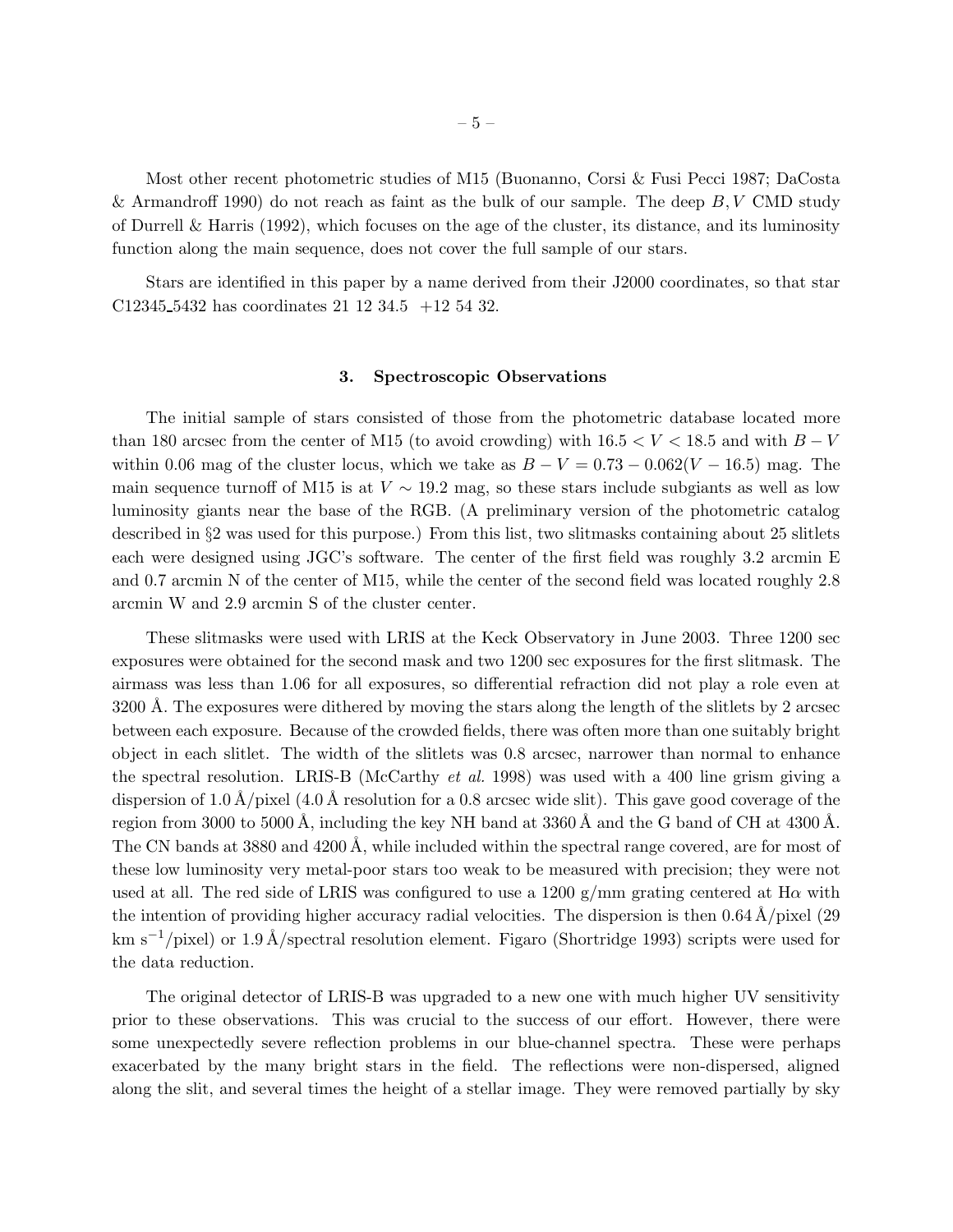subtraction, but the resulting spectra had to be hand checked, with additional corrections applied as necessary. This was done for each individual exposure, then the resulting spectra for each star were summed. In addition, the LRIS-B images were not flattened, as there is no suitably bright featureless UV calibration lamp at the Keck Observatory. The pixel-to-pixel variation is small in these detectors, and each spectrum is the sum of several exposures which fell in different locations on the detector array. Furthermore, the projected image size of a point source along the slit has a FWHM of 3 to 4 pixels, so many pixels are sampled in forming the final 1D spectrum for each star. We therefore are confident that the lack of flat fielding does not introduce spurious small scale features.

The final spectrum summed over the three 1200 sec exposures of a M15 star in our sample with  $V = 18.0$  mag has roughly 9000 detected electrons per spectral pixel  $(1.0 \text{ Å})$  in the region of the G band of CH, and roughly 1100 detected electrons per spectral pixel in the blue continuum bandpass for the NH feature. For a  $V = 18.0$  mag star in the slitmask with only two 1200 sec exposures (stars numbered C30...), there are roughly 6000 detected electrons per spectral pixel  $(1.0 \text{ Å})$  in the region of the G band of CH, and roughly 500 detected electrons per spectral pixel in the blue continuum bandpass for the NH feature. Thus the uncertainties in the measured CH and NH indices are not dominated by Poisson statistics, even for the faintest stars in our sample in M15, but rather by the various instrumental issues described above.

In addition to the primary sample described above, since these fields are rather crowded, other stars sometimes serendipitously fell into the slitlets. If they were bright enough, their spectra were also reduced. We refer to the latter as the secondary sample. As might be expected from the luminosity function, most of the secondary sample consists of stars at or just below the main sequence turnoff.

### 3.1. Membership

The galactic latitude of M15 is only  $-27.3^{\circ}$ . Even though our fields are as close to the center of the cluster as possible, the cluster is more distant than ones we previously studied, and our sample consists of faint stars. Establishing membership is a concern. The primary basis for determining membership is through the spectra. M15 is a very metal poor cluster, so that these moderate resolution spectra are in themselves capable of confirming membership. Table 1 gives the  $V, I, J, K$ photometry for the 68 sample stars we believe to be members of M15. Three non-members were culled from our sample as their spectra show absorption features much stronger than expected; they are listed at the end of this table.

The CMD diagrams can also be used to eliminate non-members.  $B, V$  colors were used to select the primary sample, but they (and other colors) can provide constraints for the secondary stars. Fig. 1 shows the  $V, I$  and  $V, K$  CMD diagrams for our sample in M15 with a 12 Gyr isochrone with [Fe/H] −2.3 dex from Yi *et al.* (2001) superposed in each case. The star at the lower left is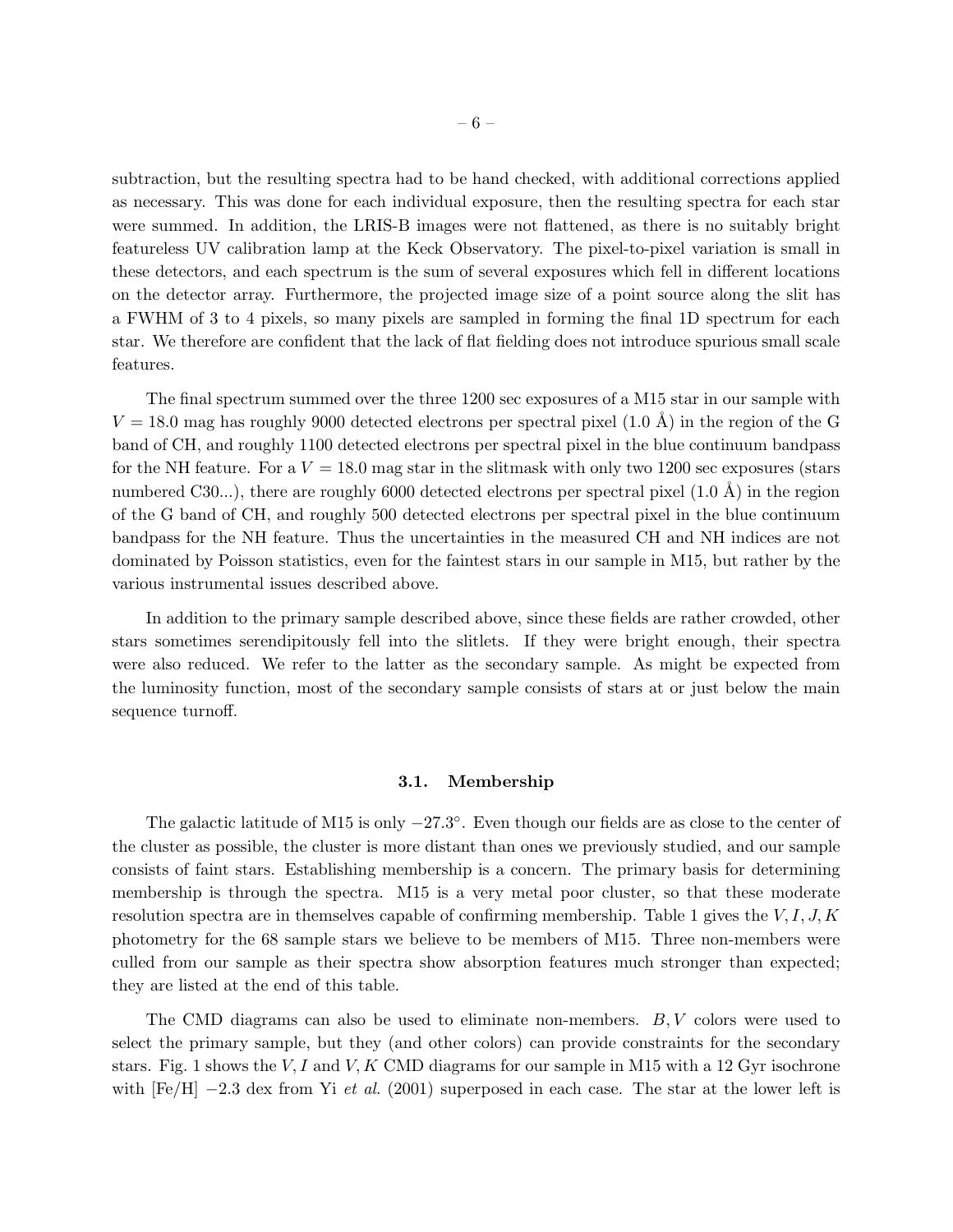a hot horizontal branch star; it is part of the secondary sample. The spectroscopic non-members are indicated by large open circles; they all line on the cluster isochrone in the  $V - K$  CMD, and two do for the  $V - I$  CMD, with the third only slightly off it. Thus photometry alone, while it can eliminate many non-members of M15 from our sample selected for spectroscopy, is not sufficient in itself.

The magnitude of the radial velocity of M15 is sufficiently high to establish membership through measurements on the red spectra, which are of higher spectral resolution than those from LRIS-B with the adopted instrument configuration. Given the extreme metal deficiency of the stars and the foreground reddening, which produces easily detectable interstellar NaD lines, we rely exclusively on H $\alpha$  for this purpose. Thus these  $v_r$  measurements are not of high accuracy, with typical uncertainty of  $\pm 30 \text{ km s}^{-1}$ . A histogram of the radial velocities for 50 stars from our sample is shown in Fig. 2. The three spectroscopic non-members culled from our sample are indicated. This figure demonstrates that the vast majority of the stars in our sample are members of M15.

The spectra of star C29445 0952 (V=16.88) in our sample are more extended along the slit than that of a point source and clearly indicate that there are two different stars contributing. The photometric database and the LRIS alignment images were checked; this object turns out to be a close pair of separation 0.8 arcsec with a brightness difference of 2 mag. It was not possible to separate the contributions of each to the spectra, so data for this object is included in the tables, but it is not shown in any of the figures.

Figure 3 shows the region of the  $3360 \text{\AA}$  band of NH in the spectra of two of the stars in the primary sample in M15. These stars have essentially the same stellar parameters ( $T_{eff} \sim 5200$ K and log(g)  $\sim$ 2.8 dex) lying at about the same place in the cluster CMD, yet their NH bands differ strongly. From this figure alone, we can anticipate one of the key results of our work, the large scatter in C and N abundance we will find among M15 members at the base of the red giant branch (RGB) at  $17 < V < 18.5$  mag.

## 4. Measurement of CH and CN Indices

For each spectrum, indices sensitive to absorption by the  $4300 \text{ Å}$  CH band were measured as described in Briley & Cohen (2001). While for the NH band we could have used the double-sided index described in Briley & Smith (1993) and used by us for our small sample of spectra of M13 subgiants described in Briley, Cohen & Stetson (2004b), we were concerned with the decline of the apparent continuum level towards bluer wavelengths in the UV for these LRIS-B/Keck spectra. This is presumably due to the wavelength dependence of both the stellar flux and the instrumental efficiency. It is extremely difficult to flux spectra taken through slitmasks because of the varying slit losses and the possibility of atmospheric dispersion affecting the spectra, although the latter was, as discussed earlier, not a concern here. Carrying out the observations with the length of the slit set to the parallactic angle, which is the usual method for eliminating atmospheric dispersion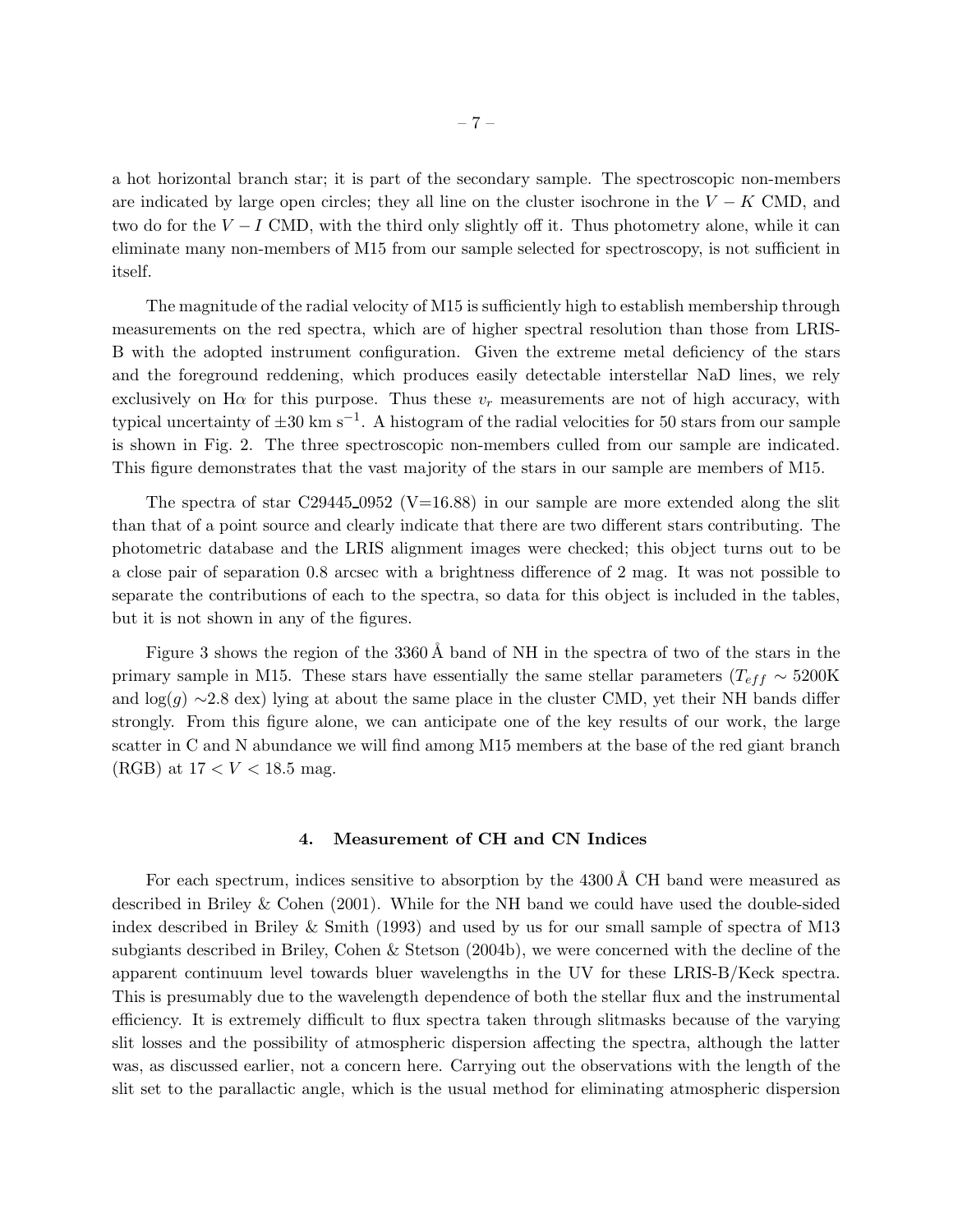for single slit observations, cannot be used for multislit observations as the position angle is fixed by the design of the slitmask. It is for these reasons that no attempt was made to flux the spectra.

Since the stars are so metal poor, there are relatively few detected features in the region between 3300 and 3430 Å besides the desired NH band. Thus we decided to normalize the stellar continuum in the spectrum of each star, then find the absorption within the NH feature bandpass. The continuum fitting approach adopted here allows for a direct comparison between indices measured from the spectra and those computed from theoretical spectral synthesis without the need for any slope corrections. The feature bandpass for NH adopted here was  $3354$  to  $3375\text{\AA}$  (in the rest frame of M15). This was done by fitting a second order polynomial to the bandpass  $3300$  to  $3430 \text{ Å}$ , masking out the region of the NH band. The polynomial fitting used a  $6\sigma$  high and  $3\sigma$  low clipping, running over a 5 pixel average. There was little change in the measured NH indices as compared to simply applying the two-sided continuum and feature bandpasses. This reflects our educated guess for choice of the continuum bandpasses, which are more or less symmetrically distributed about the center of the feature bandpass.

The measured indices are listed in Table 3 and plotted in Fig. 4. The upper axis of these figures is  $M_V^0$ , and the RGB bump in M15 occurs at  $V = 15.41 \pm 0.04$  mag (Zoccali *et al.* 1999). Approaching the MSTO,  $T_{eff}$  suddenly increases, and the molecular bands we study here become much weaker; they are effectively undetectable in the present spectra. This produces the sharp drop in measured indices apparent at  $V \sim 18.5$  in Fig. 4. It is not until ∼2.5 mag below the MSTO that  $T_{eff}$  as cool as 5600 K is again reached, at which point molecular bands can again be expected to be detectable in M15 main sequence stars with similar quality spectra to those presented here for its subgiants.

The error bars given in Table 3 (drawn in Fig. 4 at  $2\sigma$ ) have been calculated strictly from Poisson statistics based on the signal present in the feature and continuum bandpasses. The CH index, in particular, is very robust; independent measurements by each of the first two authors using both a double-sided index and continuum fitting as described above always agreed to within  $2\%$  for each star in the sample in M15. Every star in the sample has a measurement of I(CH). I(CH) is positive for all the stars in the sample, and exceeds 1% for all stars except C29424 0729 on the extended BHB and one star near the main sequence turnoff at  $V = 19.26$  mag. We do not expect to see any CH for the extreme BHB star nor for the stars just at the turnoff. The measured I(CH) values for them range from 0 to 4%, with most having I(CH)  $\leq$ 2%. These include the faintest stars in the sample, and their I(CH) measurements appear valid, again suggesting that the measurements of the CH indices at all luminosities considered here are robust. As can be seen in Figure 4, substantial star-to-star differences occur among the I(CH) indices for the stars in our M15 sample, even if one considers only stars in similar evolutionary states.

Obtaining high quality spectra in the region of the NH band at  $3360 \text{ Å}$  for such faint stars is not easy. There are five stars with poor quality spectra in the NH region for which no measurement of the NH index was attempted. These arose as a result of low signal level, the location of the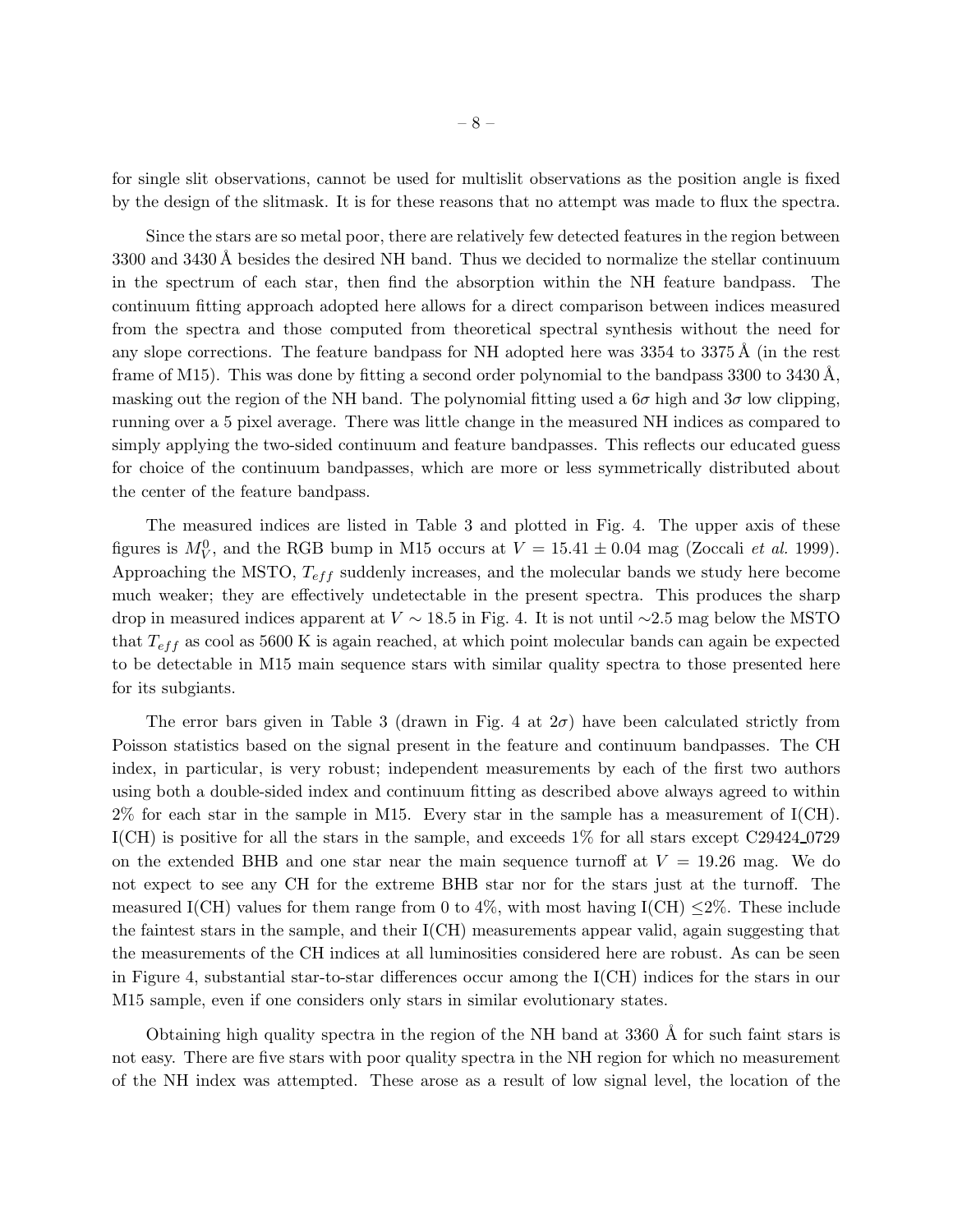spectra with respect to the edges of the slit (a problem more common among the secondary stars), or a bright reflection falling on or very near the NH feature. There are 10 additional stars with low signal level, but measured I(NH), which are marked by open circles instead of filled circles in the figures; only one of these is brighter than  $V = 18.1$ . Among the stars brighter than  $V = 18.3$  with measured  $I(NH)$ , there are five with negative  $I(NH)$ . Of these, three have I(NH)  $\geq -2\%$  while the smallest is  $-5\%$ . Fig. 4 demonstrates that a very substantial range exists in I(NH) among stars % of similar evolutionary state for  $17 < V < 18$  (1.6  $< M_V^0 < 2.6$ ) mag.

In examining Fig. 4, aside from the extreme BHB star, there are no obvious anomalous stars in our sample in M15. Furthermore, there is no obvious bimodality among either the CH or NH indices. Over a small range in  $T_{eff}$ , there appears to be an anti-correlation of the strength of the CH and NH bands. The correlation is not perfect, but given the weakness of the molecular features in these low luminosity stars in M15, is reasonably convincing. We return to this issue in  $\S6$  once C and N abundances are derived for the stars in our M15 sample.

The large range in C abundances which we suspect to be present in the M15 subgiant sample creates an unusual situation with regard to the expected strength of the CN features. Normally, since there is more carbon than nitrogen, the N abundance controls the amount of CN. However, if C is highly depleted, there can be fewer carbon atoms per unit volume than nitrogen atoms, and C will control the formation of CN, as suggested by Langer (1985). Since we are using the NH band to deduce N abundances, this is not an issue here.

### 5. Comparisons with Synthetic Spectra

Clearly the pattern of abundances underlying the CH and CN band indices of Fig. 4 cannot be interpreted on the basis of band strengths alone - we must turn to models. The technique employed is similar to that of Briley & Cohen (2001), where the region of the CMD of interest is fit by a series of models whose parameters are taken from (in the present case) a Y2 (Demarque *et al.* 2004) 12 Gyr isochrone with  $Z = 0.000400$ ,  $Y = 0.230800$ , and  $\alpha$ /Fe] = 0.6. The set of representative model points are listed in Table 2a. Model stellar atmospheres were then generated using the Marcs model atmosphere program (Gustafsson, Bell, Eriksson, & Nordlund 1975) at the  $T_{eff}$ , log(g) of these points. Logarithmic solar abundances of Fe, C, N, and O are assumed to be 7.52, 8.62, 8.00, and 8.86 dex, respectively, on a scale of  $H = 12$ . These are somewhat higher than the latest solar abundances inferred from 3D hydrodynamic models by Asplund, Grevesse & Sauval (2005), but we continue to use them for consistency with our previously published papers in this series. Furthermore, our molecular transition probabilities were scaled to fit the solar spectrum with our adopted solar abundances when they were first adopted (e.g., Bell, Paltoglou, & Tripicco (1994)). From each model, synthetic spectra were calculated using the SSG program (Bell & Gustafsson 1978; Gustafsson & Bell 1979; Bell & Gustafsson 1989; Bell, Paltoglou, & Tripicco 1994) and the line list of Tripicco & Bell (1995). The spectra were calculated from 3,200 to 5,500 Å in 0.05 Å steps with a microturbulent velocity of 2 km/s, an [O/Fe] abundance of  $+0.20$  dex,  $C^{12}/C^{13}= 10$ , but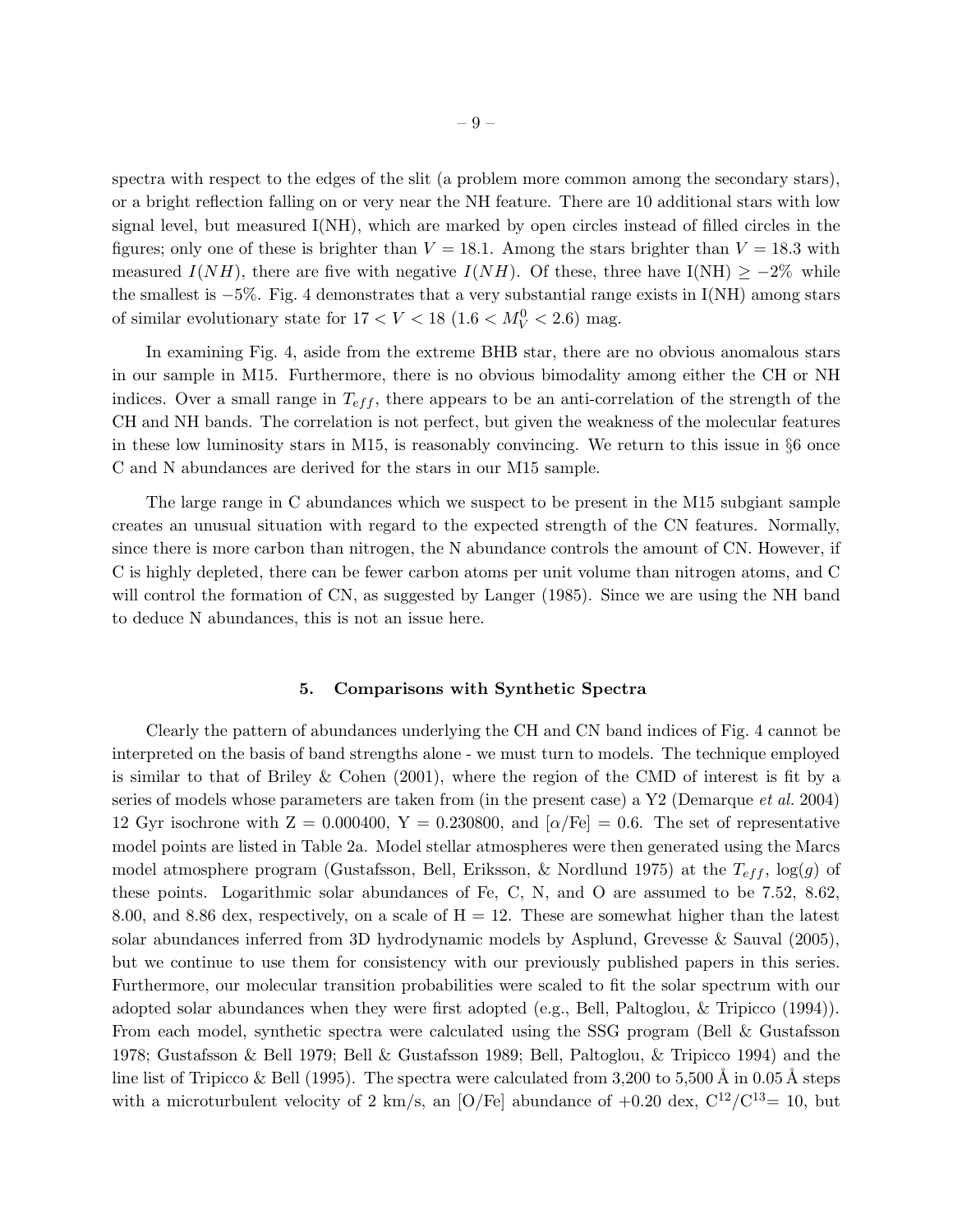with differing C and N abundances. The resulting spectra were then smoothed to the resolution of the observed spectra and the corresponding I(CH) and I(NH) indices measured. By construction, no zero point shifts were necessary.

The values of I(CH) from 18 sets of models with [C/Fe] from  $-1.4$  to  $+0.4$  dex in steps of 0.2 dex are plotted with the observed indices in Figure 5. I(NH) was computed from the same set of models for [N/Fe] from  $-0.6$  to  $+2.0$  dex in steps of 0.2 dex. The corresponding I(NH) values are also shown in this figure. The spread in  $\lfloor C/Fe \rfloor$  and  $\lfloor N/Fe \rfloor$  among the M15 SGB stars appears well represented by this range. Clearly the star-to-star spread in N abundances of the stars at the base of the RGB in M15 approaches a factor of 10.

The resulting I(CH) and I(NH) indices predicted via synthetic spectra from the grid of model atmospheres are listed in Tables 2a and 2b.

## 6. Inferred C and N Abundances Among the Subgiants

To disentangle the underlying C and N abundances from the CH and NH band strengths, we have fit the  $\langle C/Fe|$  and  $\langle N/Fe|$  abundances corresponding to the observed I(CH) and I(NH) indices of the SGB stars in M15. Since we are using the NH band instead of a CN band, the coupling between the assumed abundance of C and the deduced abundance of N is minimal and we employ here the same technique of Briley *et al.* 2002, 2004b (our M13 analysis): the model isoabundance curves of Table 3 were interpolated to the  $M_V$  of each program star using cubic splines, and the observed index converted into the corresponding abundance based on the synthetic indices at that  $M_V$ . The resulting C and N abundances are plotted in Figure 6 and listed in Table 3.

The error bars were determined by repeating the process while including shifts in the observed indices of twice the average error among the SGB indices as derived from Poisson statistics (0.005 in I(CH) and 0.02 in I(NH)). The shifts were included in opposing directions (e.g.,  $+0.005$  in I(CH) and  $-0.02$  in I(NH), followed by  $-0.005$  in I(CH) and  $+0.02$  in I(NH)) and reflect likely errors in the abundances due to noise in the spectra.

Plotted in Figure 3 we show synthetic spectra corresponding to two SGB stars (one NH strong, the other NH weak) and a variety of N abundances. Also shown are the abundances resulting from index matching, which agree well with what one would obtain from visual matching between observed and calculated spectra.

The sensitivity of the derived C and N abundances to our assumptions was also evaluated. We chose four representative stars near the base of the RGB and again repeated the fitting of the CN and CH band strengths with different values of  $[Fe/H]$ ,  $[O/Fe]$ ,  $C^{12}/C^{13}$ , etc. These results are presented in Table 4, where it may be seen that the sensitivity of the derived C and N abundances to the choice of model parameters is remarkably small (well under 0.2 dex for reasonably chosen values), as would be expected from these weak molecular features. We have also plotted the C and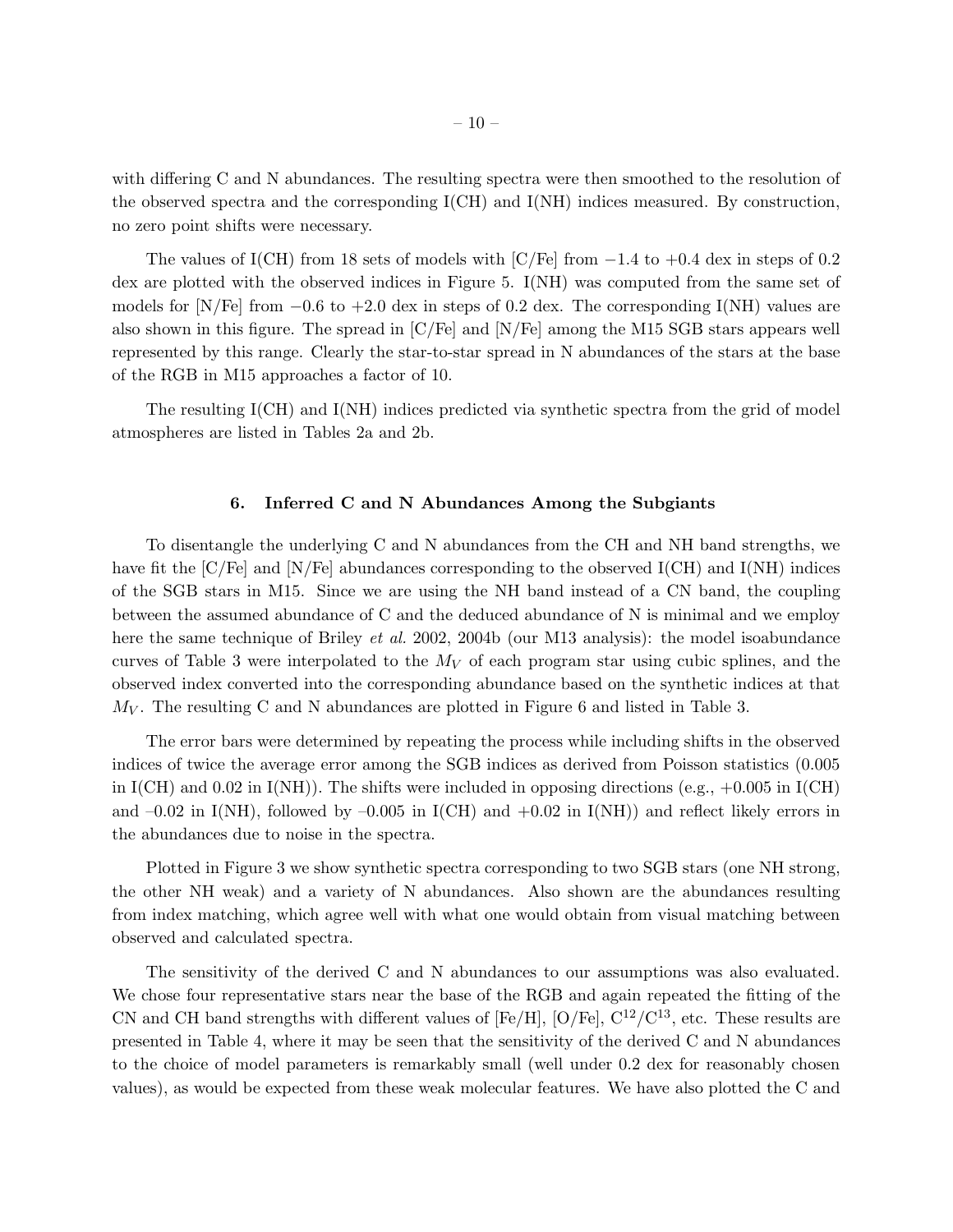N abundances of our M15 sample as both functions of V (Fig 6) and  $V-I$  colors (not shown) to evaluate possible systematic effects with luminosity and temperature; none appear to be present.

C and N abundances were not calculated for the stars at or below the MSTO, as all abundance sensitivity is lost due to the high  $T_{eff}$  and resulting weakness of the molecular bands. For the six stars in our sample with  $I(NH) \le 1\%$ , essentially all of which have  $I(NH)+1\sigma[I(NH)] > 0$ , we assign upper limits to  $[N/Fe]$ , which are shown in Fig. 6. This figure immediately confirms the very large range in C and N abundances from star to star at similar evolutionary stages in M15 previously deduced from the appearance of the  $I(CH)$  and  $I(NH)$  - V mag plots (Fig. 4).

We next consider whether our data show any correlation between the C and N abundances we derive for M15 subgiants and lower RGB stars. Fig. 7 shows a plot of  $N/Fe$  versus  $C/Fe$  for the entire M15 sample. An anti-correlation, with considerable scatter, is apparent. The scatter is consistent with the observational errors, but there are a few outliers. In a sample of 70 objects with Gaussian errors, one outlier at the  $2.5\sigma$  level might be expected. One of these, C30123 1138  $(V=18.27)$  is among the stars with low signal in the continuum near the NH band, hence I(NH) with a high uncertainty, indicated in the figures by an open circle. The deviation of star C29413 1023  $(V=17.32)$ , with extremely enhanced C and N, from the mean relation shown by the M15 sample in Fig. 7 is of higher statistical significance. This star will be discussed in Cohen & Melendez (2005), where additional relevant data will be presented. We thus conclude, with the caveat of a very small number of probable outliers, that an anti-correlation between C and N is indeed found among the low luminosity sample of 68 stars in M15 studied here.

Evaluating the accuracy of our absolute abundance scale is more difficult as external comparisons are limited. For the main sequence stars in 47 Tuc, we can compare the results of Briley *et al.* (1991, 1994), carried out in a manner fairly similar to the present work, with the independent analysis of a different sample of stars by Cannon *et al.* (1998). This suggests we may be systematically underestimating the absolute C abundance by about 0.15 dex, and overestimating the N abundance by about 0.2 dex. A second comparison is possible in M13. We obtained C abundances using our procedures as described here from newly obtained spectra for previously studied bright giants in M13 precisely to address this issue. The mean differences in [C/Fe] for our results as compared with literature values was 0.03±0.14 dex for four stars in common with Smith *et al.* (1996) and  $0.14\pm0.07$  dex for stars also observed by Suntzeff (1981) (if one extreme case is removed) (see Briley *et al.* 2002 for details). This is very reasonable agreement. It is clear that shifts in the absolute abundance scale cannot account for the large range in C and N abundances apparent in Figure 7. We therefore conclude that the C versus N anti-correlation among the low luminosity M15 stars in Figure 7 is indeed real.

## 6.1. From the RGB Tip to the Main Sequence Turnoff

Trefzger *et al.* (1983) carried out an extensive analysis of C and N abundances for the most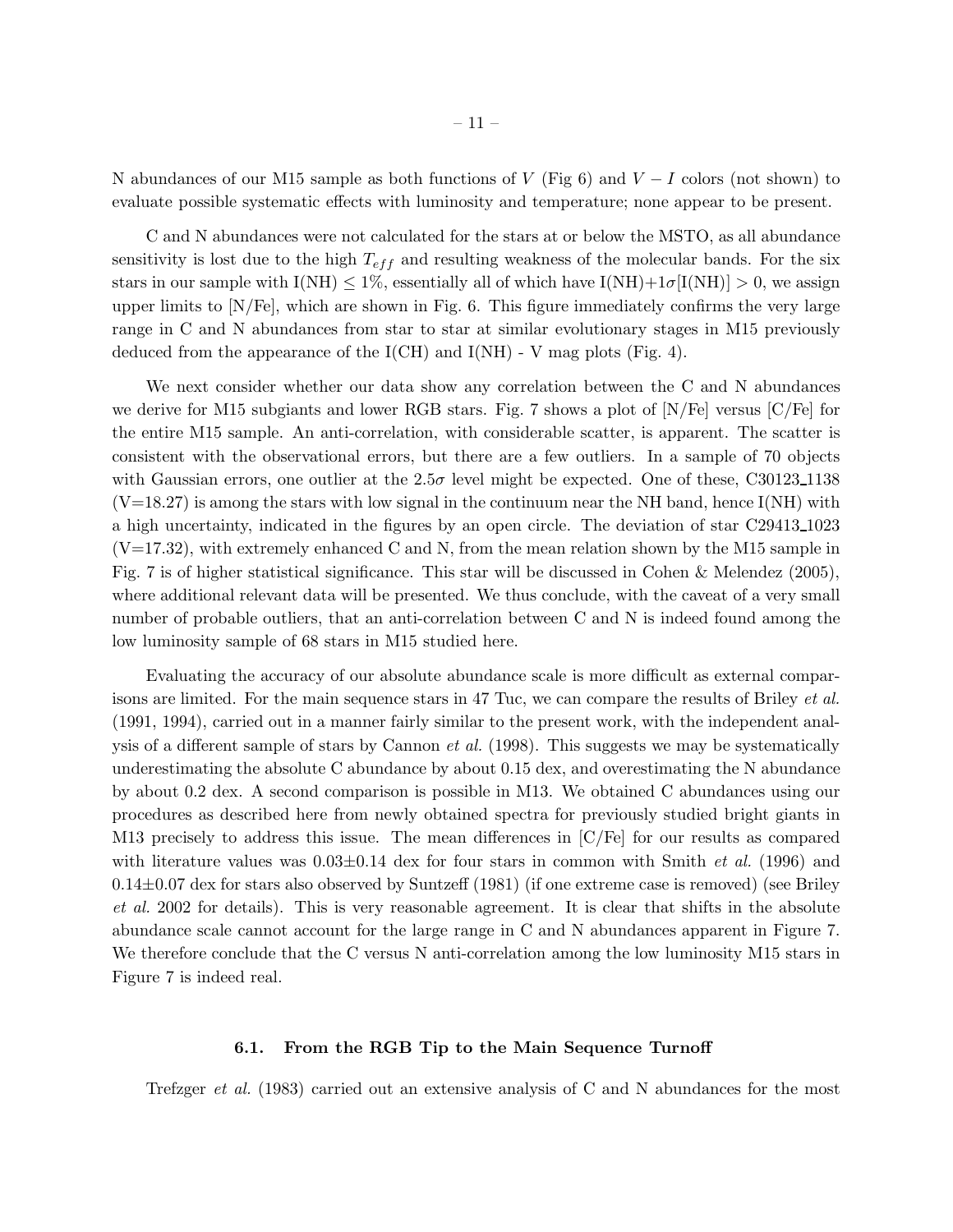luminous stars in M15. We now combine our results with theirs, thus sampling the [C/Fe] and [N/Fe] ratio over the full range of luminosity from the RGB tip to the main sequence turnoff in M15 in the two panels of Fig. 8.

With the confidence that our absolute abundance scale is reasonably secure and the hope that the same holds for the work of Trefzger *et al.* (1983), we assert that Fig. 8 shows a large range in [C/Fe] at low luminosities, accompanied by a decrease in the mean [C/Fe] at about  $V \sim 15$ mag, which is essentially the location of the RGB bump in this globular cluster. We take this as evidence of two separate mechanisms contributing to the spread in the abundance of C and N in globular clusters. At high luminosities near the RGB tip, we see evidence of the first dredge up, as expected from normal stellar evolution, plus the extra-mixing common among metal-poor cluster giants, with a decline in the mean C abundance of about a factor of  $5 \ (0.8 \pm 0.3 \ \text{dex})$ ; the large uncertainty reflects the possibility that the absolute abundance scale of Trefzger *et al.* (1983) is different from ours, a matter we plan to investigate in the near future. In metal-poor field giants (Gratton *et al.* 2000; Spite *et al.* 2004) a similar drop of about a factor of 2.5 is seen in the C abundance at about the luminosity of the RGB bump.

These studies of field giants show an increase in N abundance of about a factor of 4 at ∼L(RGB bump), a drop in the Li abundance, and a decrease in the  ${}^{12}C/{}^{13}C$  ratio as well. There is some suggestion of an increase in the mean N abundance for stars in M15 more luminous than  $L(RGB)$ bump) (Fig. 8), but it is less clear cut than the drop in mean [C/Fe] there. There is also a potential concern of bias, in that Trefzger *et al.* (1983) could not reliably detect NH bands weaker than those included here; their paper contains several non-detections which were not plotted in Fig. 8.

This is the same phenomenon we identified earlier in M13 (Briley, Cohen & Stetson 2002, 2004b), where the mean C/Fe and spread about that value were constant from the subgiants to below the main sequence turn off, but stars near the RGB tip showed lower surface C abundance. In that case, due to the limited data from the literature for the luminous RGB stars, we could not identify the luminosity at which the transition occurred. In M15, as is shown in Fig. 8, that transition luminosity is reasonably well defined, and it is  $L(RGB \text{ bump})$ 

## 7. ON Burning

We next examine whether converting C to N, presumably via the CN cycle, is sufficient to reproduce the behavior we have found for our M15 sample, or whether burning of the even more abundant element O is also required. Figure 9 shows the sum of the C and N abundance as a function of the C abundance of the sample of M15 subgiants. The solid dot shows the predicted location assuming the initial C and N abundances  $(C_0, N_0)$  are the Solar values reduced by the metallicity of M15 ( $[Fe/H] = -2.2$  dex). Thus this is the initial location for no burning and for a Solar C/N ratio. If the present stars incorporated material in which just C was burned into N, then the locus of the observed points representing the M15 sample of low luminosity stars should consist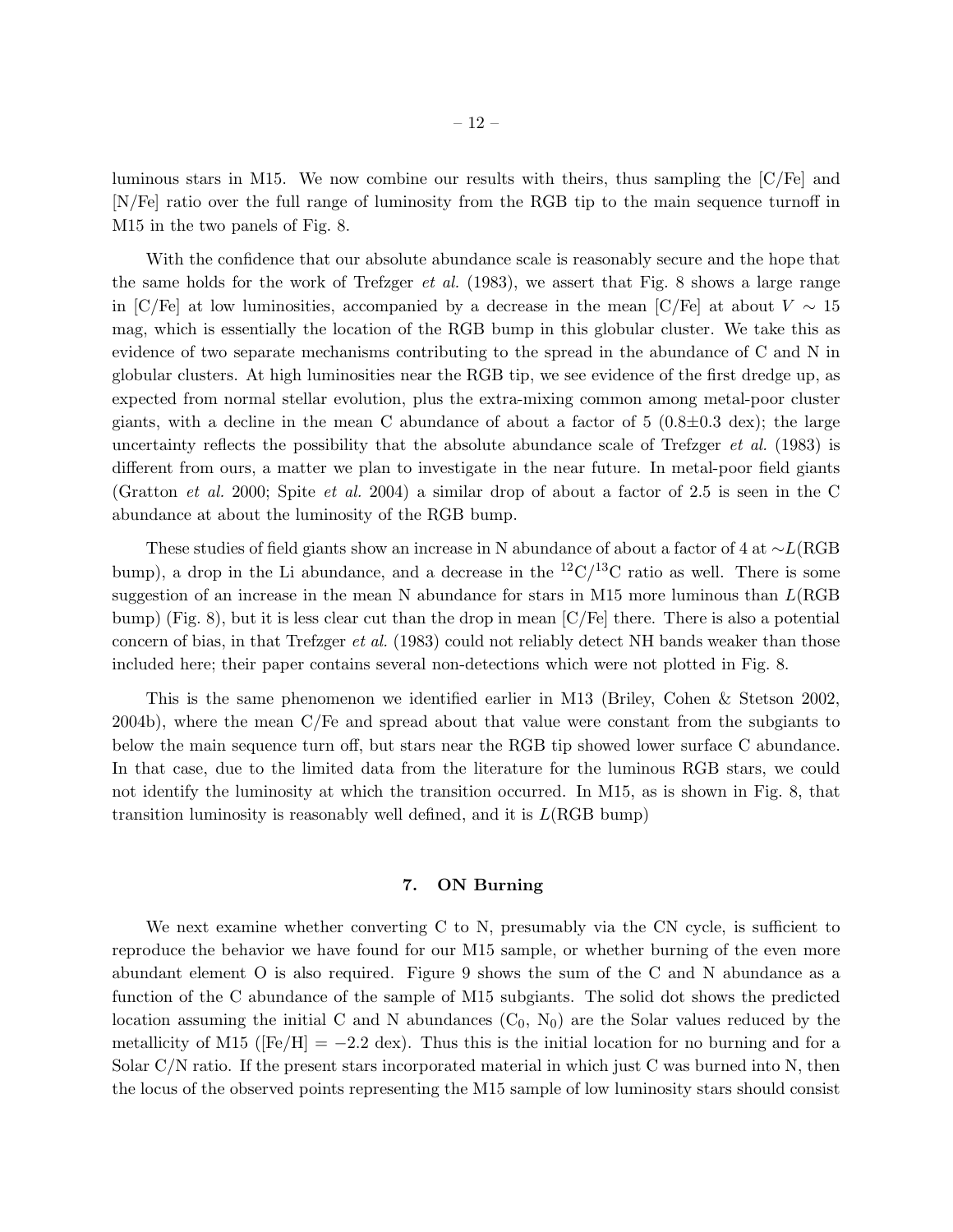of a single horizontal line, with the initial point, the presence of no CN-cycle exposed material, at the right end of the line (the maximum C abundance) and the left end of the line corresponding to a substantial fraction of the star's mass (i.e. the atmosphere plus surface convection zone) including C-poor, N-rich material. Furthermore, if the initial  $C/N$  ratio of the cluster is not Solar, then the locus should still be a horizontal line, but located at a different vertical height in this figure.

The maximum possible N enhancement for a cluster SGB star with these assumptions occurs if the star formed entirely from material in which all C has been converted into N. For initial values  $(C_0, N_0)$  (not expressed as logarithms), this maximum N enhancement would be  $(C_0 + N_0)/N_0$ . If the initial value was the Solar ratio,  $C_0/N_0 \sim 3.2$ , the resulting maximum N enhancement is a factor of  $\sim$ 4.2, while for an unrealistic initial C<sub>0</sub>/N<sub>0</sub> of 10, the maximum N enhancement is a factor of 11.

Now we examine the behavior of the C and N abundances among the M15 subgiant sample as inferred from our observations. It is clear that the assumption that the only thing happening is inclusion of material in which C was burned into N must be incorrect. The sum of C+N seems to systematically increase by a factor of ∼5 between the most C rich star and most C deficient star. The discussion of the errors, both internal and systematic, in  $\S6$  suggests maximum systematic errors of  $-0.2$  dex for log(C/H) and  $+0.2$  for log(N/H). This is completely insufficient to explain such a large trend as errors.

Thus the sum of C+N was *not* constant as C was burned into N, wherever that might have occurred. Furthermore the observed range in N abundances is very large. The most obvious way to reproduce this is to include O burning as well as C burning. If we adopt Solar ratios as our initial values, then a substantial amount of O burning is required.

Figure 9 suggests that the initial ratio of C/N is close to Solar. Adopting the Solar value as the initial C/N ratio, we calculate the minimum amount of O which must be burned at the base of the AGB envelopes to reproduce the locus observed in the figure (under the arguable assumption of the most extreme of our stars having formed largely from such material - this will, however, provide us with at least an estimate of the minimum burning required). We need to produce a N enhancement of at least a factor of 10. The Solar ratio is  $C/N/O = 3.2/1/7.6$ , so if all the C and 50% of the O were converted, we have an enhancement of N of a factor of 8 available to the present stars. Oxygen is typically found to be overabundant with respect to Fe in old metal-poor systems (see Meléndez, Barbuy & Spite 2001, Gratton *et al.* 2001, Ramírez & Cohen 2002, and references therein); we assume [O/Fe]  $\sim +0.3$  dex, a typical value. Then the initial C/N/O ratios will be 3.2/1/15.2. Note that the same amount of O has to be burned to produce the observed distribution of C and N abundances, but in this case it is a considerably smaller fraction of the initial O.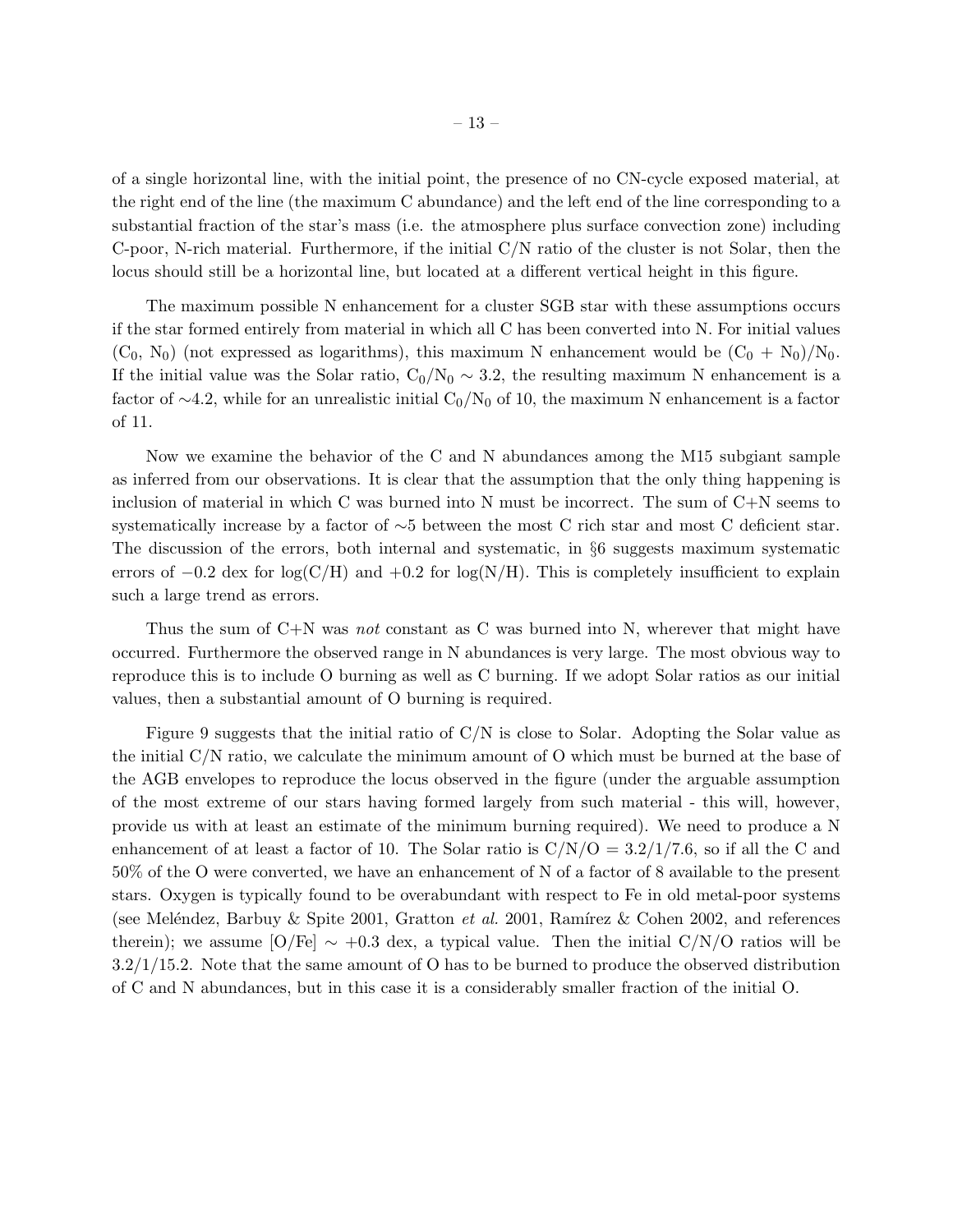### 8. Comparison With C and N Studies in Other Globular Clusters

We have now analyzed four galactic globular clusters covering a wide range in metallicity, M71, M5, M13 (see GC–CN), and the present study of M15. In each case, large samples of stars, all well below the luminosity of the RGB bump, were used. In M13 and M71, we had large samples below the main sequence turn off. In this section we attempt to assemble, compare, and integrate the results of these efforts, adding in relevant other work from the literature. The following section will seek to interpret these results.

The nearby globular cluster 47 Tuc has been studied in great detail by Cannon *et al.* (1998) (see this paper for references to many earlier studies), while Briley *et al.* (2004a) extend their results by pushing several magnitudes below the MSTO of this very nearby cluster. 47 Tuc and the four clusters we have studied (see GC–CN) are the only globular clusters for which suitable data exists for the low luminosity range probed here.

In each of these five globular clusters, there are large differences in star-to-star C and N abundances among the low luminosity stars. Fig. 10 and Fig. 11 show histograms for the samples of stars in each of these five globular clusters of the derived C and N abundances. From these we estimate the range of variation among these stars for both C and N for each cluster, ignoring a few obvious outliers in some cases. The field star C and N values for unmixed stars (low luminosity metal-poor field giants, presumably these are unmixed stars) from Gratton *et al.* (2000) ([C/Fe]  $\sim 0.0$ , [N/Fe]  $\sim -0.1$  dex) roughly coincide with the maximum C/Fe ratio and with the minimum N/Fe ratio.

Our most important new result derives from Fig. 10 and Fig. 11. This figure clearly shows that the range of the spread in both C and N is about the same when expressed as  $\left[\text{C/Fe}\right]$  and [N/Fe] values in each of the five clusters.

An anti-correlation between C and N has been found in each of these clusters. This anticorrelation is most easily seen in the metal rich clusters as there the observational errors are a smaller fraction of the signal. However, it is seen even in M15. This anti-correlation takes a particular form, illustrated in Fig. 9, where the  $\left[\frac{C}{Fe}\right]-\left[\frac{N}{Fe}\right]$  relationship we earlier demonstrated to prevail in M5 (the dashed curve) is superposed on the results presented here for M15. The length of the curve covers the full range of our M5 stellar data. The agreement of the mean relations we have determined in M5 and in M15, both their form and their extent, is very good.

In the metal-rich GCs M71 and 47 Tuc, the CN and the CH indices appears bimodal, with a preferred high and low value, each varying with luminosity, but few stars occupying the middle ground. However, the more metal poor GCs, M5, M13 and M15 show no sign of bimodality for either the CH or the CN (or NH) line strengths. While an upper limit to band strengths in the metal-rich clusters might arise as the bands saturate, the general appearance of the distribution of line indices (see, for example, Fig. 4 of Cannon *et al.* 1998) does not support this as an important mechanism here. The bimodality more likely reflect the underlying abundance distributions of C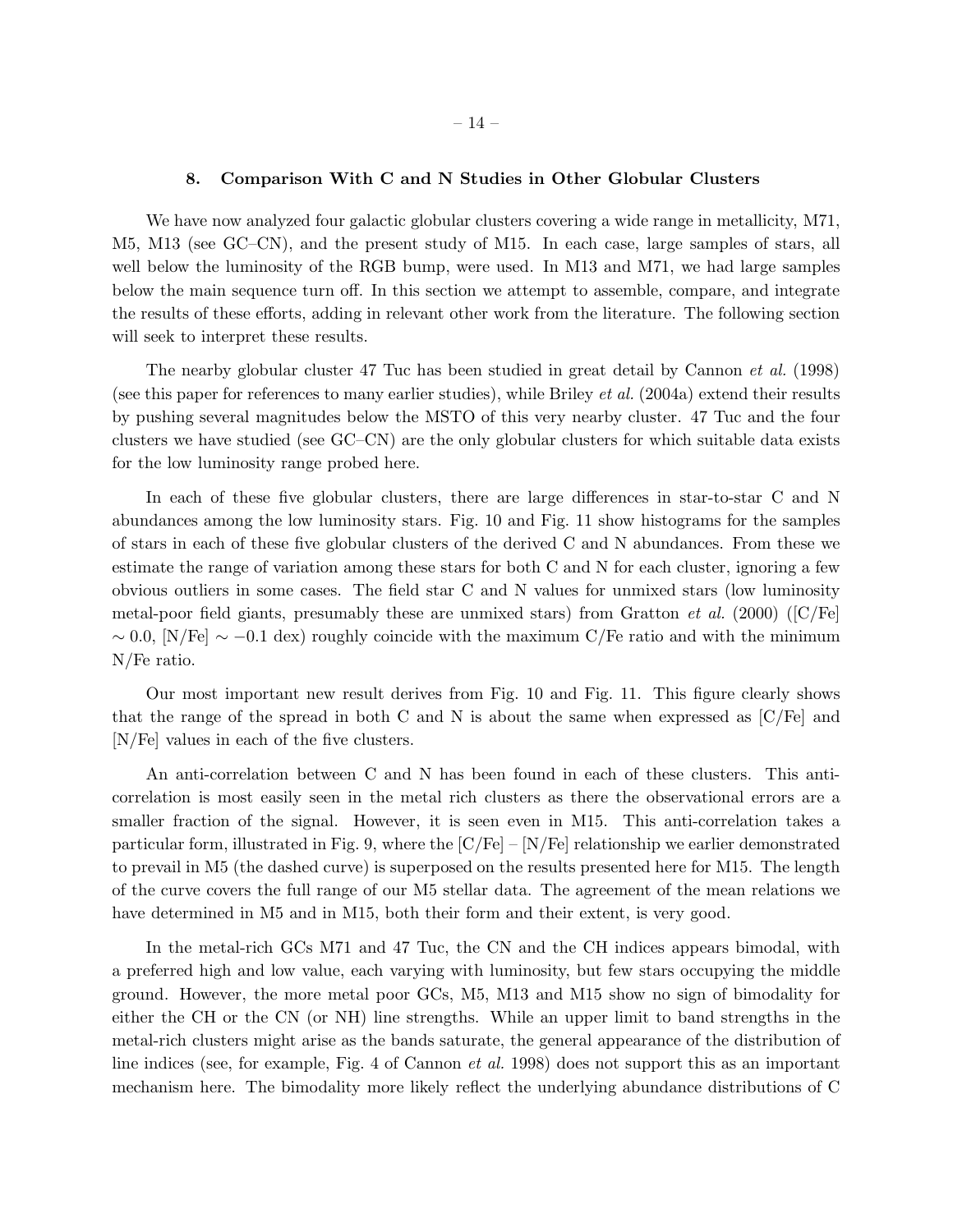and of N.

By adding in samples of much more luminous stars on the upper giant branch with C and N abundances from the literature, we have been able to show that for M13 and for M15, the most luminous stars have a mean C/Fe ratio about a factor of 3 to 5 lower than than those on the lower giant branch. A similar behavior is present in the large sample of luminous stars in M92 studied by Carbon *et al.* (1982), where C and N abundances were assigned to 43 giants with  $M_V < +2$ , by Langer *et al.* (1986), and in the more recent work on C along the lower RGB of M92 by Bellman *et al.* (2001). The latter suggest that C depletion begins at  $M_V = 0.5$  to 1.0 mag, while Zoccali *et al.* (1999) find the RGB bump to be at  $M_V \sim 0.0$  mag in M15 based on HST CMDs. Previous studies of the C and N abundances of stars in M5, summarized in Cohen, Briley & Stetson (2004), combined with our low luminosity large sample in this globular cluster, suggest that any difference in the mean  $\left[{\rm C/H}\right]$  between the tip and the base of the RGB in M5 must be less than 0.3 dex; further observations to refine this are underway. For M71, we can compare our main sequence C abundances with those for the 75 RGB giants found by Briley, Smith & Claver (2001) from DDO photometry. There is no evidence for any additional C depletion near the RGB tip in M71, but the uncertainties are large. The situation in 47 Tuc is comical. This globular cluster is so nearby, hence its stars are relatively bright, that large surveys of the luminous giants (see, e.g. Norris, Freeman & Da Costa 1984) were carried out before the development of molecular band synthesis techniques, and hence they compared CH and CN molecular band indices as a function of luminosity, but did not derive C and N abundances. We have been unable to put together a sample from the literature of stars in 47 Tuc with C abundances that encompasses the necessary luminosity range in spite of the multitude of published analyses.

This drop in C/Fe near the RGB tip is in agreement with the behavior of field stars (Gratton *et al.* 2000). Thus, as was suggested in Briley, Cohen & Stetson (2002), there appear to be two distinct abundance altering mechanisms that affect globular cluster stars. One produces strong star-to-star scatter at all luminosities, and another, most effective in the metal-poor GCs, produces the drop in C abundance which starts at  $\sim L(RGB)$  bump). Only the latter is seen among field stars, and only the latter is at present understood, by enhanced ("deep") mixing at the first dredge up once stars evolve to luminosities exceeding  $L(RGB~bump)$ .

#### 9. Implications for Stellar Evolution

In the previous section, we reviewed the observational results accumulated thus far regarding the C and N abundances of stars in galactic globular clusters. We note that the sample of well studied GCs covers a wide range in metallicity, and, especially at the metal rich end, a wide range of present cluster mass and central stellar density. In this section we discuss the implications of the collected observational results for stellar evolution of metal-poor globular cluster stars. We found that there appear to be two distinct mixing mechanisms. First we address the extra C-depletion found on the upper RGB beginning approximately at L(RGB bump). This mechanism is, to first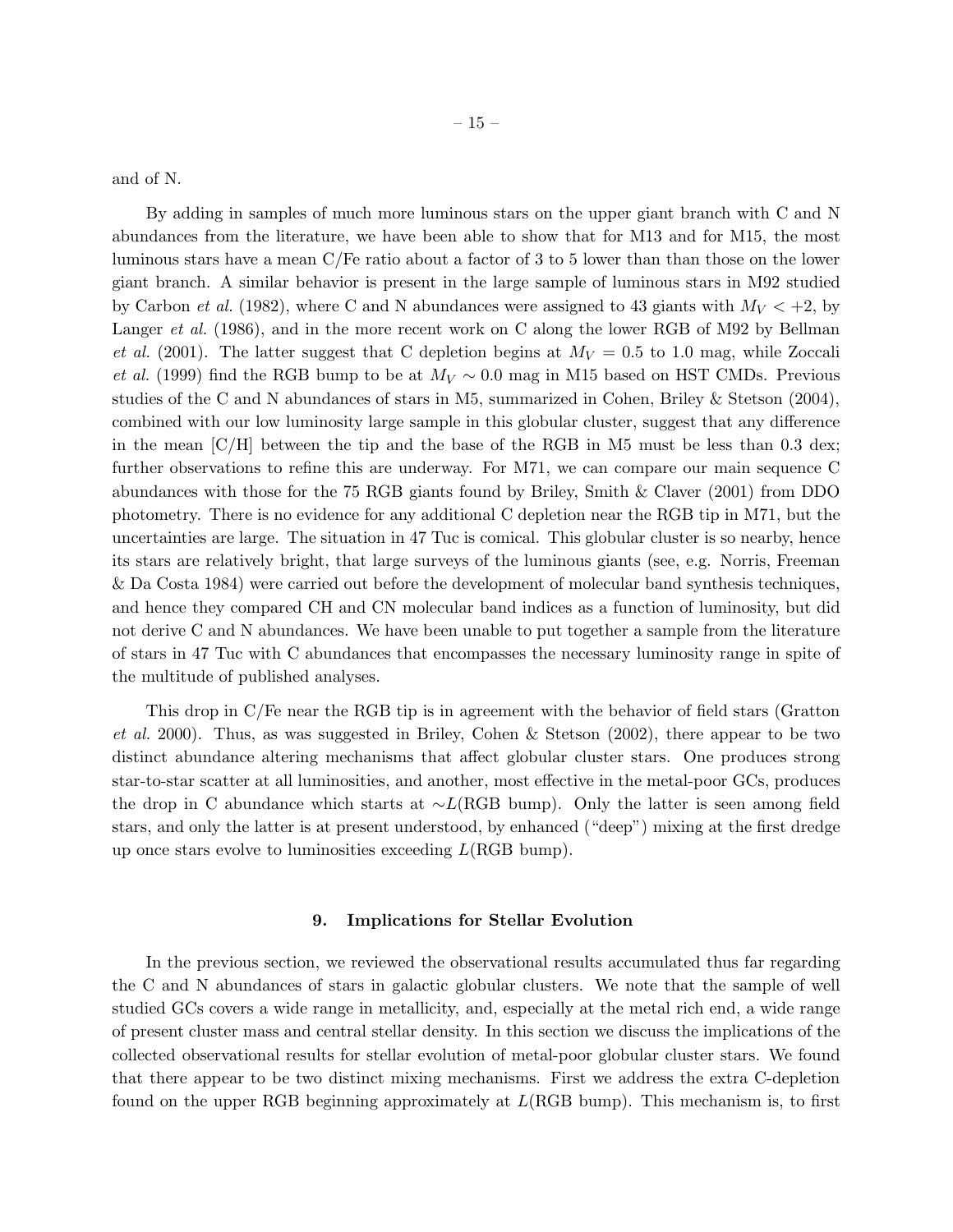order at least, understood.

A classical review of post-main sequence stellar evolution can be found in Iben & Renzini (1983). Their description of the consequences of the first dredge up phase, the only dredge up phase to occur prior to the He flash, indicates that a doubling of the surface  $^{14}N$  and a  $30\%$ reduction in the surface <sup>12</sup>C can be expected, together with a drop in the ratio of <sup>12</sup>C/<sup>13</sup>C from the solar value of 89 to ∼20, as well as a drop in surface Li and B by several orders of magnitude. Observations of metal-poor field stars over a wide range of luminosities conform fairly well to this picture, see e.g. Shetrone *et al.* (1993), Gratton *et al.* (2000), although additional mixing of Li and lower than predicted ratios of <sup>12</sup>C/13C seem to occur even among field stars (Do Nascimento *et al.* 2000).

Additional physics was introduced into calculations of dredge up in old metal poor stars to better reproduce the observations via "deep mixing". Specific improvements include meridional mixing as described by Sweigart & Mengel (1979) as well as turbulent diffusion (see Charbonnel 1994, 1995) and the insights of Denissenkov & Denissenkova (1990) concerning the importance of the <sup>22</sup>Ne $(p, \gamma)^{23}$ Na reaction as a way to produce p-burning nuclei. The clear prediction of the most recent calculations of this type by Denissenkov & Weiss (1996), Cavallo, Sweigart & Bell (1998) and Weiss, Denissenkov & Charbonnel (2000) is that the earliest that deep mixing can begin is at the location of the bump in the luminosity function of the RGB which occurs when the H-burning shell crosses a sharp molecular weight discontinuity.

The observations of C and N abundances in globular cluster stars (and in field stars, see, e.g. Gratton *et al.* 2000) are in reasonable agreement with the predictions of the latest such models with regard to the key points: at what luminosity the first dredge up begins, the amplitude of the decline in C abundance, and the general shape of the C depletion as a function of luminosity. The observational situation is not yet adequate to verify the predicted increase of the N abundance in GC RGB stars above the bump luminosity. The models also predict, in agreement with the observations, that this phenomenon is more efficient at low metallicities, as the thickness of the H-burning shell decreases rapidly and the shell burning timescale also decreases as the metallicity rises (see Fig. 7 and 6b of Cavallo *et al.* 1998). The models of Cavallo *et al.* (1998) and others can predict the strong O-Na correlation seen among giants close to the RGB tip in some globular clusters, particularly the metal poor ones, as another consequence of p-burning in the H-burning shell.

We therefore regard this aspect of the behavior of the C and N abundances in globular cluster stars as having a reasonable explanation. It is the very large star-to-star differences in C and N abundances found at all luminosities in all globular clusters studied with sufficient data to date which are not easily explained. The range of variation of  $\langle C/Fe|$  and of  $\langle N/Fe|$  is to first order constant, irrespective of the metallicity of the GC and independent of stellar luminosity, with C and N anti-correlated, and with maximum C depletions of a factor of 3 to 5 accompanying maximum N enhancement of more than a factor of 10. The very high N enhancements require not only CN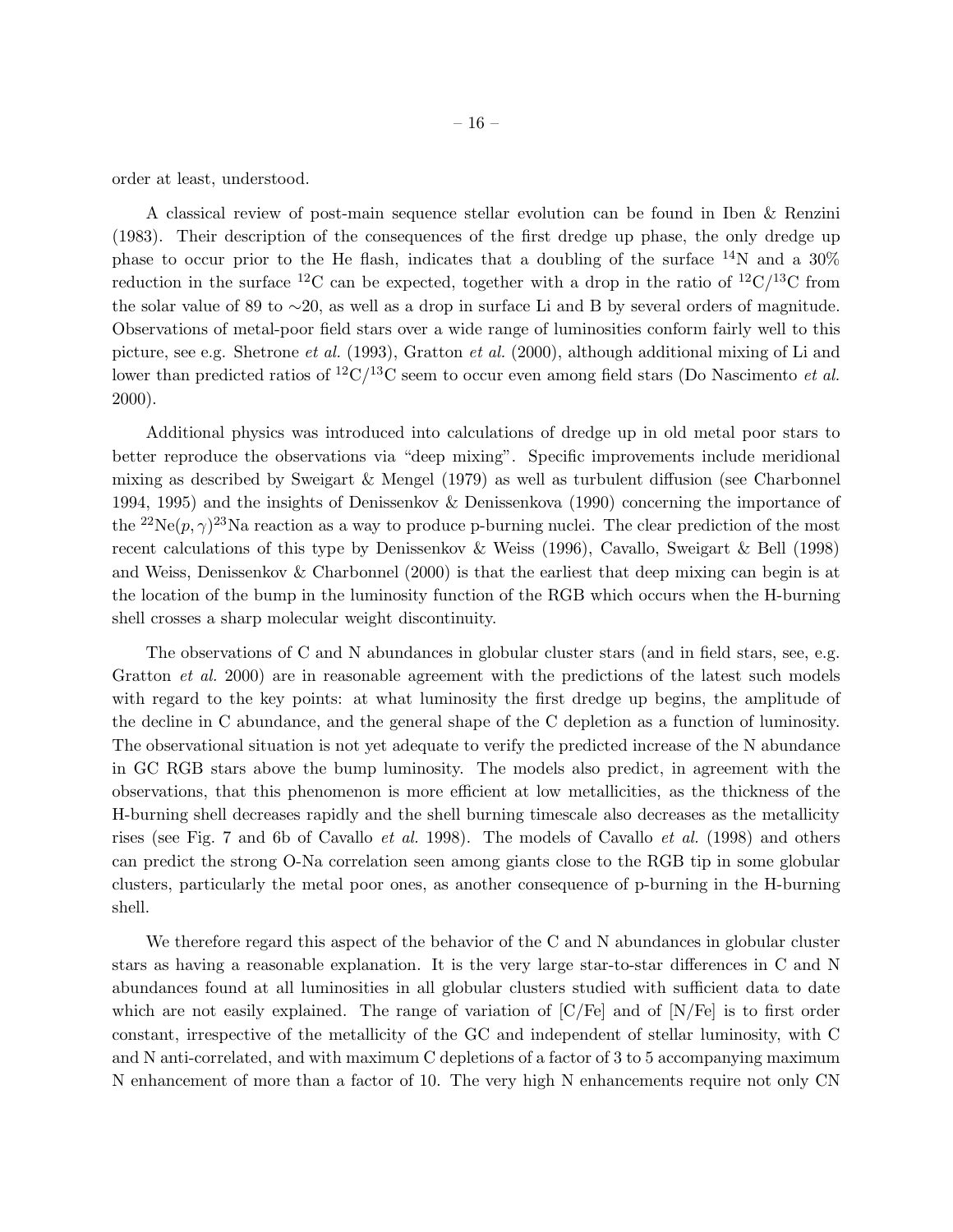burning but ON burning as well. The range of luminosity over which these C and N variations (and also O and Na variations as well, see, e.g. Cohen & Melendez 2005 or Gratton *et al.* (2001) and references therein) occur in globular clusters has by now ruled out any scenario which invokes dredge up and mixing intrinsic to the star itself. We must now regard the fundamental origin of the star-to-star variations in C and N abundance we see in GCs as arising outside the stars whose spectra we have studied here.

The strong anti-correlation between C and N, however, does suggest that CN-cycle material must be involved, and that this material has somehow reached the surface of these low luminosity GC stars. Since we know it cannot come from inside these stars, it must come from some external source. As reviewed by Lattanzio, Charbonnel & Forestini (1999), CN and ON cycling is known to occur in intermediate mass AGB stars, and such stars are also known to have sufficient dredge up to bring such material to their surfaces. Recent detailed computations, including both nucleosynthesis with a large set of isotopes and nuclear reaction pathways, have been carried out by Karakas (2003) for very metal poor intermediate mass stars. Herwig (2004) has also added in detailed mixing to the stellar surface. These calculations can qualitatively reproduce essentially all of the observational data.

We thus might speculate that the site of the proton exposure could be more rapidly evolving higher mass AGB stars, which then suffered extensive mass loss (either in or outside of binary systems) and polluted the generation of lower-mass stars we currently observe, while the higher mass stars are now defunct. Considerable effort to develop this scenario of AGB pollution of the lower mass stars we observe today has been made by Ventura, D'Antona, Mazzitelli, & Gratton (2001), D'Antona *et al.* (2002), and most recently (and most completely) by Fenner *et al.* (2004).

However, the recent observational facts summarized above have in our view rendered this scenario not viable either. One problem with any "pollution" scenario is that these abundance inhomogeneities cannot simply be surface contaminations as they would be diluted by the increasing depth of the convective envelope during RGB ascent. Thus the amount of accreted mass required to explain the observed C and N variations becomes very large. It must be significant fraction of the total stellar mass, given that a fraction of the star much larger than just the surface convection zone of a luminous RGB star must be contaminated to maintain a constant range of C and of N at all luminosities. This seems to us unrealistic and contrived, but we note the recent calculations of Thoul et al. (2002) which demonstrate that large accumulations may be possible with some assumptions about stellar orbits, particularly in clusters with small core radii. They estimate that for stars in the core of 47 Tuc as much as 80% of the mass of a 1  $M_{\odot}$  star in that cluster could be accreted material. Unfortunately, the core radii of some of the GCs we have studied are considerably larger. Even with generous assumptions regarding orbital anisotropy, similar calculations for them yield a much smaller expected accretion  $(\sim 10\%)$ , which is not sufficient for present purposes.

Another problem arises because of the tight anti-correlation between C and N (see Fig. 9). Any external mechanism for producing these variations will involve an efficiency factor for the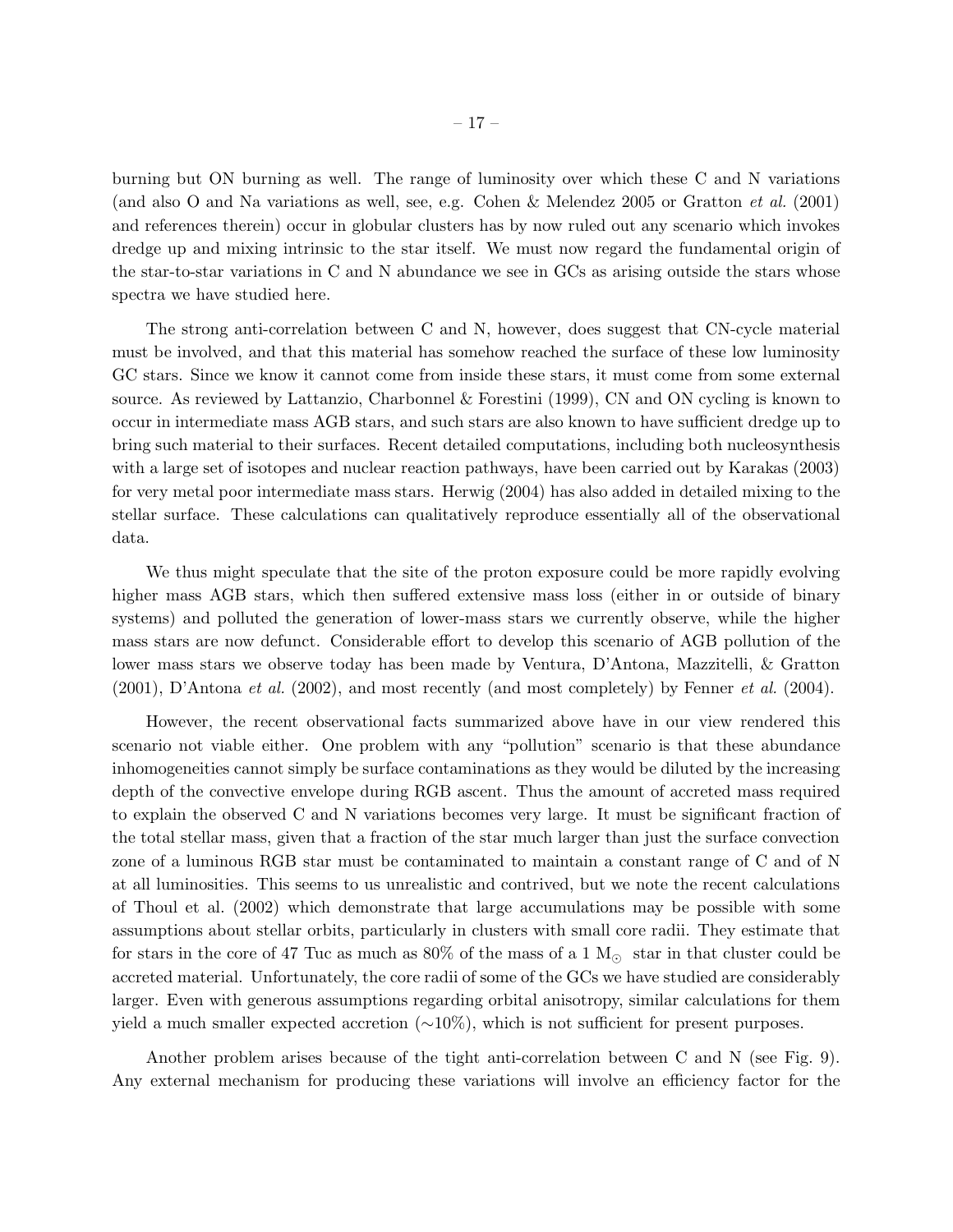incorporation of material. This might be a cross section if accretion from the cluster gas is involved, or some property of the accretion disk if binaries are involved. We expect this factor to depend on the mass of the star itself, how much additional mass is incorporated  $(\Delta M)$ , and the initial C and N abundances in the star itself and within  $\Delta M$ . Since these properties of  $\Delta M$  might be expected to fluctuate wildly depending on the mass of the evolved star producing the N rich ejecta, this process therefore should show a lot of stochastic random variability. "Pollution" of a low mass star by ejecta from intermediate mass AGB stars is just too chaotic and unpredictable to be able to reproduce such well behaved trends.

We now turn to the implications of Fig. 10 and 11, which display the ranges of [C/Fe] and [N/Fe] found among low luminosity stars (stars at the base of the RGB, subgiants, and/or on the main sequence) in five GCs spanning a range in metallicity of a factor of 40. This figure illustrates our most important new result. We see that the maximum and minimum for each of these is approximately the same (to within a factor of 3) for each of the clusters. Note that the maxima and minima expressed as  $log[\epsilon(C)]$  and  $log[\epsilon(N)]$  are *not* constant. Furthermore the maximum in  $\vert$ C/Fe] corresponds reasonably well to that of the field stars, while the minimum in  $\vert$ N/Fe] corresponds to that of the field stars.

Thus it seems reasonable that, as is commonly assumed, the high C, low N stars represent the nominal chemical inventory, while the abnormal ones are those with low C and high N.  $^{12}$ C is produced by the triple- $\alpha$  process and destroyed by CN burning, while <sup>14</sup>N is produced via CN and "hot bottom" burning. We therefore expect N to behave as a primary element, while the behavior of C may be more complex. The observations, however, demand that the additional material dumped onto the low C/high N stars is not from some primary process in which a fixed amount of N per gm is produced, dispersed into the GC, and mixed into the GC gas. Instead the chemical inventory of C and N behaves like a secondary process, increasing as [Fe/H] increases.

The modeling of the production and dredge up of elements such as C and N in AGB stars, while still very uncertain, is rapidly advancing. Detailed models, such as those of Karakas (2003) of yields and of abundances for various species at the surfaces of such stars after dredge up are now available. So we must ask what are the surface ratios of the species of interest in intermediate mass AGB stars after dredge up and what are the relevant mass loss rates, which will drive the processed material into the cluster gas. Mass loss in AGB stars is primarily driven by radiation pressure on dust grains (Vasiliadis & Wood 1998). While there is still some uncertainty, recent comparisons of heavily obscured AGB stars in the SMC, the LMC and the Milky Way by van Loon (2000) suggest that the total mass loss rate for a star of fixed luminosity is only weakly dependent on metallicity.

Chemical yields for intermediate mass stars have been given by Marigo (2001), Ventura, D'Antona & Mazzitelli (2002) and Karakas (2003). We examine the ratio of initial to final C and N in models of different initial metallicity to determine how closely the behavior of  ${}^{12}$ C and of  $14N$  in the ejecta of such stars matches the extreme range of the observations in globular clusters over a wide range in metallicity. Table 5 presents this comparison in detail for the models of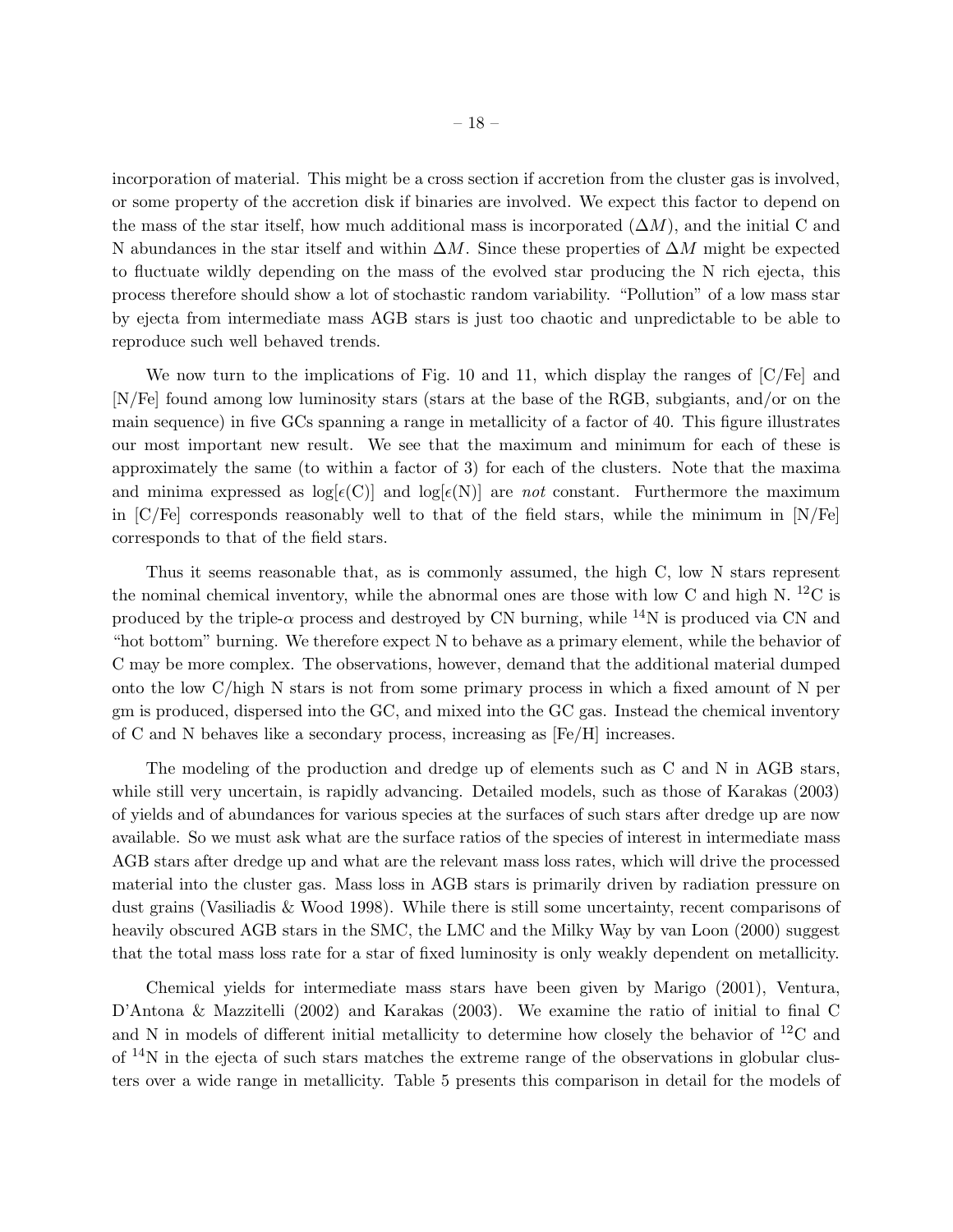Ventura, D'Antona & Mazzitelli (2002); those of Karakas (2003) and of Gavilan, Buell & Molla (2004) do not cover a sufficient range in metallicity to be useful for our purpose, while the results of Marigo (2001) were not given in tabular form.

We find that, while correct in sign, the models of Ventura, D'Antona & Mazzitelli (2002) fail to reproduce the observations by factors of up ∼10, depending on which of the three ratios presented in the table is examined. The worst discrepancy is in the final ratio  $C/N$  after dredge up in the most metal poor GCs. There the extent of both the depletion of C and the enhancement of N are badly underestimated by the models. Fenner *et al.* (2004) also finds that ejecta from intermediate mass AGB stars cannot reproduce details of the abundance distributions of the Mg isotope ratios in NGC 6752 (see also Denissenkov & Herwig 2003). AGB ejecta can be observed directly by studying them in situ, i.e. in planetary nebulae. An independent verification comparison for the predicted yields can be attempted via abundance analyses of the planetary nebulae in the SMC. Stranghellini, Shaw & Gilmore (2004) discuss the planetary nebulae in the LMC, whose metallicity is higher than that of any GC considered here. The SMC PN are not as well studied, and with the demise of STIS/HST, future progress in this area will be at best very slow.

Although the predictions of Ventura, D'Antona & Mazzitelli (2002) and of Karakas (2003) for the behavior of C and N after dredge up of intermediate mass AGB stars are reasonably consistent with each other, the uncertainty in these calculations must be large. Whether it is large enough to accommodate discrepancies of a factor of ∼10 in C/N ratios is not clear. An optimist would say that this level of (dis)-agreement is satisfactory, given the difficulties and complexity of the modeling effort required, while a pessimist would say that these discrepancies are larger than can be reasonably expected from the models and from the data. A very recent paper, Ventura & D'Antona (2005), discusses the modeling uncertainties arising from just one issue, the description of convection adopted. They find changes of a factor of two in predicted C and N surface abundances in intermediate mass metal poor AGB stars are easily achieved by this means. We choose to be optimists. More such modeling efforts, even though they require many assumptions, will be very valuable.

## 10. Implications for Globular Cluster Formation and Chemical Evolution

In addition to the accumulated evidence regarding C and N abundances presented above, there is one other key fact that must figure in any model of the chemical evolution of globular clusters. This is that the abundances of the heavy elements, particularly those between Ca and the Fepeak, are constant for all stars in a globular cluster. Extensive efforts (see, for example, Cohen & Melendez 2005) have failed to detect any dispersion larger than the observational errors. The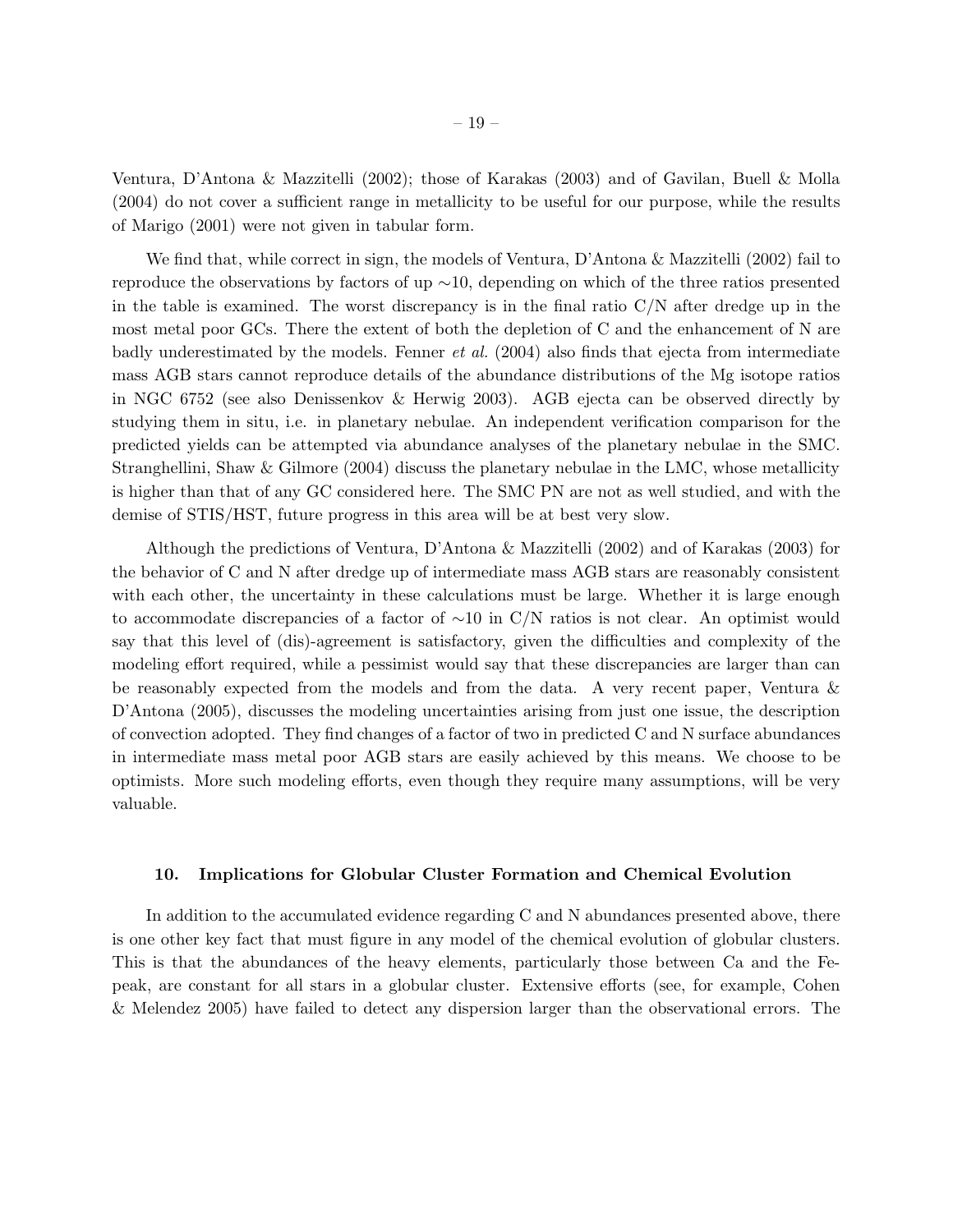abundance spreads are confined to the light elements<sup>1</sup>.

We suggest that a viable scenario for the chemical evolution of GCs can only be constructed if globular cluster stars are not all coeval, and more than one epoch of star formation in GCs must have occurred, albeit all within a relatively short timescale. During the early stages, a variation in C and N abundances satisfying the above observational data was imprinted on the proto-cluster gas *before* the present generation of stars we now observe were formed. The low mass stars we currently observe formed from the "polluted" gas some time later during the extended period of star formation in GCs. Furthermore, if one is a pessimist, one must rule out some previous generation intermediate mass AGB stars as the the source of this "pollution" because of problems in the predicted C/N ratios. If one is an optimist, then one ascribes these problems to modeling difficulties, mass loss rates increase dramatically with increasing metallicity, which is not supported by observations (van Loon 2000), or some other such factor, and assumes that these AGB stars did generate the C and N variations seen today in low luminosity GC stars.

A tentative scenario which fits most of the facts might be that the first stars to form in the proto-cluster gas were very massive. Since this gas might have had very low metallicity, theoretical support for an IMF heavily biased towards high mass stars under these conditions can be found in the review of Bromm & Larson (2004). The SNII from these stars produced the heavy elements through the Fe-peak seen in globular cluster stars. The violent explosions ejected energy into the cluster gas which kept it well mixed. This is crucial to maintaining constant abundances of the heavy elements in the stars within a particular GC. SNII explosions may also have acted to disrupt the lowest mass proto-clusters, which became halo field stars.

The lifetimes of high mass stars are very short, and so would be the duration of this phase of evolution of the GC. After some (short) time, no more massive stars were formed. Intermediate mass stars began to form with metallicity that of the GC as seen today. Such stars have typical lifetimes of ∼2 Gyr. During the course of their evolution, in their interiors they produced material that went through the CN process (and the ON process to some extent). This material was subsequently ejected, but the gas was no longer mixed globally over the cluster volume, and local pockets of substantial or negligible enrichment of the light elements developed. Since GC CMD diagrams do not permit an age range of 2 Gyr among the low mass GC stars, no low mass stars could have formed until the near the end of this second phase. At this point, the low mass stars that we see today formed, with variable light element ratios, but fixed heavy element abundances.

It is now possible to include the formation of globular clusters in cosmological simulation (Kratsov & Gendin 2004). However, the level of detail needed here to follow their chemical evolution with regard to the light elements is still beyond our capabilities. Although the overall picture sketched above seems reasonable, current models for nucleosynthesis and dredge up for intermediate

<sup>&</sup>lt;sup>1</sup>There is increasing evidence there may be some variation of the heavy and very rare r and s-process elements in globular clusters. We ignore this here.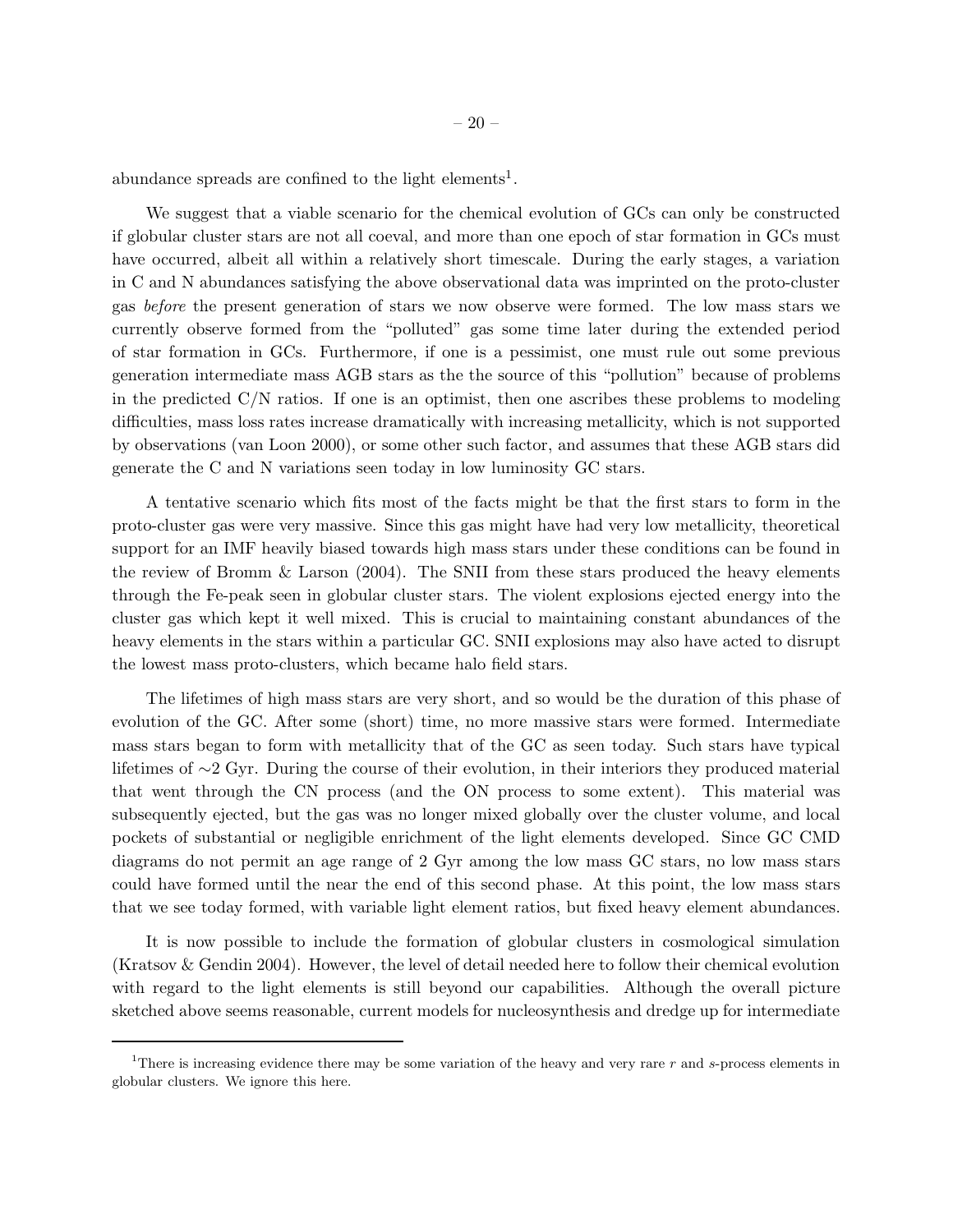mass AGB stars fail to reproduce in detail the observed C and N variations in GC stars, in the sense that the C depletions and N enhancements observed in low metallicity globular clusters are considerably larger than theory predicts. Unless those models are flawed, the relatively short lived stellar source for the second phase of this scenario, when the cluster gas is no longer well mixed throughout its volume, is unknown.

In evaluating such a scenario, it is important to remember that the present mass of a GC may be much lower than its initial mass as a proto-cluster; stars are lost from the cluster through many processes (see, e.g. Mashchencko & Sills 2004). Thus the absence of a relation between the present mass (or central density) of a GC and its [Fe/H] should not be surprising. It would be of interest to test to even greater accuracy the constancy of the Fe-peak elements within a particular GC.

## 11. Summary

We present moderate resolution spectroscopy and photometry for a large sample of subgiants and stars at the base of the RGB in the extremely metal poor Galactic globular cluster M15 (NGC 7078), with the goal of deriving C abundances (from the G band of CH) and N abundances (from the NH band at  $3360 \text{\AA}$ ). Star-to-star stochastic variations with significant range in both  $\left[\frac{\text{C}}{\text{Fe}}\right]$  and especially  $\left[\frac{\text{N}}{\text{Fe}}\right]$  are found at all luminosities extending to the subgiants at  $M_V \sim +3$ .

An analysis of these LRIS/Keck spectra with theoretical synthetic spectra reveals that these star-to-star variations between C and N abundances are anti-correlated, as would be expected from the presence of proton-capture exposed material in our sample stars. The evolutionary states of these stars are such that the currently proposed mechanisms for *in situ* modifications of C, N, O, etc. have yet to take place. On this basis, we infer that the source of proton exposure lies not within the present stars, but more likely in a population of more massive stars which have "polluted" our sample.

The range of variation of the N abundances is very large and the sum of C+N increases as C decreases. To reproduce this requires the incorporation not only of CN but also of ON-processed material, as we also found earlier for M5 (see GC–CN).

We combine our work with that of Trefzger *et al.* (1983) for the brighter giants in M15 to extend coverage to a larger luminosity range reaching from the RGB tip to the main sequence turnoff. We then find strong evidence for additional depletion of C among the most luminous giants. This presumably represents the first dredge up (with enhanced deep mixing) expected for such luminous RGB stars in the course of normal stellar evolution as they cross the RGB bump.

Our work now covers four GCs (M15, M13, M5 and M71, see GC–CN) spanning a metallicity range of a factor of 40. We look at the trends of C and N abundances common to all the GCs studied to date, including (from the literature) 47 Tuc. While all clusters studied show strong anticorrelated variations of C and N at all luminosities probed, the metal rich clusters (M71, 47 Tuc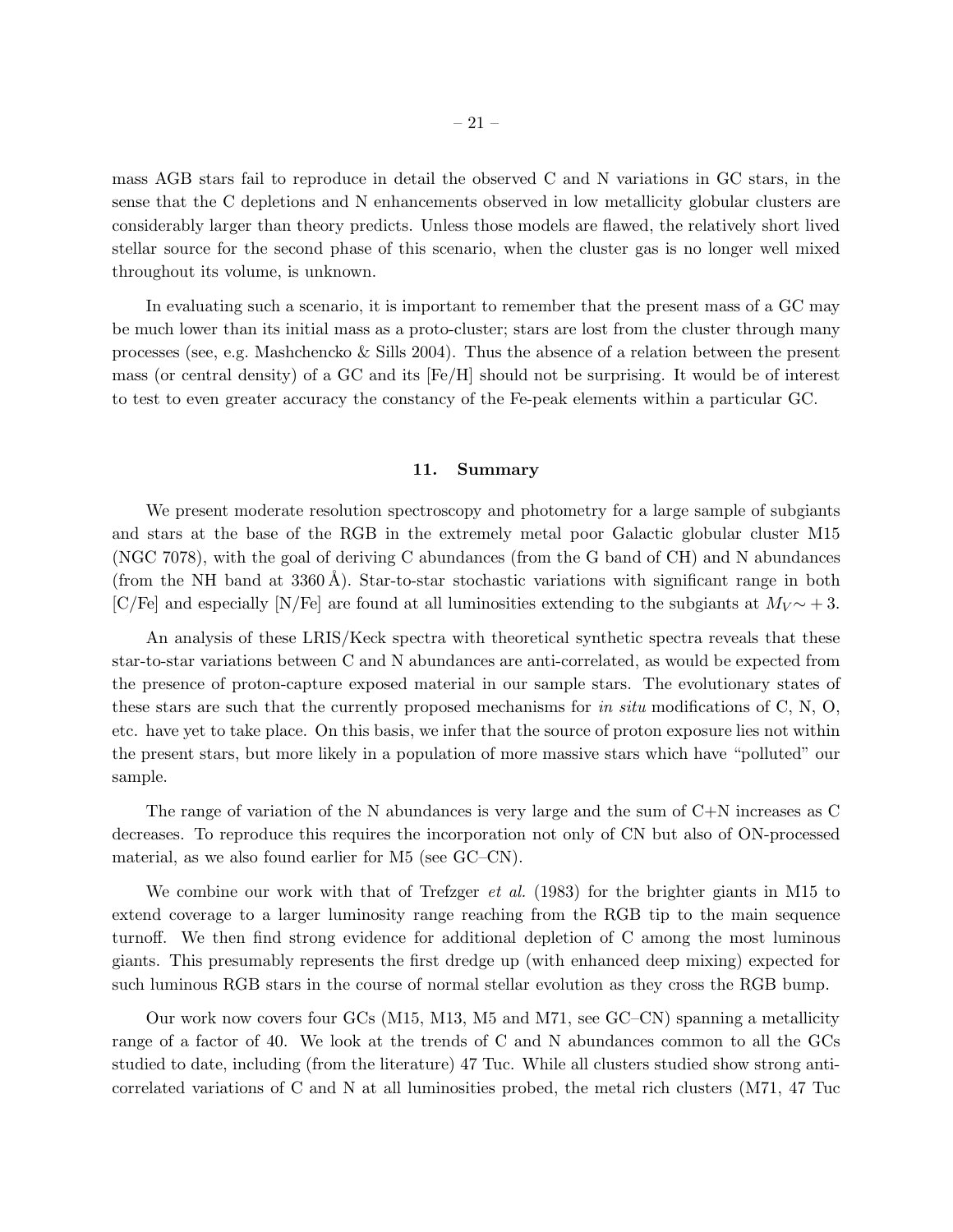and M5) do not show evidence for the first dredge up among their most luminous giants, while the metal poor ones (M5, M13, M92 and M15) do. This is predicted by the models of the first dredge up on the RGB, which can reproduce essentially all the key features of the associated changes in C abundance, including the luminosity at which it begins and the amplitude of the decline in [C/Fe] as a function of metallicity. The metal poor clusters do not show evidence for the bimodality in CH and CN line strengths seen in the metal rich clusters. The origin of the bimodality is unclear.

It is the star-to-star variations in C and in N seen at low luminosity in all these GCs that is more difficult to explain. Having eliminated *in situ* CN processing, "pollution" by material from intermediate mass AGB stars is the most popular current scenario to produce this. However, we rule out this suggestion, at least as far as accretion onto existing stars is concerned.

Our most important new result is that the range of  $\langle C/Fe|$  and of  $\langle N/Fe|$  seen in these five GCs is approximately constant (see Fig. 10 and 11), i.e. C and N are behaving as though they were produced via a secondary, not a primary, nucleosynthesis process. A detailed comparison of our results with the models for nucleosynthesis and dredge up of low metallicity intermediate mass AGB stars by Ventura, D'Antona & Mazzitelli (2002) fails to explain the details of the C and N abundances, predicting key ratios incorrectly by a factor of up to ∼10. Thus pollution of cluster gas by such stars can also be ruled out unless current models of surface N abundances after dredge up are flawed, which seems possible given the complexity of the modeling and the many assumptions required.

The behavior of the C and N abundances among low luminosity stars in GCs, while  $[Fe/H]$  is constant to high precision within each GC, force us to assume that there was an extended period of star formation in GCs. The first stars were exclusively of high mass, and their SNII ejecta produced the heavy metals seen in the GC. A second generation of short-lived stars of an unknown type (not intermediate mass AGB stars, unless current models are flawed) evolved, ejected mass, and "polluted" with light elements the GC gas; the low mass stars we see today formed afterwards.

The entire Keck/HIRES and LRIS user communities owes a huge debt to Jerry Nelson, Gerry Smith, Steve Vogt, Bev Oke, and many other people who have worked to make the Keck Telescope and HIRES and LRIS a reality and to operate and maintain the Keck Observatory. We are grateful to the W. M. Keck Foundation for the vision to fund the construction of the W. M. Keck Observatory. The authors wish to extend special thanks to those of Hawaiian ancestry on whose sacred mountain we are privileged to be guests. Without their generous hospitality, none of the observations presented herein would have been possible.

JGC acknowledges support from the National Science Foundation (under grant AST-025951) and MMB acknowledges support from the National Science Foundation (under grant AST-0098489) and from the F. John Barlow endowed professorship. We are also in debt to Roger Bell for the use of the SSG program and the Dean of the UW Oshkosh College of Letters and Sciences for the workstation which made the extensive modeling possible, and to Jorge Melendez for the IR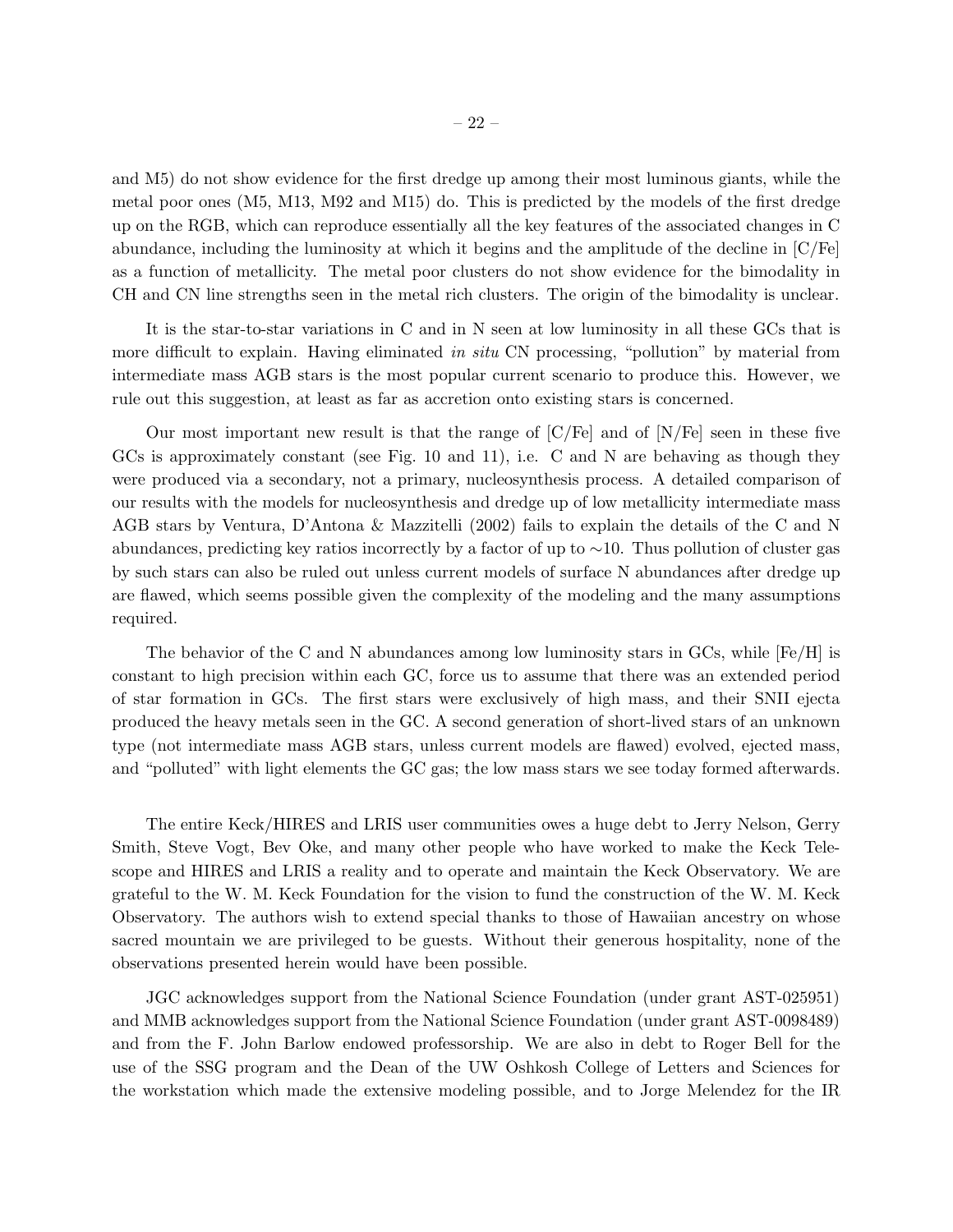observations.

This work has made use of the USNOFS Image and Catalog Archive operated by the United States Naval Observatory, Flagstaff Station (http://www.nofs.navy.mil/data/fchpix/). This publication makes use of data from the Two Micron All-Sky Survey, which is a joint project of the University of Massachusetts and the Infrared Processing and Analysis Center, funded by the National Aeronautics and Space Administration and the National Science Foundation.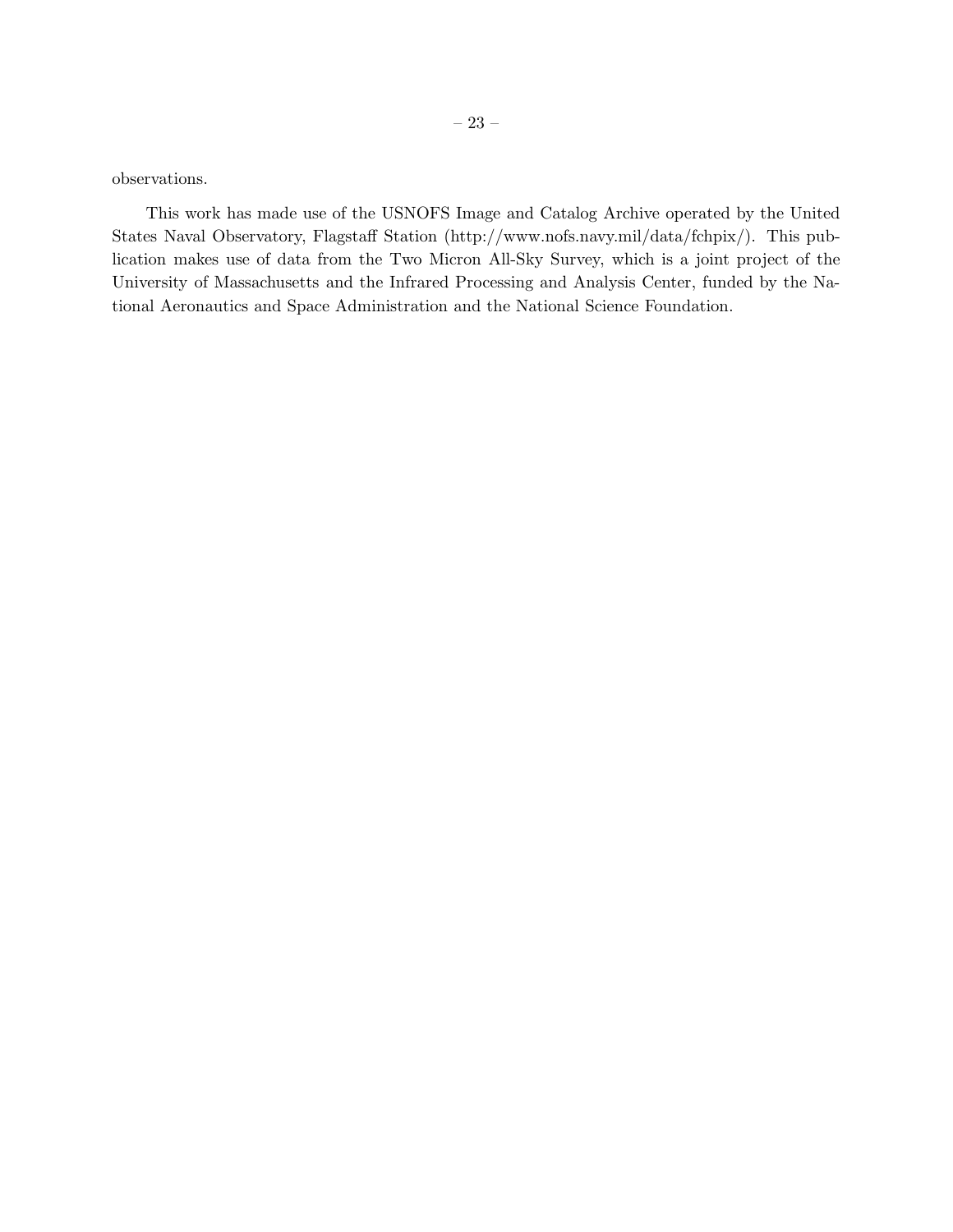#### REFERENCES

- Asplund, M., Grevesse,N. & Sauval, A. J., 2005, in *Cosmic Abundances as Records of Stellar Evolution and Nucleosynthesis*, ed. F. N. Bash & T. G. Barnes, ASP Conf. Series, Vol. 30
- Bell, R. A. & Gustafsson, B. 1978, A&AS, 34, 229
- Bell, R. A. & Gustafsson, B. 1989, MNRAS, 236, 653
- Bell, R. A., Paltoglou, G., & Tripicco, M. J. 1994, MNRAS, 268, 771
- Bellman, S., Briley, M.M., Smith, G.H. & Claver, C.F., 2001, PASP, 113, 326
- Briley, M. M. & Smith, G. H. 1993, PASP, 105, 1260
- Briley, M. M. & Cohen, J. G. 2001, AJ, 122, 242
- Briley, M. M., Smith, G. H. & Claver, C. F., 2001, AJ, 122, 2561
- Briley, M. M., Cohen, J. G. & Stetson, P. B., 2002, ApJ, 579, L17
- Briley, M. M., Harbeck, D., Smith G. H. & Grebel, E. K., 2004a, AJ, 127, 1588
- Briley, M. M., Cohen, J. G. & Stetson, P. B., 2004b, AJ, 127, 1579
- Bromm, V. & Larson, R. B., 2004, ARA&A, 42, 79
- Buonanno, R., Corsi, C. E. & Fusi Pecci, F., 1987, A&A, 145, 97
- Cannon, R.D., Croke, B.F.W., Bell, R.A., Hesser, J.E. & Stathakis, R.A., 1998, MNRAS, 298, 601
- Carbon, D.F., Langer, G.E., Butler, D., Kraft, R., Suntzeff, N., Kemper, E., Trefzger, C. & Romanishin, W., 1982, ApJS, 49, 207
- Cavallo, R. M., Sweigart, A. V. & Bell, R. A., 1998, ApJ, 492, 575
- Charbonnel, C., 1994, A&A, 282, 811
- Cohen, J. G., 1999, AJ, 117, 2434
- Cohen, J. G., Briley, M. M. & Stetson, P. B., 2002, AJ, 123, 2525
- Cohen, J. G. & Melendez, J., 2005, AJ, 129, 303
- Cutri, R. M. *et al.*, 2003, "Explanatory Supplement to the 2MASS All-Sky Data Release, http://www.ipac.caltech.edu/2mass/releases/allsky/doc/explsup.html
- DaCosta, G. S. & Armandroff, T. E., 1990, AJ, 100, 162
- D'Antona, F., Caloi, V., Montalban, J. Ventura, P. & Gratton, R. 2002, A&A,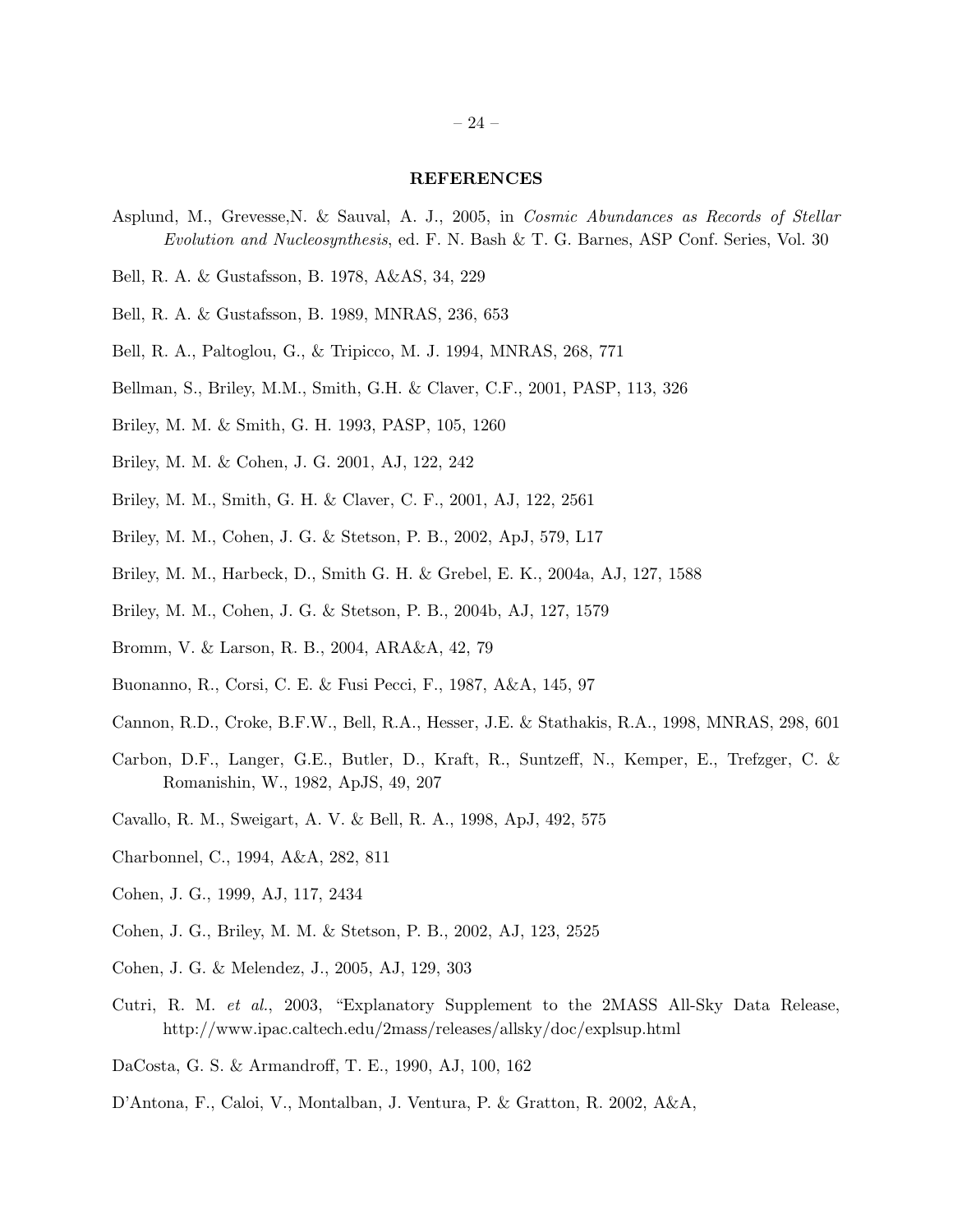- Demarque, P., Woo, J., Kim, Y., & Yi, S. K., 2004, ApJS, 155, 667
- Denissenkov, P. A. & Denissenkova, S. N., 1990, SvAL, 16, 275
- Denissenkov, P. A. & Weiss, A., 1996, A&A, 308, 773
- Denissenkov, P. A. & Herwig, F., 2003, ApJ, 590, L99
- Do Nascimento Jr., J. D., Charbonnel, C., Lèbre, A., de Laverny, P. & De Medeiros, J. R., 2000, A&A, 357, 931
- Durell, P.B. & Harris, W.E., 1992, AJ, 105 1420
- Fenner, Y., Campbell, S., Karakas, A.I., Lattanzio, J.C. & Gibson, B.K., 2004, MNRAS, 353, 789
- Gavilan, M., Buell, J. F. & Molla, 2004, A&A (in press) (Astro-ph/0411746)
- Gratton, R.G., Sneden, C., Carretta, E. & Bragaglia, A., 2000, A&A, 354, 169
- Gratton, R. G. *et al.*, 2001, A&A, 369, 87
- Gratton, R. G., Sneden, C. & Carretta, E., 2004, ARA&A, 42, 385
- Gustafsson, B., Bell, R. A., Eriksson, K., & Nordlund, Å. 1975, A&A, 42, 407
- Gustafsson, B. & Bell, R. A. 1979, A&A, 74, 313
- Harris, W. E. 1996, AJ, 112, 1487
- Herwig, F., 2004, ApJS, 155, 651
- Hesser, J. E., 1978, ApJ, 223, L117
- Houdashelt, M. L., Bell, R. A. & Sweigart, A. V., 2000, AJ, 119, 1448
- Iben, I. Jr. & Renzini, A., 1983, ARA&A, 21, 271
- Karakas, A.I., 2003, PhD thesis, Monash University
- Kraft, R. P. 1994, PASP, 106, 553
- Kravtsov, A. V. & Gendin, O. Y., 2003, ApJ (in press)
- Landolt, A. R., 1992, AJ, 104, 340
- Langer, G. E., 1985, PASP, 97, 382
- Langer, G. E., Kraft, R.P., Carbon, D.F., Friel, E. & Oke, J.B., 1986, PASP, 98, 473
- Lattanzio, J., Charbonnel, C. & Forestini, M., 1999, in *The Changes in Abundances in AGB Stars*, (Astro-ph/9912298)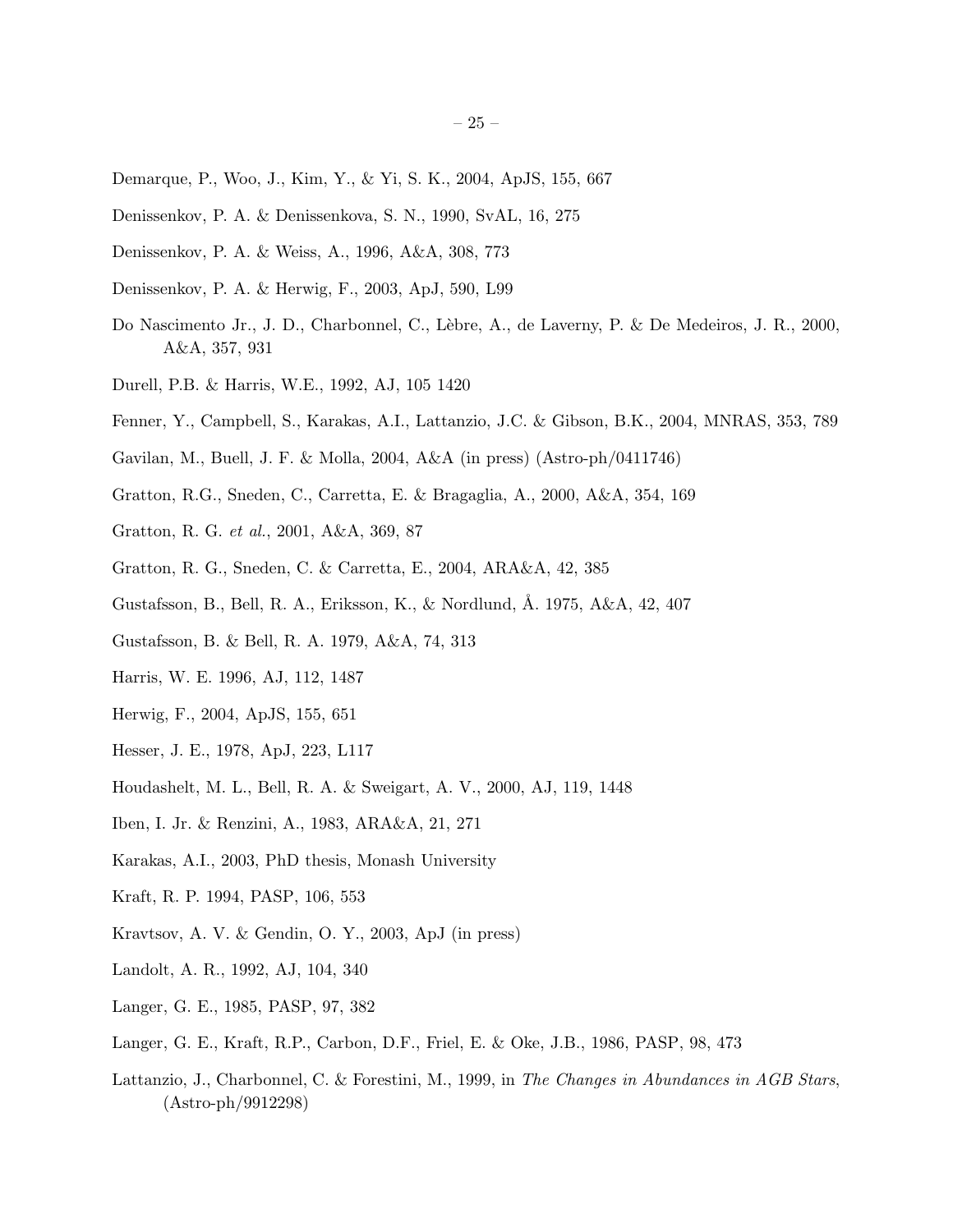- Marigo, P., 2001, A&A, 370, 194
- Mashchencko, S. & Sills, A.,2004, ApJ (in press)
- McCarthy, J. K. *et al.*, 1998, Proceedings SPIE, 3355, 81
- Meléndez, J., Barbuy, B., & Spite, F., 2001, ApJ, 556, 858
- Monet, D.G. *et al.*, 1998, USNO-A2.0 Catalog (on CD-ROM) (Flagstaff:USNO)
- Norris, J.E., Freeman, K.C. & DaCosta, G.S., 1984, ApJ, 277, 615
- Oke, J. B., Cohen, J. G., Carr, M., Cromer, J., Dingizian, A., Harris, F. H., Labrecque, S., Lucinio, R., Schaal, W., Epps, H., & Miller, J., 1995, PASP, 107, 307
- Pinsonneault, M., 1997, ARA&A, 35, 557
- Pryor, C. & Meylan, G., 1993, in *Structure and Dynamics of Globular Clusters, ed. S. Djorgovski & G. Meylan*, ASP, pg. 357
- Ramírez, S. V. & Cohen, J. G., 2002a, AJ, 123, 3277
- Ramírez, S. V. & Cohen, J. G., 2002b, AJ, 125, 224
- Recio-Blanco, A., Piotto, G., De Angeli, F., Cassisi, S., Fiello, M., Saralis, M., Pietrinferni, A., Zoccali, M. & Aparicio, A., 2004, A&A
- Shetrone, M. D., Sneden, C. & Pilachowski, C. A., 1993, PASP, 105, 337
- Shortridge, K. 1993, in Astronomical Data Analysis Software and Systems II, A.S.P. Conf. Ser., Vol 52, eds. R.J. Hannisch, R.J.V. Brissenden & J. Barnes, 219
- Skrutskie, M. F., Schneider, S.E., Stiening, R., Strom, S.E., Weinberg, M.D., Beichman, C., Chester, T. *et al.*, 1997, in *The Impact of Large Scale Near-IR Sky Surveys*, ed. F.Garzon *et al.* (Dordrecht: Kluwer), p. 187
- Smith, G.H., Shetrone, M.D., Bell, R.A., Churchill, C.W. & Briley, M.M., 1996, AJ, 112, 1511
- Sneden, C., Kraft, R. P., Shetrone, M. D., Smith, G. H., Langer, G. E. & Prosser, C., 1991, AJ, 114, 1964
- Spite, M. *et al.* 2004, A&A, 430, 655
- Stetson, P. B., 1987, PASP, 99, 191
- Stetson, P.B., 2000, PASP, 112, 925
- Stranghellini, L, Shaw, R. A. & Gilmore, D., 2004, ApJ (in press) (Astro-ph/0411631)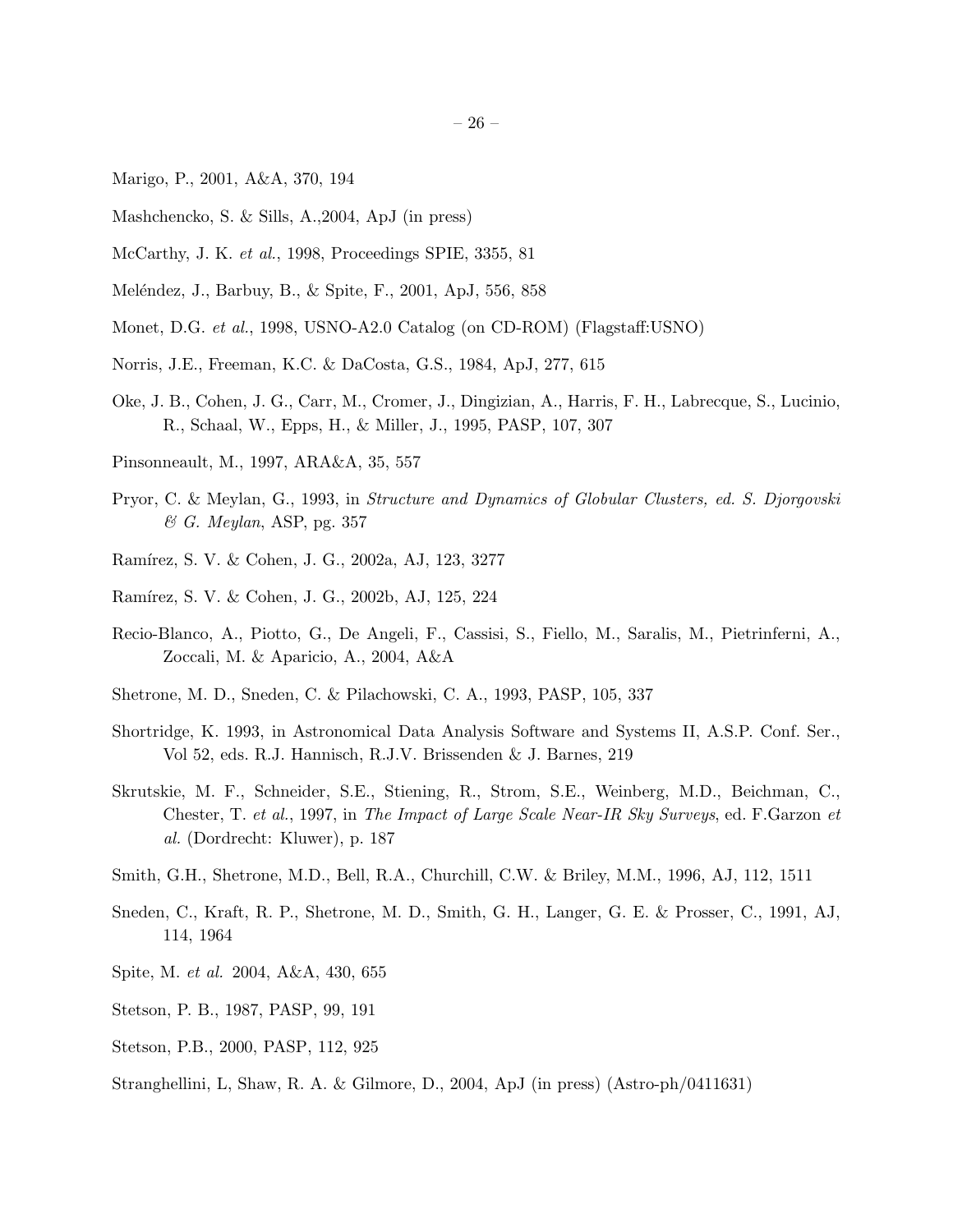- Suntzeff, N. B., 1981, ApJS, 47, 1
- Sweigart, A. V. & Mengel, J. G., 1979, ApJ, 229, 624
- Thoul, A., Jorissen, A., Goriely, S., Jehin, E., Magain, P., Noels, A. & Parmentier, G. 2002, A&A, 383, 491
- Trefzger, C.F., Carbon, D.F., Langer. G.E., Suntzeff, N.B. & Kraft, R.P., 1983, ApJ, 266, 144
- Tripicco, M. J. & Bell, R. A., 1995, AJ, 110, 3035
- van Loon, Th., 2000, A&A, 354, 125
- Vasiliadis, E. & Wood, P. R., 1998, ApJ, 413, 641
- Ventura, P., D'Antona, F., Mazzitelli, I., & Gratton, R., 2001, ApJ, 550, L65
- Ventura, P., D'Antona, F. & Mazzitelli, I., 2002, A&A, 393, 215
- Ventura, P. & D'Antona, F., 2005, A&A (in press)
- Weiss, A., Denissenkov, P. A., & Charbonnel, C., 2000, A&A, 356, 181
- Wilson, W. C. *et al.*, 2003, SPIE, 484, 4157
- Yi, S., Demarque, P., Kim, Y.-C. , Lee, Y.-W., Ree, C. Lejeune, Th. & Barnes, S., 2001, ApJS, 136, 417
- Zoccali, M., Cassisi, G., Piotto, G., Bono, G. & Salaris, M., 1999, ApJ, 518, L49

This preprint was prepared with the AAS IATEX macros v5.2.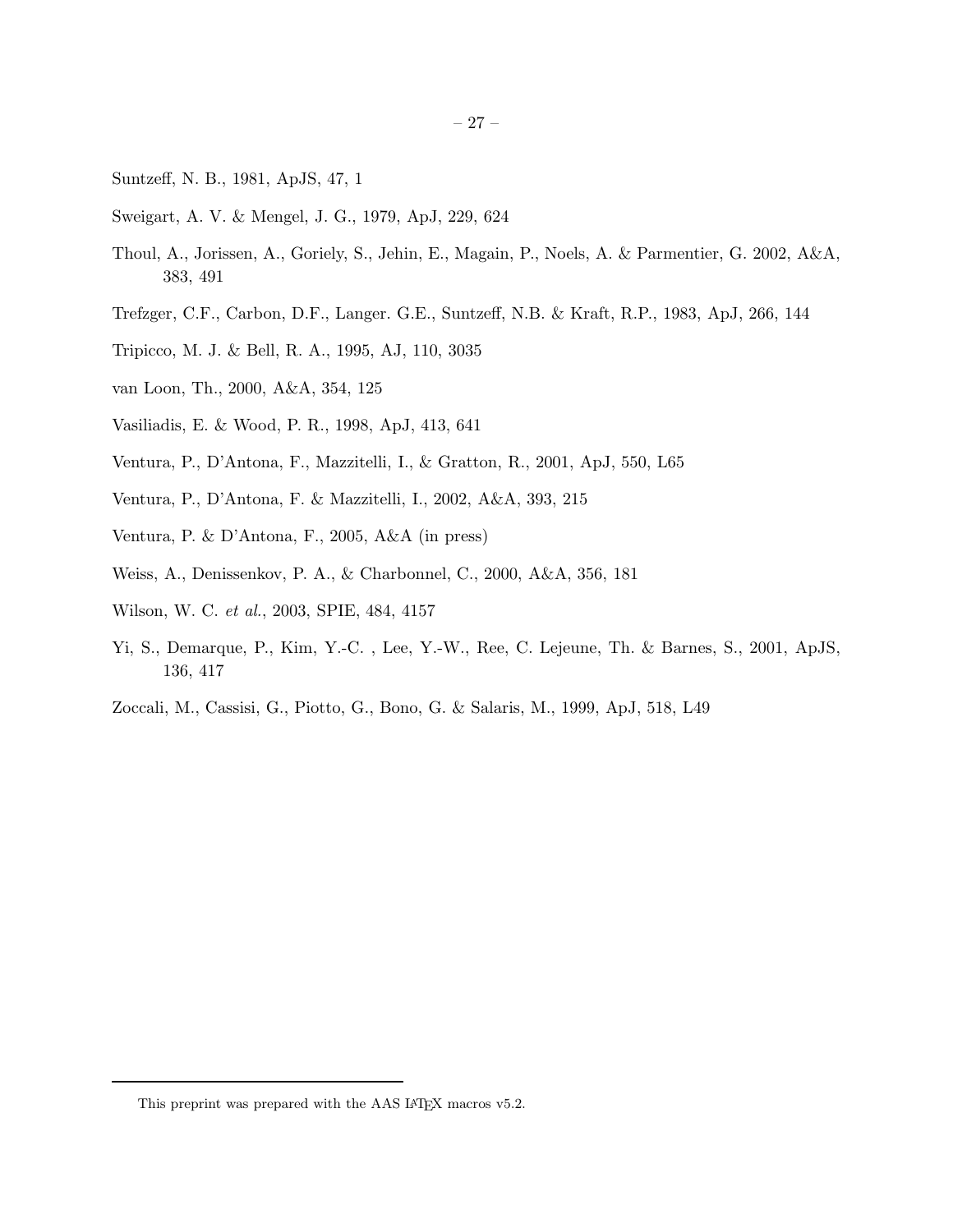

Fig. 1.— The  $V, I$  and  $V, K$  CMDs for M15 are shown. The sample stars are indicated by small filled circles. The large open circles denote spectroscopic non-members. Smaller open circles denote the members of a Keck/HIRES sample to be discussed in Cohen & Melendez (2005, in preparation). A 12 Gyr, [Fe/H] −2.2 dex isochrone from Yi *et al.* (2001) is also shown shifted to our adopted cluster distance and reddening.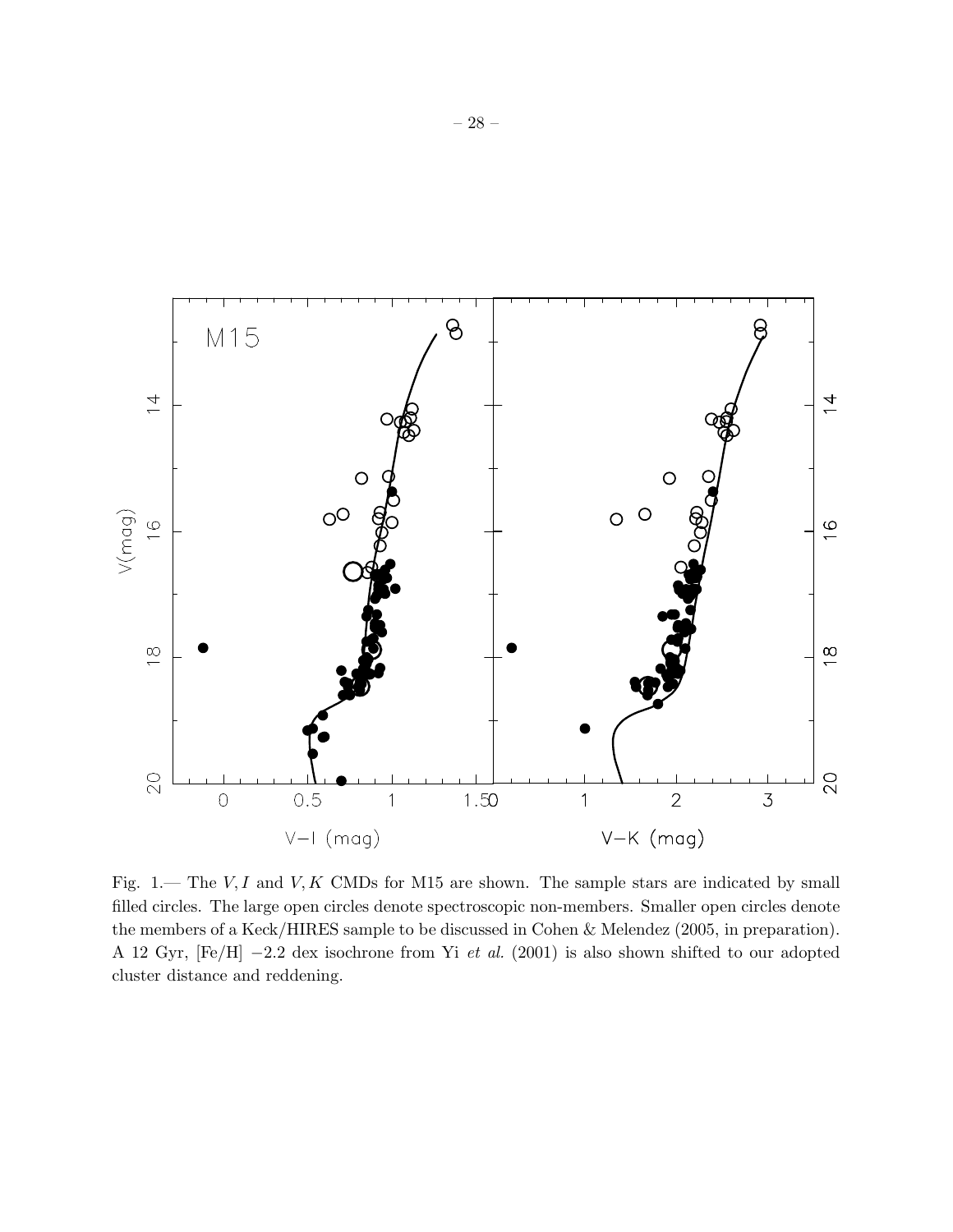

Fig. 2.— The histogram of the radial velocities for 50 stars in our sample in M15 is shown. The filled area denotes the three stars non-members based on their spectra. The dashed vertical line indicates the systemic velocity of the cluster.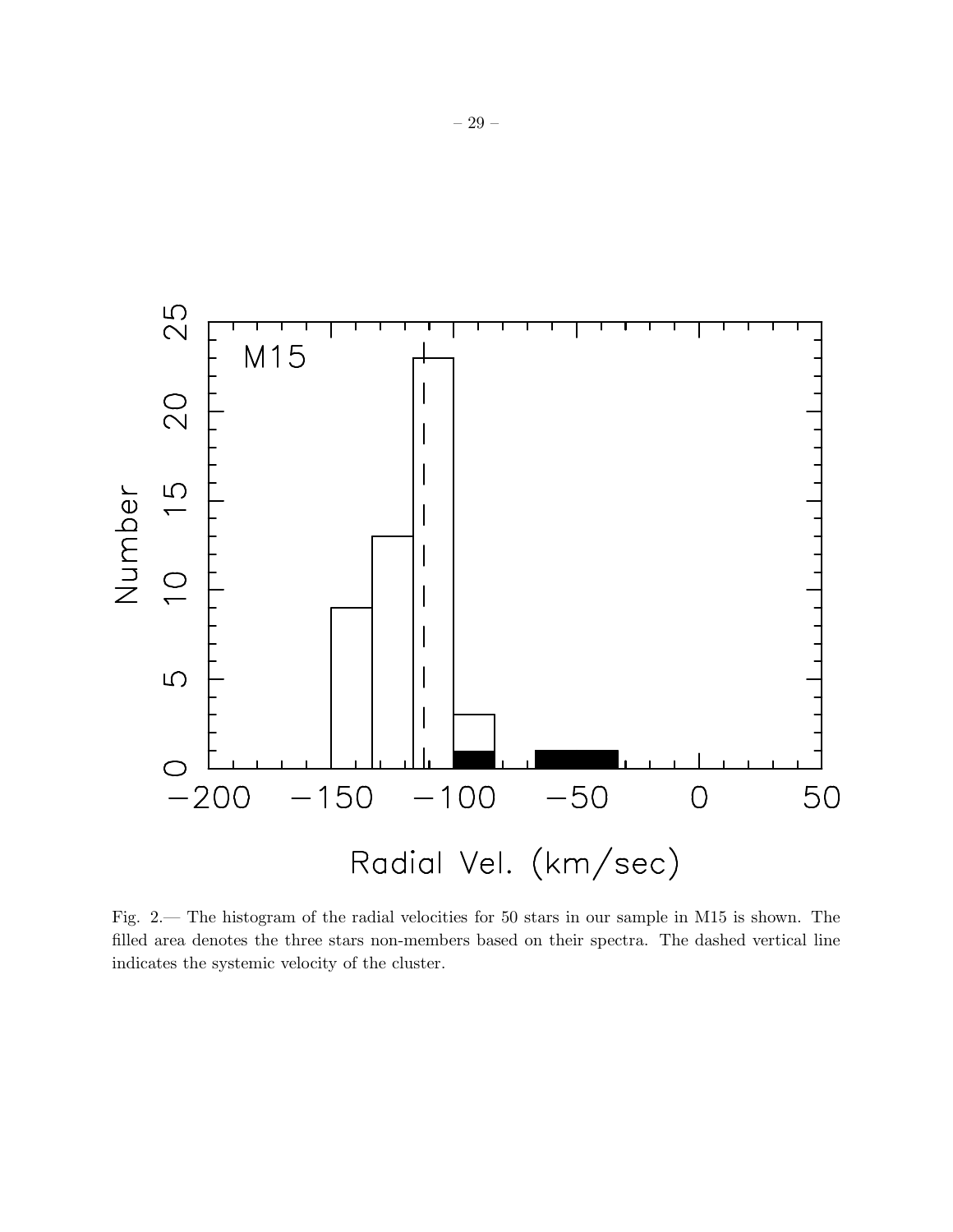

Fig. 3.— The LRIS-B spectra of two members of M15 in the region of the NH band are shown (the points). The stars are essentially identical in V mag (V=16.92) and V – I colors and are both located at the base of the RGB branch. Synthetic spectra with various values of [N/Fe] are superposed.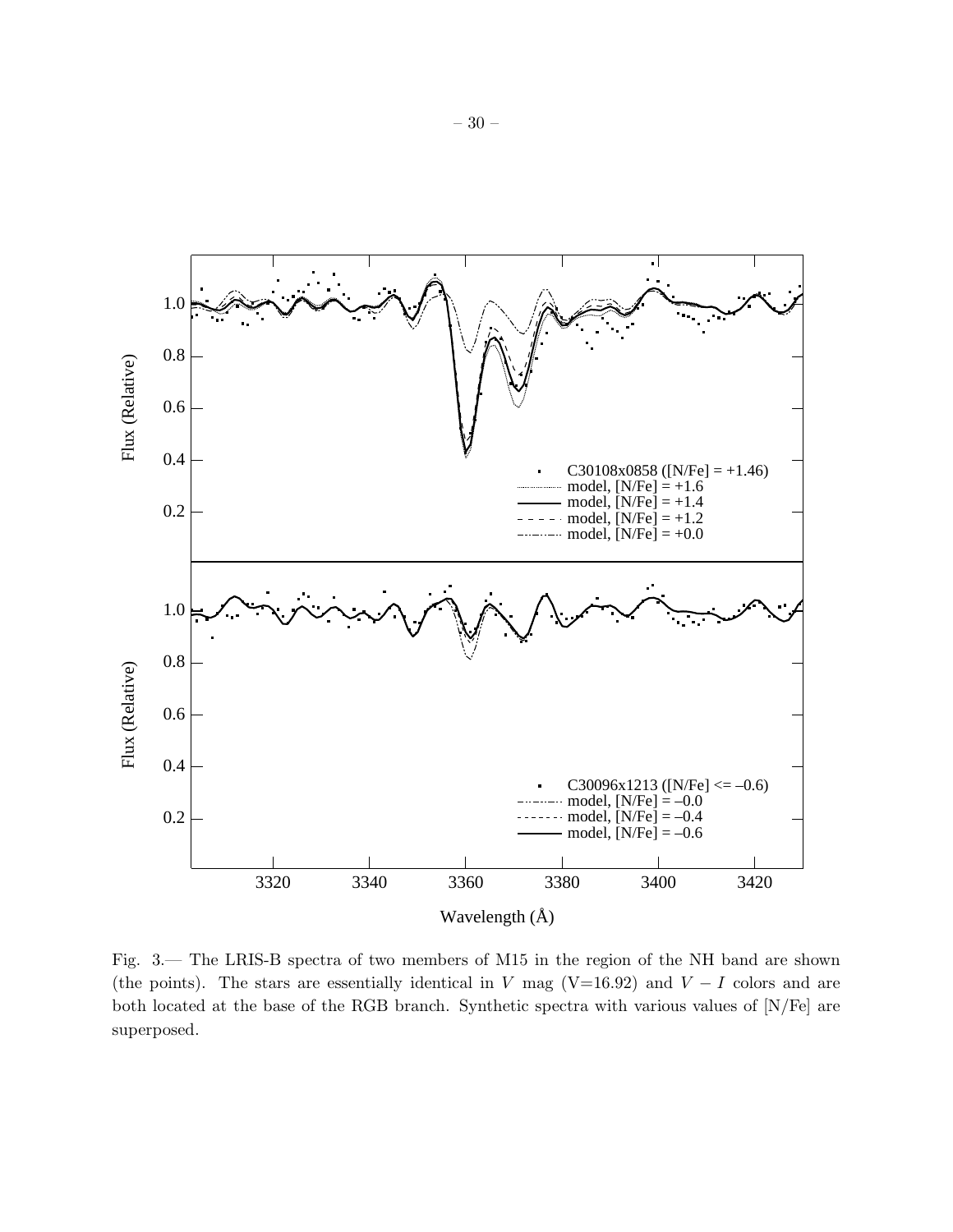

Fig. 4.— The measured I(CH) and I(NH) indices are plotted for the program stars as a function of V; the top axis is  $M_V^0$ . The open circles in the I(NH) (lower) panel denote the stars with the smallest signal level at 3350 Å. Large and significant star-to-star differences exist in both CH and NH band strengths among these stars. The decreasing spread in indices with luminosity is the result of increasing temperatures near the main sequence turn off.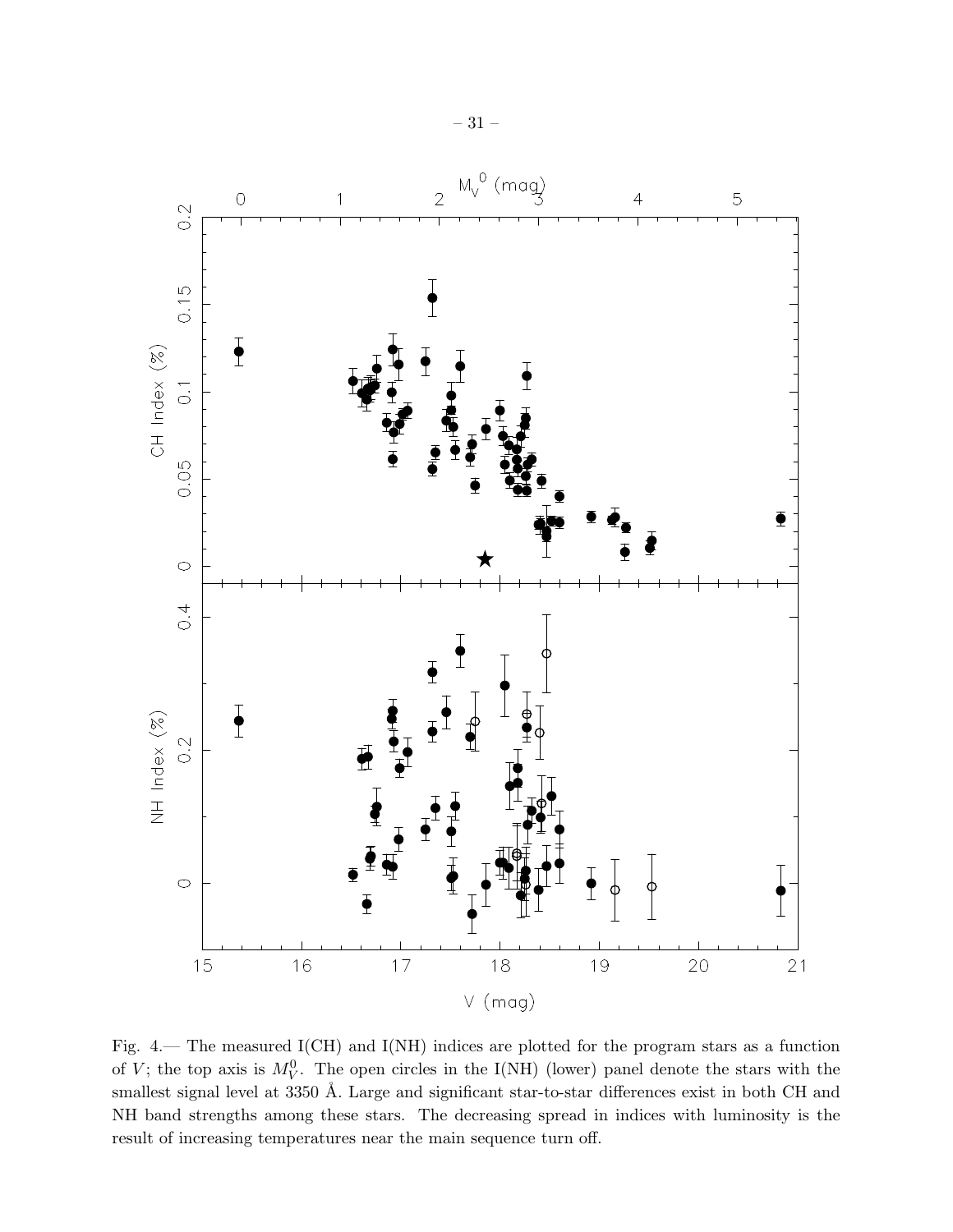

Fig. 5.— The measured I(CH) and I(NH) indices are plotted for the program stars as a function of V; the top axis is  $M_V^0$ . The model I(CH) and I(NH) are superposed, with thick lines denoting  $[C/Fe] = 0.0$  and  $-1.0$  dex in the upper panel, and  $[N/Fe] = 0$  and  $+1.0$  dex in the lower panel. The open circles in the lower panel denote the stars with the smallest signal level at 3350 Å. Large and significant star-to-star differences exist in both CH and NH band strengths among these stars. The decreasing spread in indices with luminosity is the result of increasing temperatures near the main sequence turn off.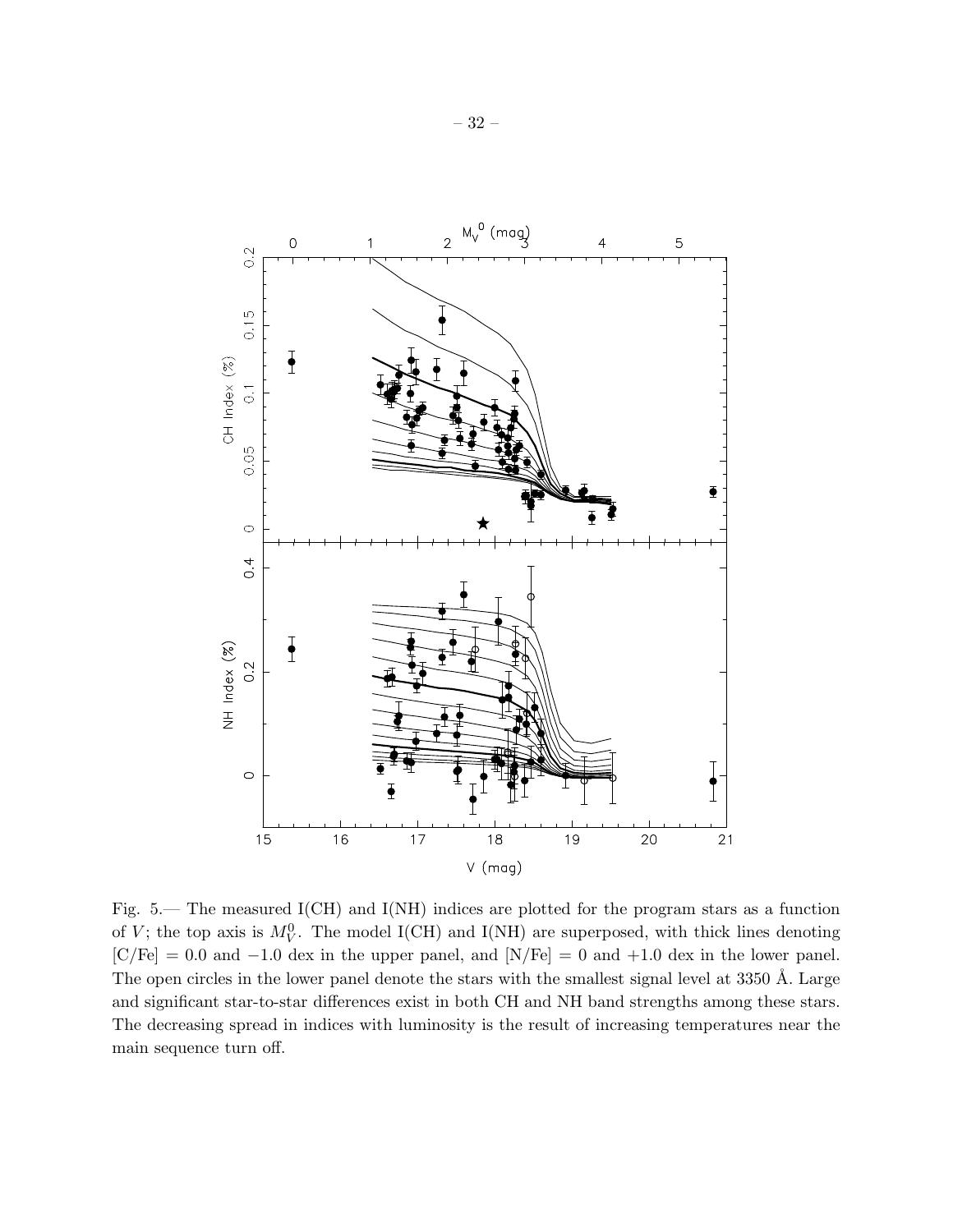

Fig. 6.— The C and N abundances with respect to Fe are plotted for the program stars in M15 as a function of V; the top axis is  $M_V^0$ . The open circles in the [N/Fe] (upper) panel denote the stars with the smallest signal level at 3350 Å. Large and significant star-to-star differences exist in both CH and NH band strengths among these stars. The decreasing spread in indices with luminosity is the result of increasing temperatures near the main sequence turn off.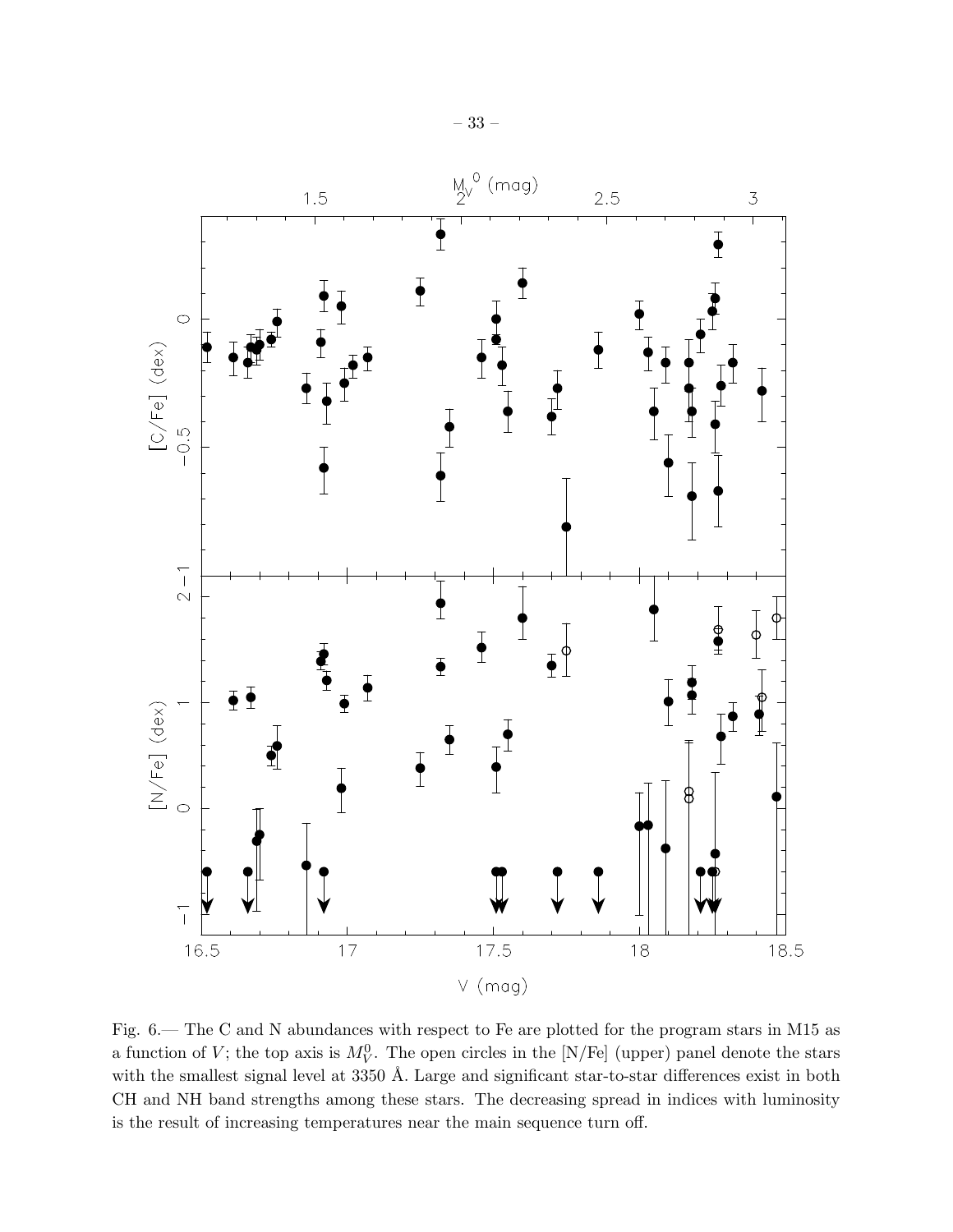

Fig. 7.— The derived [N/Fe] for the M15 stars in Table 3 are plotted as a function of the [C/Fe] abundances. A C versus N anti-correlation is evident. The presence of such an anti-correlation, although suggestive of the presence of atmospheric material exposed to the CN-cycle, is difficult to explain via internal processes given the evolutionary state of the present sample of stars.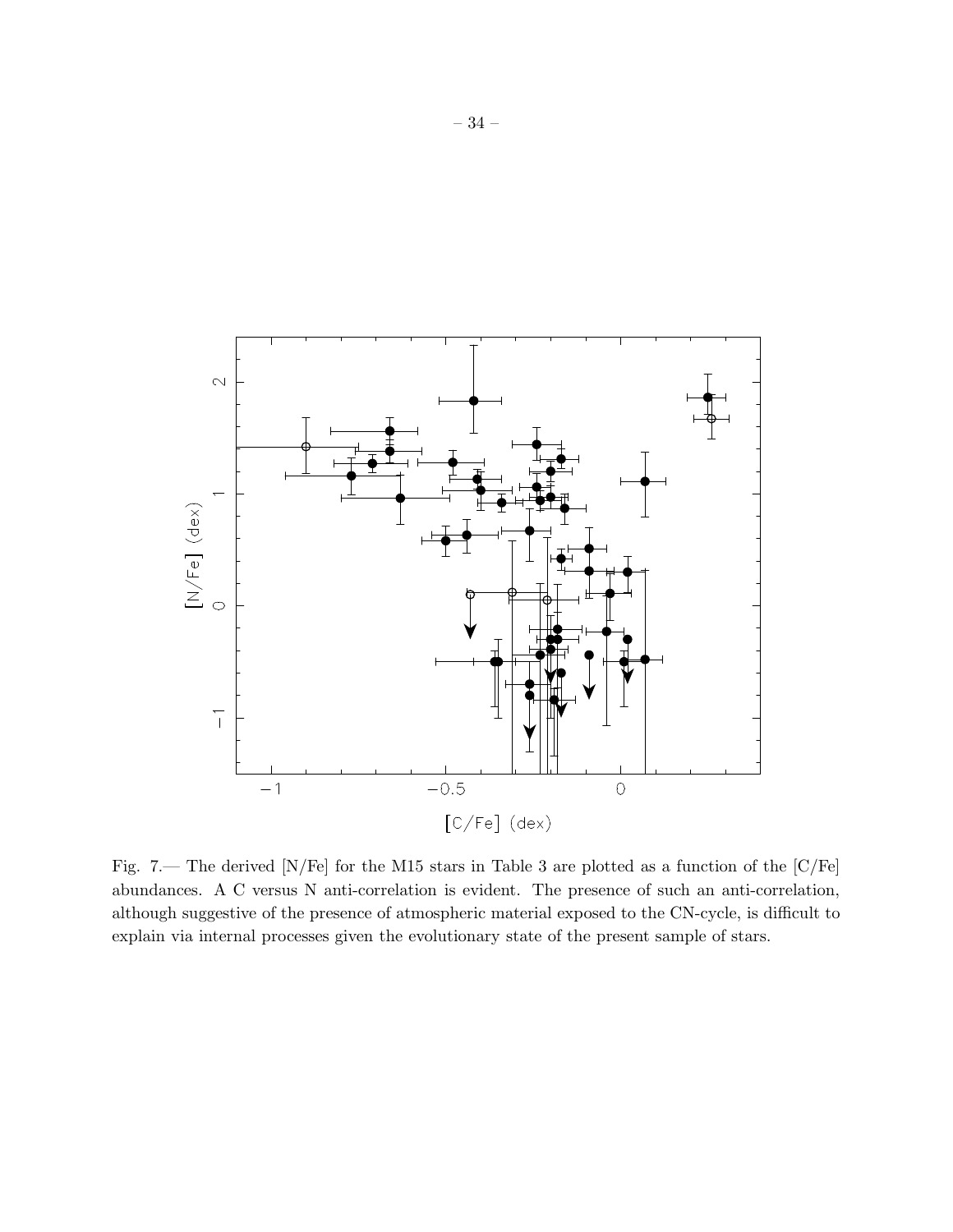

Fig. 8.— The deduced [C/Fe] and [N/Fe] are shown as a function of V mag (with  $M_V^0$  on the top axis) for the low luminosity stars in M15 from our sample together with the C and N abundances for luminous RGB stars from Trefzger *et al.* (1983). A typical uncertainty for the latter is shown for a single star.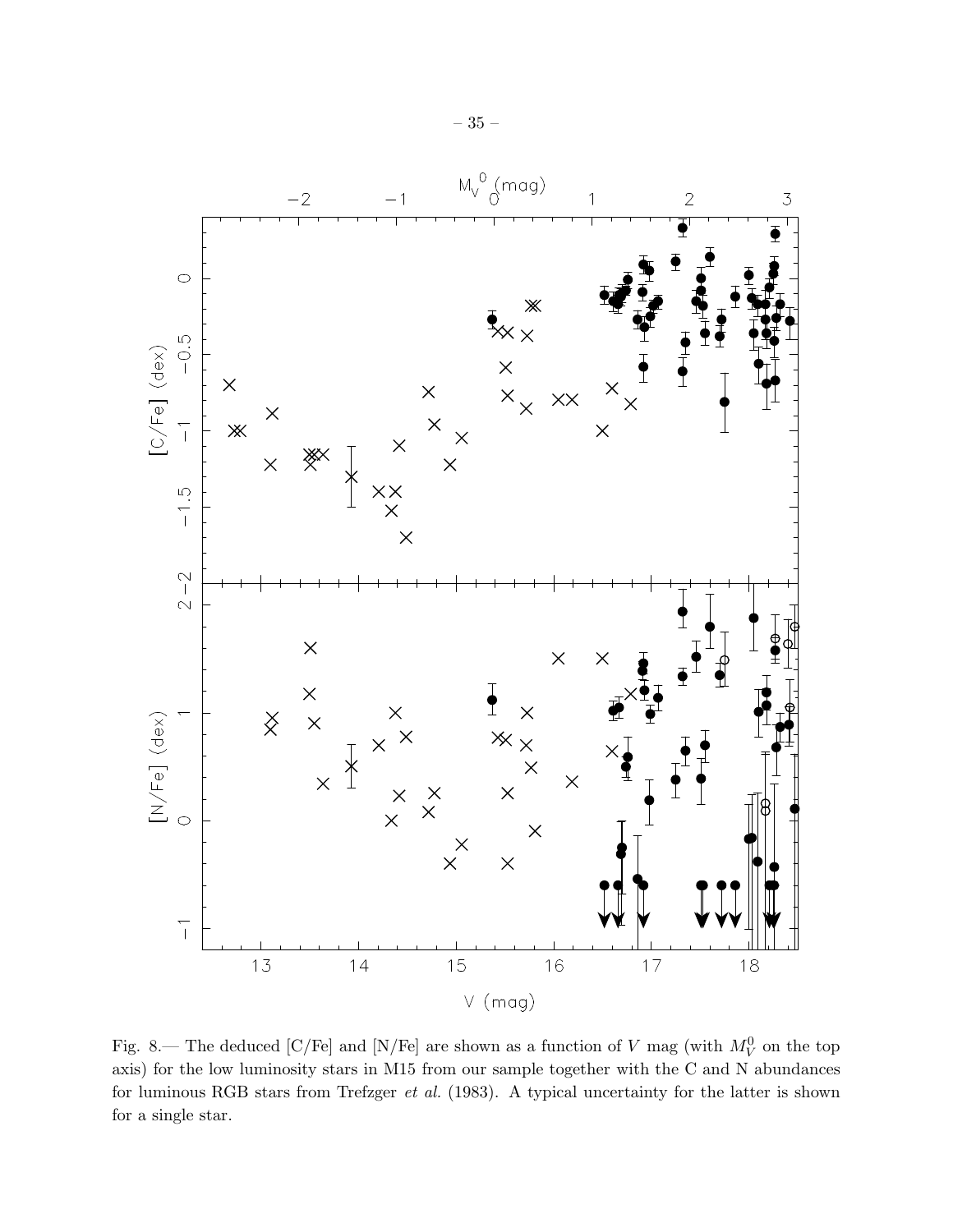

Fig. 9.— The sum of the derived C and N abundances is plotted as a function of the C abundance. The large filled circle marks the location for both C and N depleted by a factor of 16, adopting the abundance of M15 of  $[Fe/H] = -2.3$  dex, with C/N at the Solar ratio. The horizontal line extending to the left of that represents the locus of points for C gradually being converted into N, with the left end of the line having  $C/C_0 = 0.1$ . The dashed line indicates the relationship, shown over its full range, that prevails in M5 from our earlier work (Cohen, Briley & Stetson 2004).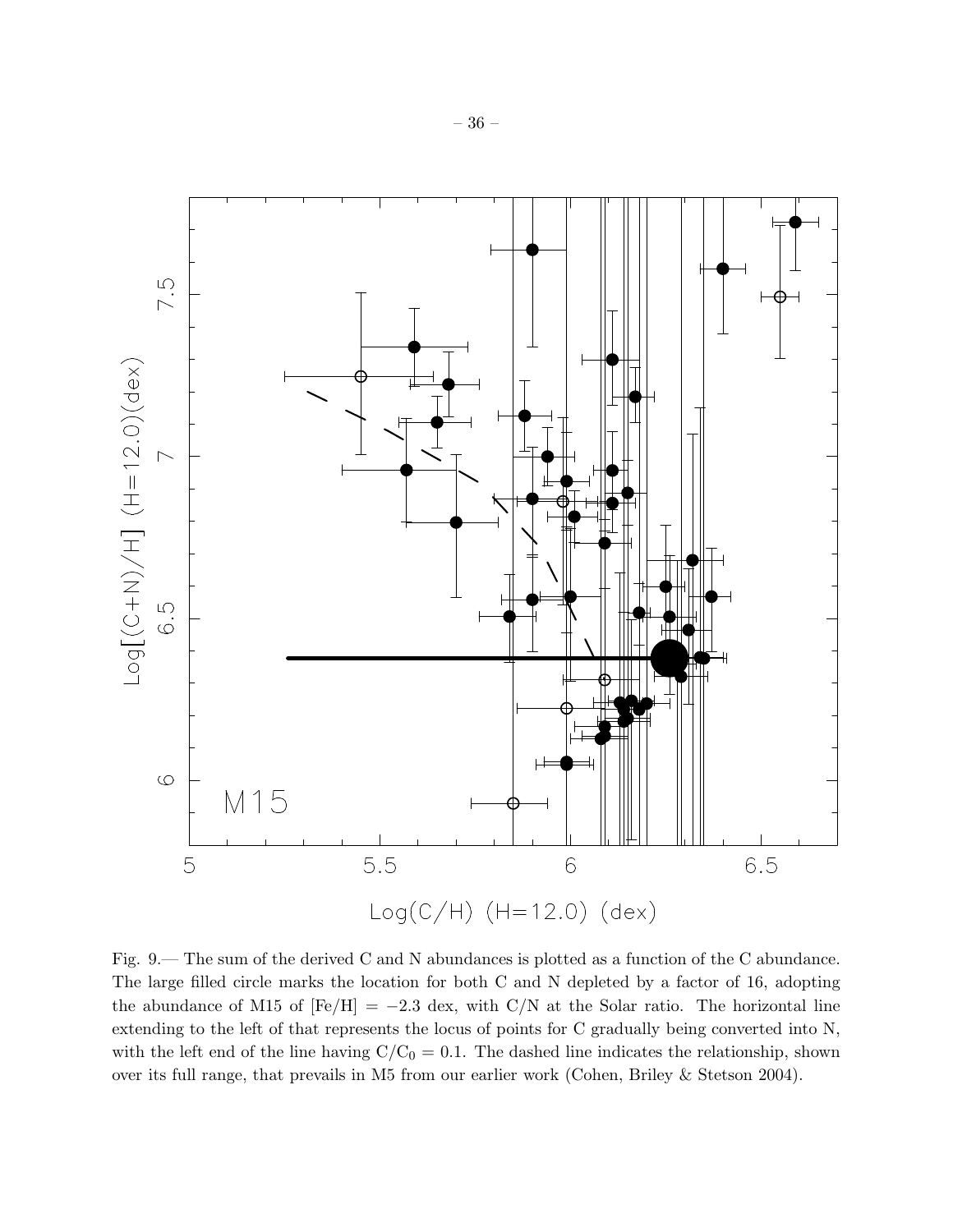

Fig. 10.— A histogram of [C/Fe] is shown for for the low luminosity stars with suitable data in each of the globular clusters M15, M13, M5 and M71 from our work (see GC–CN), as well as for 47 Tuc (from Briley et al 2004a). The region of the main sequence turnoff is excluded as the stars there have higher  $T_{eff}$  with very weak molecular bands. The total number of stars included for each cluster is given in parentheses following the cluster name.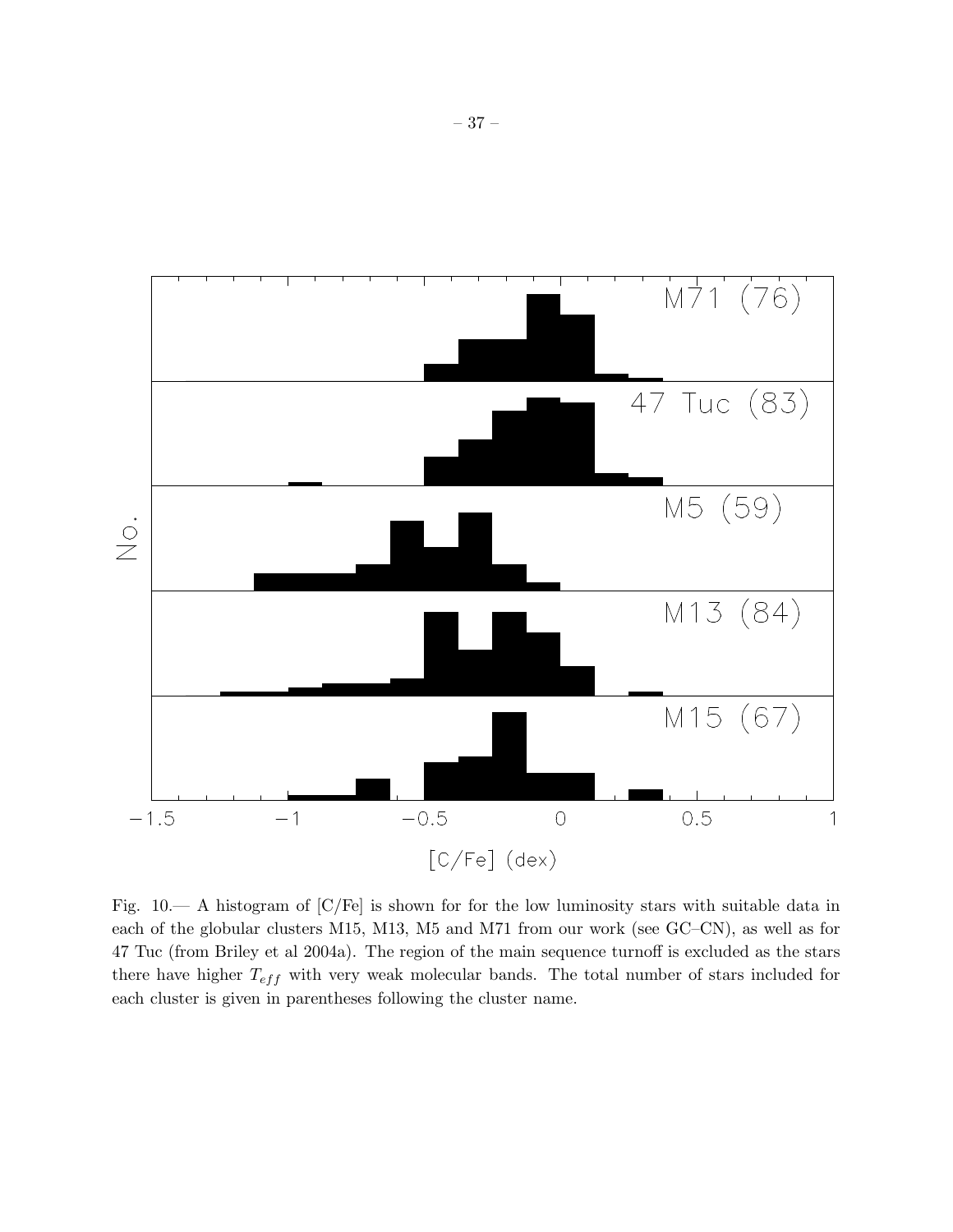

Fig. 11.— The same as Fig. 10 for [N/Fe].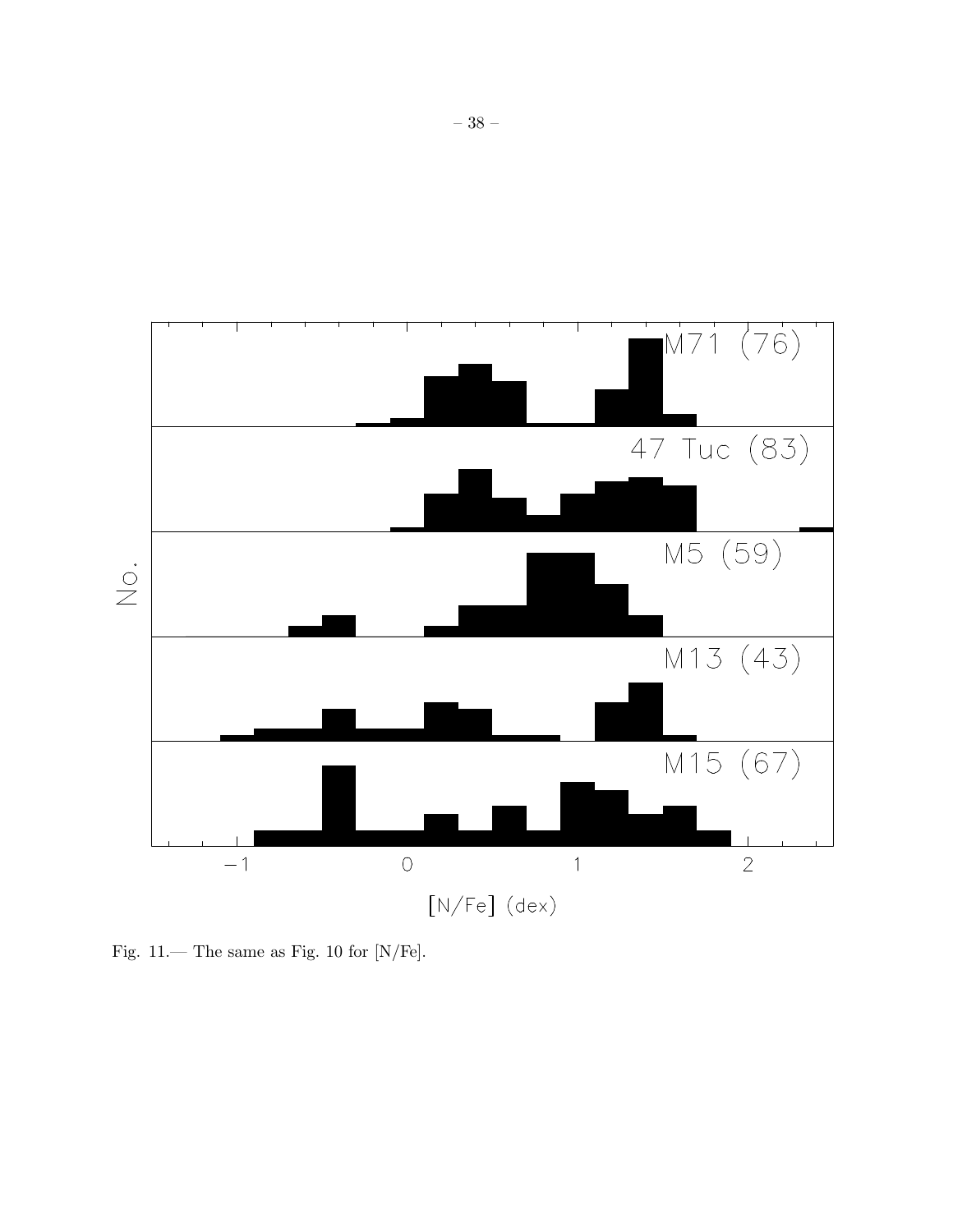| ID <sup>a</sup>          | $\bar{V}$ | I     | $\cal J$ | K         |
|--------------------------|-----------|-------|----------|-----------|
|                          | (mag)     | (mag) | (mag)    | $(mag)^c$ |
| C29363_0823              | 18.03     | 17.17 | 16.61    | 16.05     |
| C29387_0716              | 18.27     | 17.40 |          |           |
| C29388_0634              | 16.74     | 15.77 | 15.16    | 14.58     |
| C29396_0843              | 17.51     | 16.61 | 16.01    | 15.49     |
| C29401_0908              | 17.70     | 16.81 | 16.21    | 15.68     |
| C29408_1003              | 18.00     | 17.15 | 16.52    | 16.07     |
| C29413_1023              | 17.32     | 16.46 | 15.81    | 15.34     |
| C29417_0953              | 18.32     | 17.50 | 16.08    | 16.41     |
| C29413_1021              | 18.92     | 18.33 | 14.10    | 13.55     |
| C29424_0729 <sup>e</sup> | 17.83     | 17.97 | .        |           |
| C29426_0727              | 16.99     | 16.03 | 15.46    | 14.92     |
| C29429_0801              | 16.86     | 15.94 | 15.37    | 14.84     |
| C29442_0710              | 17.32     | 16.41 | 15.86    | 15.37     |
| C29443_0958              | 20.83     | 20.00 | .        |           |
| C29444_0618              | 18.60     | 17.85 | 17.34    | 16.91     |
| $C29445\_0952^f$         | 16.88     | 15.90 | 15.16    | 14.63     |
| C29448_0655              | 19.51     | .     | .        | $\ddotsc$ |
| C29448_0824              | 16.52     | 15.53 | 14.88    | 14.33     |
| C29455_0524              | 18.60     | 17.78 | 17.28    |           |
| C29457_0518              | 19.27     | 18.68 | $\cdots$ | $\ddotsc$ |
| C29461_0905              | 19.13     | 18.60 | $\cdots$ | 18.13     |
| C29464_0644              | 16.93     | 15.98 | 15.42    | 14.90     |
| C29465_0859              | 16.91     | 15.89 | 15.26    | 14.72     |
| C29475_0512              | 18.52     | 17.71 | 17.21    | 16.83     |
| C29485_0436              | 18.25     | 17.33 | 16.76    | 16.25     |
| $C29485_{-0638}^{d}$     | 17.35     | 16.50 | 15.95    | 15.50     |
| C29491_0504              | 17.51     | 16.62 | 15.97    | 15.46     |
| C29504_0630              | 18.41     | 17.67 | 17.21    | 16.72     |
| C29523_0432              | 16.98     | 16.03 | 15.35    | 14.80     |
| C29533_0714              | 19.26     | 18.66 | .        | .         |
| C29534_0711              | 17.72     | 16.84 | 16.27    | 15.77     |
| C29549_0416              | 17.86     | 16.97 | 16.27    | 15.76     |

Table 1. Photometry for the M15 Sample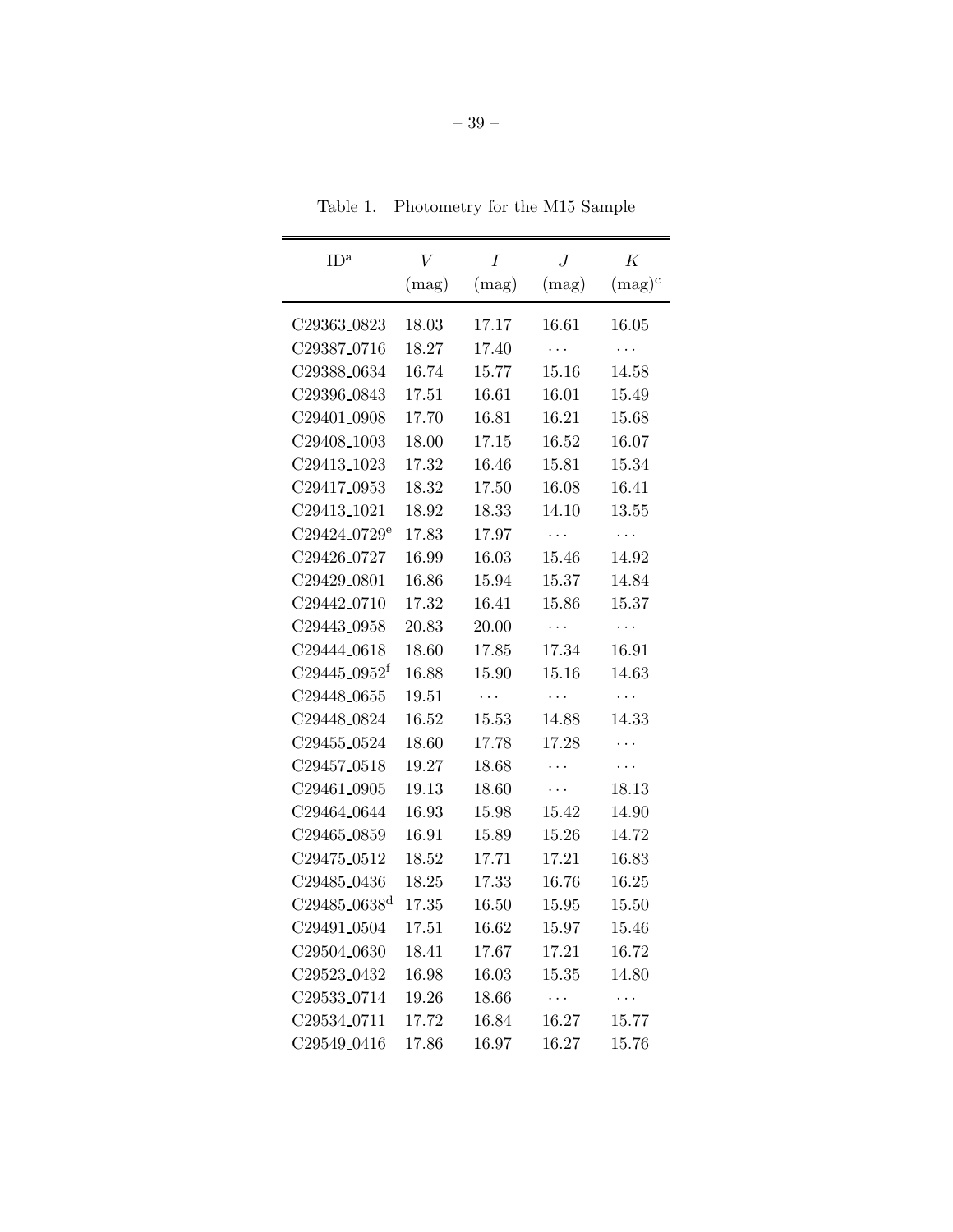Table 1—Continued

| ID <sup>a</sup>         | $\bar{V}$ | I                       | $\boldsymbol{J}$        | Κ           |
|-------------------------|-----------|-------------------------|-------------------------|-------------|
|                         | (mag)     | (mag)                   | (mag)                   | $(mag)^c$   |
| C <sub>29560</sub> 0528 | 18.42     | 17.60                   | 16.97                   | 16.46       |
| C29573_0454             | 17.60     | 16.66                   | 16.00                   | 15.51       |
| C29582_0433             | 16.61     | 15.65                   | 14.89                   | 14.34       |
| C30029 <sub>-1248</sub> | 17.07     | 16.17                   | 15.46                   | 14.94       |
| C30048 1355             | 18.17     | 17.24                   | 16.63                   | 16.17       |
| C30051_1331             | 18.26     | 17.39                   | 16.72                   | 16.24       |
| C30054 <sub>-1253</sub> | 16.67     | 15.73                   | 15.02                   | 14.49       |
| C30056 <sub>-1227</sub> | 18.40     | 17.59                   | 17.06                   | 16.63       |
| C30069_1254             | 17.55     | 16.64                   | 15.91                   | 15.39       |
| C30076 <sub>-1230</sub> | 17.46     | 16.56                   | 15.88                   | 15.35       |
| C30093_1130             | 18.09     | 17.25                   | 16.58                   | 16.15       |
| C30095_1227             | 18.21     | 17.51                   | $\sim 100$ km s $^{-1}$ | 16.16       |
| C30096_1213             | 16.92     | 16.00                   | 15.26                   | 14.70       |
| C30102_1201             | 17.75     | 16.90                   | 16.21                   | 15.74(0.05) |
| C30108_0858             | 16.92     | 15.97                   | 15.39                   | 14.81       |
| C30108_1109             | 18.47     | 17.73                   | 17.24                   | 16.91       |
| C30114_1055             | 18.18     | 17.34                   | 16.86                   | 16.35       |
| C30116_1015             | 17.53     | 16.63                   | 16.05                   | 15.51       |
| C30116_1219             | 16.69     | 15.79                   | 15.09                   | 14.55       |
| C30123_1138             | 18.27     | 17.41                   | 16.89                   | 16.38(0.06) |
| C30124_0922             | 18.39     | 17.67                   | 17.26                   | 16.84       |
| $C30128\_0840^d$        | 17.85     | $\sim 100$ km s $^{-1}$ | 17.63                   | 17.65(0.30) |
| C30129_0946             | 18.05     | 17.22                   | 16.61                   | 16.08       |
| C30130_0945             | 19.53     | 19.00                   | $\ddotsc$               | $\cdots$    |
| C30130 <sub>1008</sub>  | 18.10     | 17.25                   | 16.61                   | 16.16       |
| C30131_0800             | 17.02     | 16.11                   | 15.44                   | 14.86       |
| C30131_0829             | 16.70     | 15.79                   | 15.10                   | 14.50       |
| C30141_0819             | 18.17     | 17.33                   | 16.72                   | 16.18       |
| C30146_0829             | 18.28     | 17.47                   | 16.85                   | 16.35       |
| C30148_0825             | 15.37     | 14.37                   | 13.62                   | 12.97       |
| C30149_1010             | 18.74     | .                       | 17.53                   | 16.94       |
| C30159_1044             | 16.76     | 15.81                   | $15.18\,$               | 14.61       |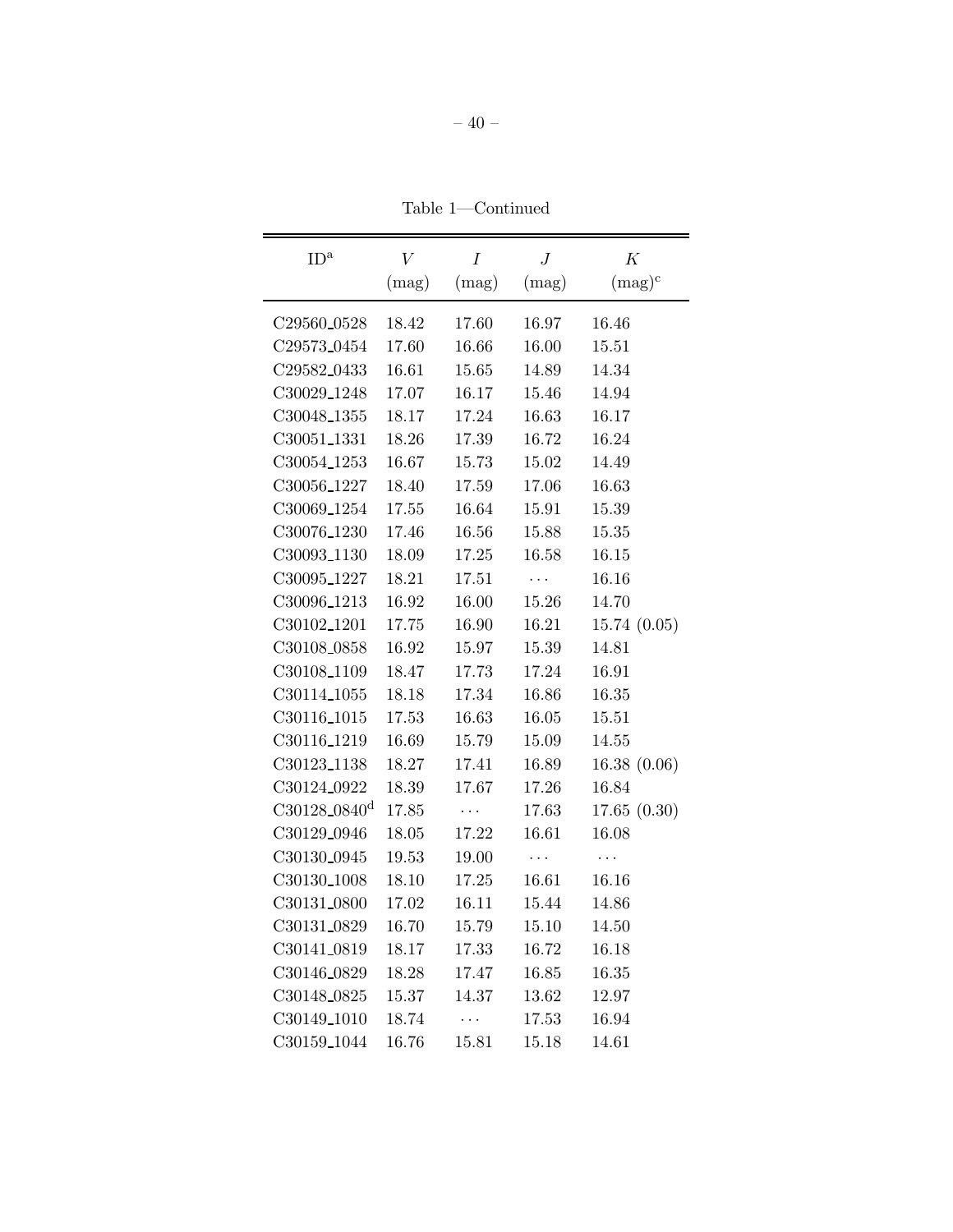| $\mathbb{D}^a$                                                                                                                                                      | V<br>(mag)                                         | I<br>(mag)                            | . I<br>(mag)                                       | K<br>$(mag)^c$                                     |
|---------------------------------------------------------------------------------------------------------------------------------------------------------------------|----------------------------------------------------|---------------------------------------|----------------------------------------------------|----------------------------------------------------|
| C30165_0939<br>C30179 <sub>-0938</sub><br>C30199 0745<br>C <sub>3</sub> 0215 <sub>-0807</sub><br>C30247 <sub>-0911</sub><br>C30251_0915<br>Non-members <sup>b</sup> | 18.47<br>18.18<br>18.26<br>17.25<br>16.66<br>16.72 | 17.67<br>17.35<br>17.47<br>16.39<br>. | 17.09<br>16.72<br>16.82<br>15.68<br>15.02<br>15.08 | 16.56<br>16.23<br>16.30<br>15.09<br>14.44<br>14.50 |
| C <sub>29393</sub> _0829<br>C <sub>29419</sub> 0508<br>C30162_0738                                                                                                  | 18.46<br>17.88<br>16.64                            | 17.65<br>17.00<br>15.87               | 17.13<br>16.45                                     | 16.77<br>15.93                                     |

Table 1—Continued

<sup>a</sup>The star names are derived from their J2000 coordinates. Star C12345 5432 has coordinates 21 12 34.5 +12 54 32 (J2000).

<sup>b</sup>Spectrum appears too strong lined for M15 membership.

 $c_{\sigma}(K)$  from multiple measurements indicated if it exceeds 0.05 mag.

<sup>d</sup>Crowded.

<sup>e</sup>This star is on the extended BHB.

fThis object is actually a close pair.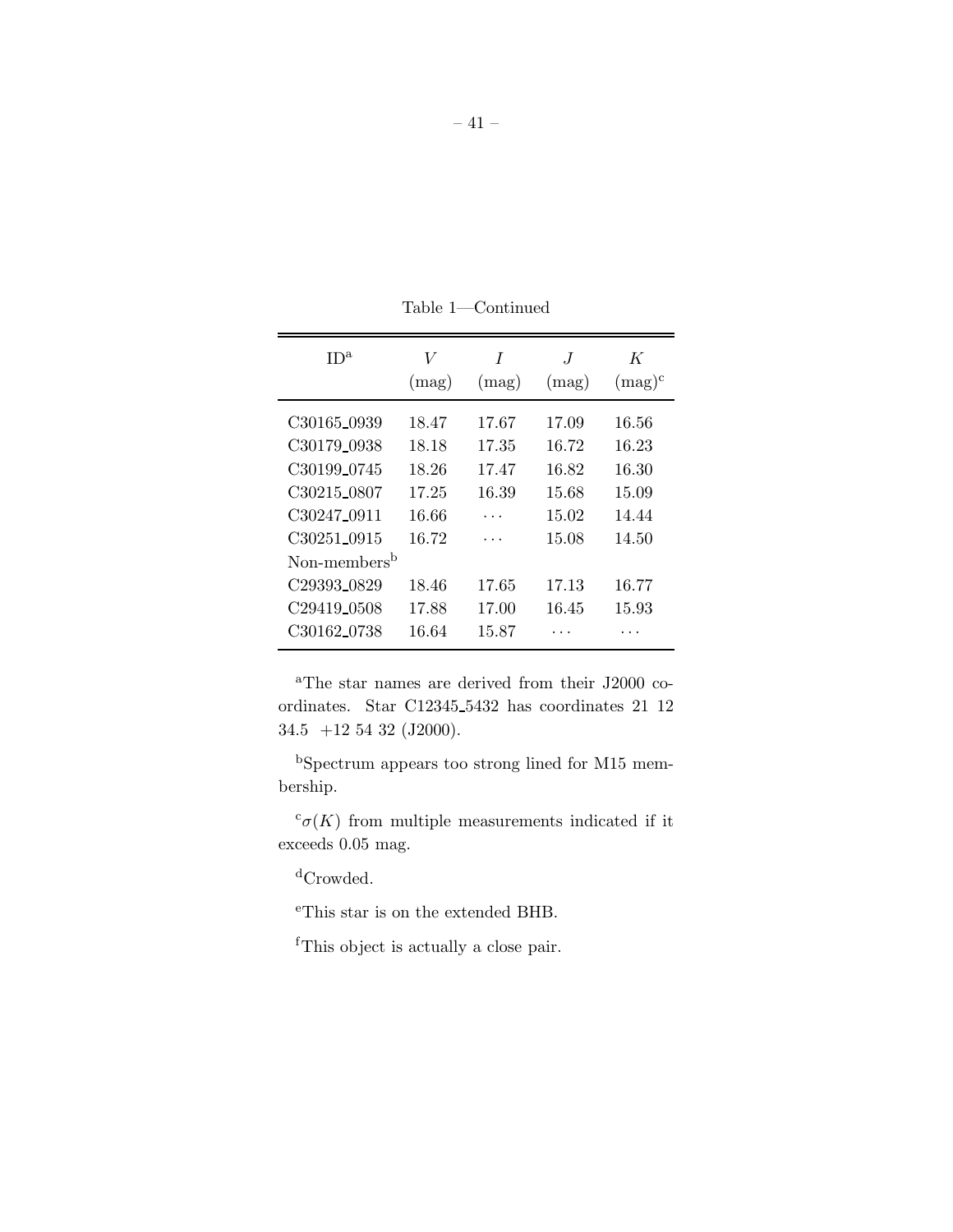| $T_{eff}$ | $\log g$       | $M_V^0$ | $\left[{\rm C/Fe}\right]$<br>$-1.4$ | $\left[{\rm C/Fe}\right]$<br>$-1.2$ | $\left[{\rm C/Fe}\right]$<br>$-1.0$ | [C,<br>$^{\prime}$ Fe]<br>$-0.8$ | $[\mathrm{C}/% \mathbb{Z}^{n}]$<br>$^{\prime}$ Fe]<br>$-0.6$ | $\left[{\rm C/Fe}\right]$<br>$-0.4$ | $\left[{\rm C/Fe}\right]$<br>$-0.2$ | $[\mathrm{C}/$<br>$\rm [Fe]$<br>$+0.0$ | $\left[{\rm C/Fe}\right]$<br>$+0.2$ | [C/Fe]<br>$+0.4$ |
|-----------|----------------|---------|-------------------------------------|-------------------------------------|-------------------------------------|----------------------------------|--------------------------------------------------------------|-------------------------------------|-------------------------------------|----------------------------------------|-------------------------------------|------------------|
| (K)       | $(\text{dex})$ |         | $(\text{dex})$                      | $(\text{dex})$                      | $(\text{dex})$                      | $(\text{dex})$                   | $(\text{dex})$                                               | $(\text{dex})$                      | $(\text{dex})$                      | $(\text{dex})$                         | $(\text{dex})$                      | $(\text{dex})$   |
| 5159      | 2.57           | 1.031   | 0.045                               | 0.047                               | 0.051                               | 0.057                            | 0.066                                                        | 0.080                               | 0.100                               | 0.126                                  | 0.162                               | 0.199            |
| 5201      | 2.68           | 1.283   | 0.043                               | 0.046                               | 0.049                               | 0.055                            | 0.063                                                        | 0.076                               | 0.094                               | 0.119                                  | 0.152                               | 0.189            |
| 5229      | 2.76           | 1.452   | 0.043                               | 0.045                               | 0.048                               | 0.053                            | 0.061                                                        | 0.073                               | 0.090                               | 0.114                                  | 0.146                               | 0.182            |
| 5255      | 2.84           | 1.622   | 0.042                               | 0.044                               | 0.047                               | 0.052                            | 0.060                                                        | 0.071                               | 0.087                               | 0.110                                  | 0.142                               | 0.177            |
| 5297      | 2.96           | 1.878   | 0.041                               | 0.042                               | 0.045                               | 0.050                            | 0.057                                                        | 0.067                               | 0.082                               | 0.104                                  | 0.134                               | 0.169            |
| 5320      | 3.04           | 2.052   | 0.040                               | 0.042                               | 0.045                               | 0.049                            | 0.056                                                        | 0.066                               | 0.080                               | 0.101                                  | 0.130                               | 0.165            |
| 5346      | 3.12           | 2.225   | 0.039                               | 0.041                               | 0.043                               | 0.048                            | 0.054                                                        | 0.064                               | 0.078                               | 0.097                                  | 0.126                               | 0.160            |
| 5388      | 3.23           | 2.484   | 0.038                               | 0.039                               | 0.042                               | 0.046                            | 0.051                                                        | 0.060                               | 0.073                               | 0.091                                  | 0.118                               | 0.150            |
| 5418      | 3.31           | 2.654   | 0.037                               | 0.038                               | 0.041                               | 0.044                            | 0.050                                                        | 0.058                               | 0.070                               | 0.088                                  | 0.113                               | 0.144            |
| 5454      | 3.39           | 2.818   | 0.036                               | 0.037                               | 0.039                               | 0.042                            | 0.047                                                        | 0.055                               | 0.066                               | 0.084                                  | 0.106                               | 0.136            |
| 5532      | 3.51           | 3.033   | 0.034                               | 0.035                               | 0.036                               | 0.039                            | 0.043                                                        | 0.049                               | 0.058                               | 0.071                                  | 0.091                               | 0.117            |
| 5607      | 3.57           | 3.136   | 0.032                               | 0.033                               | 0.034                               | 0.036                            | 0.039                                                        | 0.043                               | 0.050                               | 0.061                                  | 0.078                               | 0.099            |
| 5739      | 3.66           | 3.229   | 0.029                               | 0.029                               | 0.030                               | 0.031                            | 0.033                                                        | 0.036                               | 0.040                               | 0.047                                  | 0.059                               | 0.074            |
| 5976      | 3.78           | 3.337   | 0.025                               | 0.025                               | 0.026                               | 0.026                            | 0.027                                                        | 0.028                               | 0.030                               | 0.033                                  | 0.038                               | 0.046            |
| 6217      | 3.91           | 3.461   | 0.022                               | 0.022                               | 0.022                               | 0.022                            | 0.023                                                        | 0.023                               | 0.024                               | 0.026                                  | 0.028                               | 0.031            |
| 6387      | 4.03           | 3.641   | 0.020                               | 0.020                               | 0.020                               | 0.020                            | 0.020                                                        | 0.020                               | 0.021                               | 0.021                                  | 0.023                               | 0.024            |
| 6437      | 4.13           | 3.864   | 0.020                               | 0.020                               | 0.020                               | 0.020                            | 0.020                                                        | 0.021                               | 0.021                               | 0.022                                  | 0.023                               | 0.024            |
| 6412      | 4.22           | 4.118   | 0.018                               | 0.018                               | 0.018                               | 0.019                            | 0.019                                                        | 0.019                               | 0.020                               | 0.021                                  | 0.022                               | 0.024            |

Table 2a.  $\,$  I(CH)(4305 Å Band) From Synthetic Spectra

 $-42 -$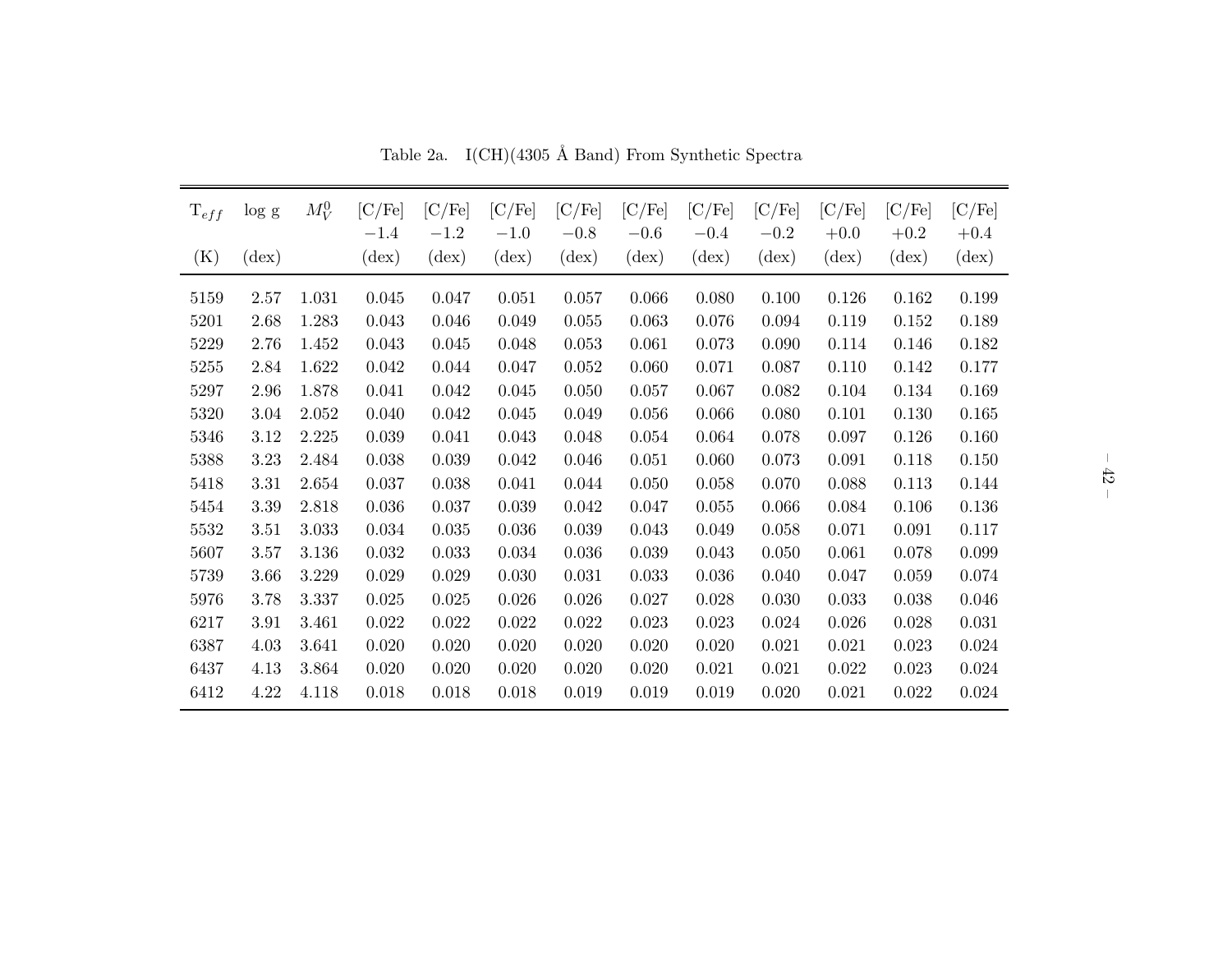

– 43 –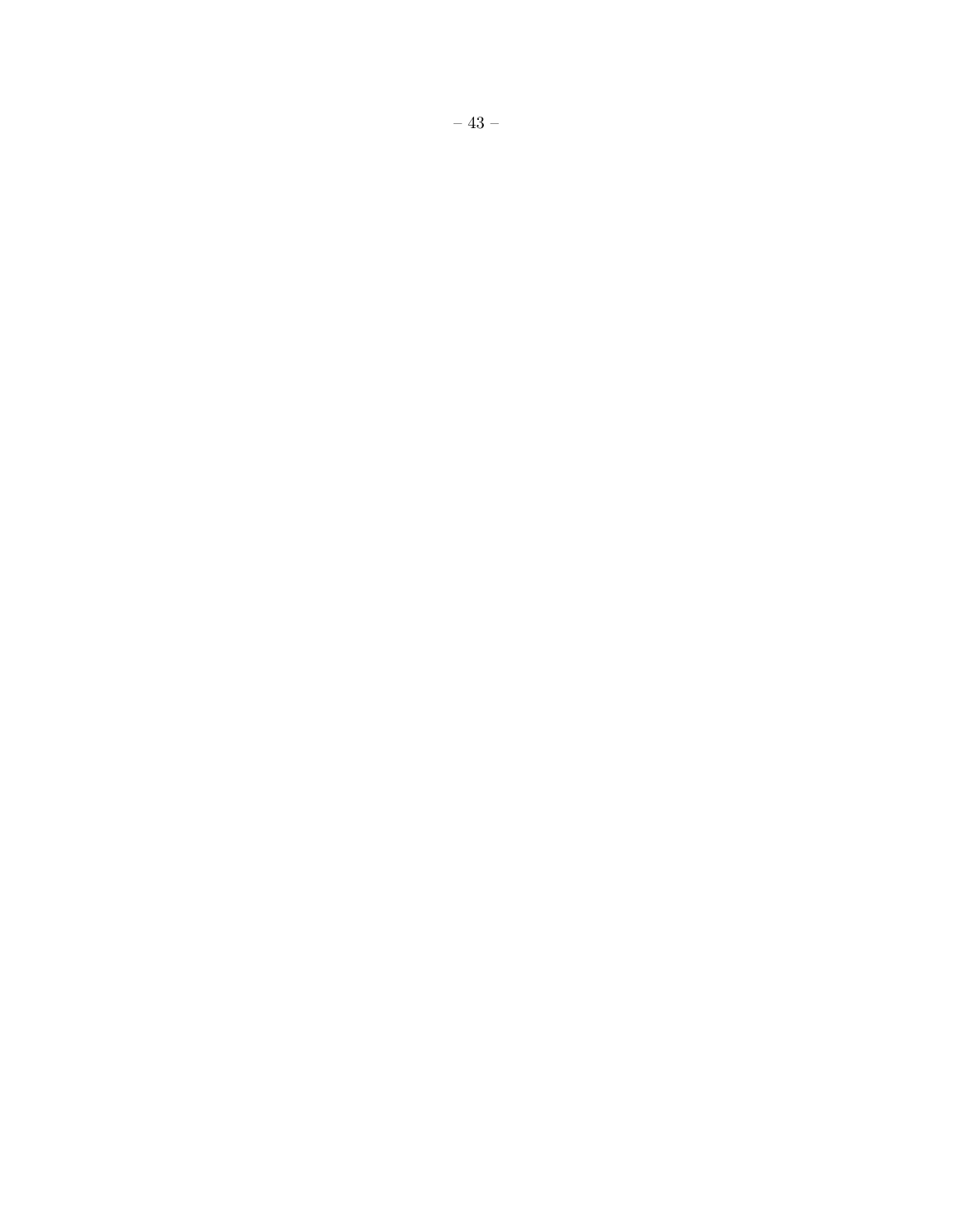| $M_V^0$ |          |          |          |          |          | [N/Fe]         |          |        |        |        |        |        |           |           |
|---------|----------|----------|----------|----------|----------|----------------|----------|--------|--------|--------|--------|--------|-----------|-----------|
|         | $-0.6$   | $-0.4$   | $-0.2$   | $+0.0$   | $+0.2$   | $+0.4$         | $+0.8$   | $+1.0$ | $+1.2$ | $+1.4$ | $+1.6$ | $+1.8$ | $+2.0$    |           |
|         |          |          |          |          |          | $(\text{dex})$ |          |        |        |        |        |        |           |           |
| 1.031   | 0.030    | 0.037    | 0.046    | 0.060    | 0.078    | 0.100          | 0.127    | 0.158  | 0.192  | 0.229  | 0.264  | 0.294  | 0.316     | 0.329     |
| 1.283   | 0.028    | 0.034    | 0.043    | 0.056    | 0.073    | 0.095          | 0.121    | 0.151  | 0.184  | 0.221  | 0.257  | 0.288  | 0.313     | 0.327     |
| 1.452   | 0.027    | 0.033    | 0.042    | 0.054    | 0.070    | 0.091          | 0.117    | 0.147  | 0.180  | 0.216  | 0.252  | 0.285  | 0.310     | 0.326     |
| 1.622   | 0.026    | 0.032    | 0.040    | 0.052    | 0.068    | 0.088          | 0.114    | 0.143  | 0.176  | 0.212  | 0.248  | 0.282  | 0.308     | 0.325     |
| 1.878   | 0.025    | 0.030    | 0.038    | 0.049    | 0.064    | 0.084          | 0.108    | 0.137  | 0.169  | 0.204  | 0.241  | 0.276  | 0.303     | 0.323     |
| 2.052   | 0.024    | 0.029    | 0.037    | 0.047    | 0.062    | 0.082          | 0.106    | 0.134  | 0.167  | 0.201  | 0.238  | 0.273  | $0.301\,$ | 0.322     |
| 2.225   | 0.023    | 0.028    | 0.035    | 0.045    | 0.060    | 0.079          | 0.103    | 0.131  | 0.163  | 0.197  | 0.234  | 0.269  | 0.299     | 0.320     |
| 2.484   | 0.021    | 0.026    | 0.032    | 0.042    | 0.056    | 0.074          | 0.096    | 0.124  | 0.155  | 0.190  | 0.226  | 0.262  | 0.293     | $0.316\,$ |
| 2.654   | 0.020    | 0.024    | 0.030    | 0.040    | 0.053    | 0.070          | 0.092    | 0.119  | 0.150  | 0.184  | 0.220  | 0.257  | 0.289     | 0.313     |
| 2.818   | 0.018    | 0.022    | 0.028    | 0.037    | 0.049    | 0.065          | 0.086    | 0.113  | 0.143  | 0.177  | 0.213  | 0.249  | 0.282     | 0.308     |
| 3.033   | 0.015    | 0.018    | 0.023    | 0.030    | 0.040    | 0.054          | 0.073    | 0.097  | 0.125  | 0.158  | 0.192  | 0.229  | 0.264     | 0.294     |
| 3.136   | 0.012    | 0.015    | 0.018    | 0.024    | 0.032    | 0.044          | 0.060    | 0.081  | 0.106  | 0.137  | 0.170  | 0.206  | 0.242     | 0.275     |
| 3.229   | 0.008    | 0.009    | 0.012    | 0.015    | 0.021    | 0.029          | 0.040    | 0.056  | 0.077  | 0.103  | 0.133  | 0.166  | 0.201     | 0.237     |
| 3.337   | 0.002    | 0.003    | 0.004    | 0.005    | 0.008    | 0.012          | 0.017    | 0.025  | 0.037  | 0.054  | 0.075  | 0.101  | 0.132     | 0.165     |
| 3.461   | $-0.002$ | $-0.002$ | $-0.002$ | $-0.001$ | 0.000    | 0.002          | 0.004    | 0.008  | 0.014  | 0.023  | 0.035  | 0.052  | 0.074     | 0.101     |
| 3.641   | $-0.005$ | $-0.005$ | $-0.005$ | $-0.004$ | $-0.003$ | $-0.002$       | $-0.001$ | 0.001  | 0.005  | 0.010  | 0.019  | 0.030  | 0.046     | 0.067     |
| 3.864   | $-0.006$ | $-0.006$ | $-0.005$ | $-0.005$ | $-0.004$ | $-0.003$       | $-0.002$ | 0.000  | 0.003  | 0.008  | 0.016  | 0.027  | 0.042     | 0.062     |
| 4.118   | $-0.006$ | $-0.006$ | $-0.005$ | $-0.005$ | $-0.004$ | $-0.003$       | $-0.001$ | 0.001  | 0.005  | 0.011  | 0.020  | 0.032  | 0.049     | 0.071     |

Table 2b.  $\,$  I(NH)(3360 Å Band) From Synthetic Spectra

 $-44 -$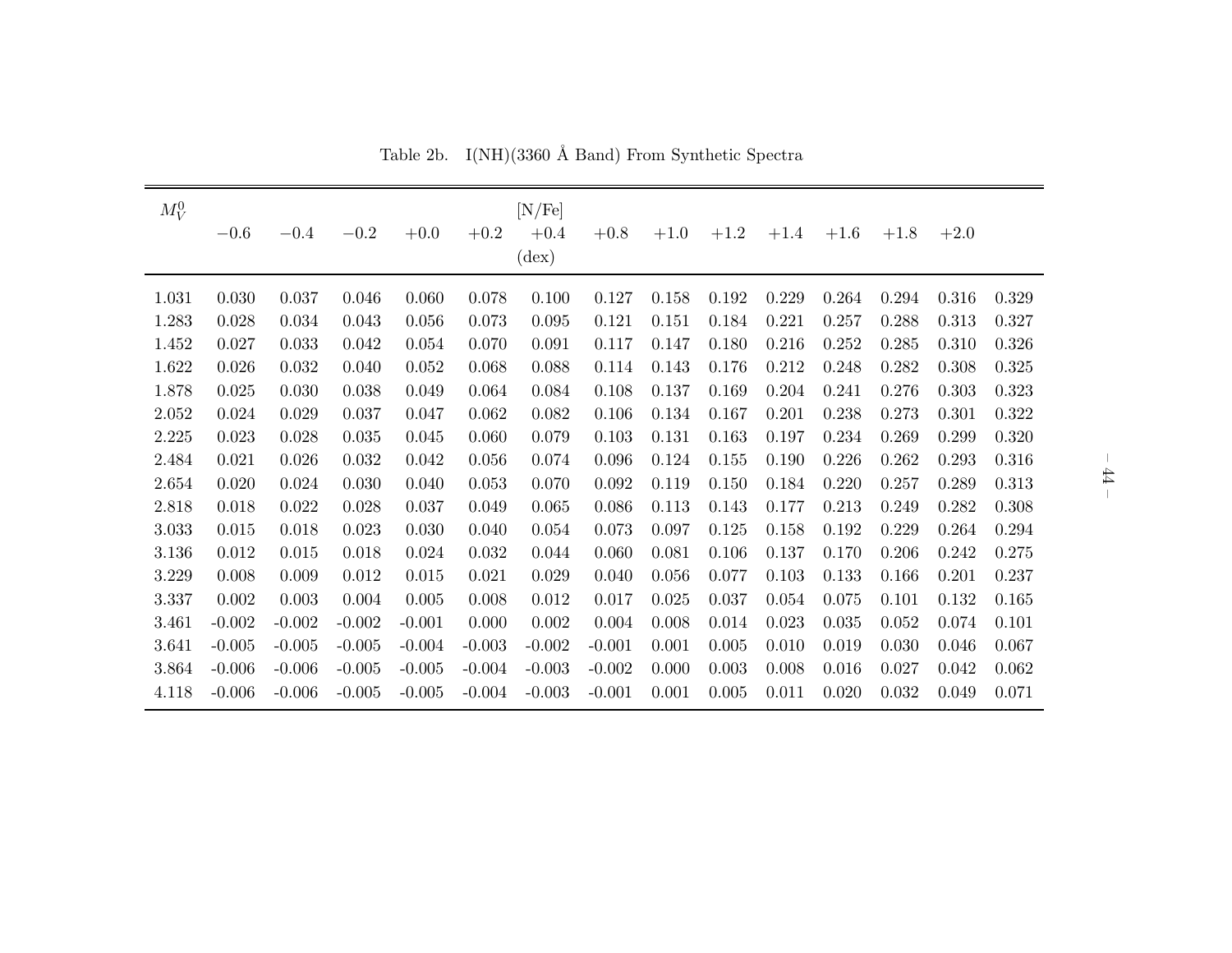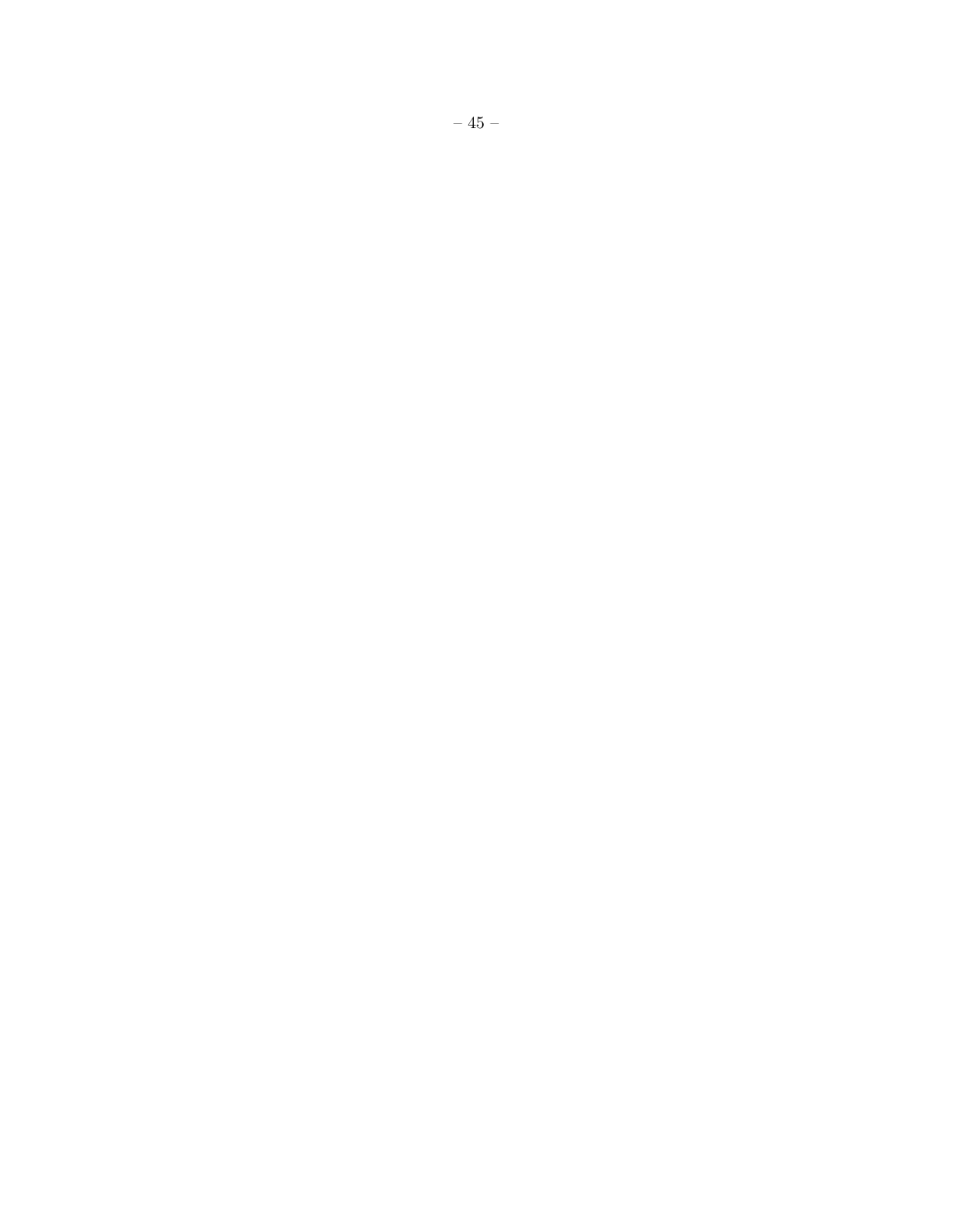| Star                   | V<br>(mag) | $B-V$<br>(mga) | $\mathrm{M}_V$<br>$(\text{mag})$ | $T_{eff}$<br>(K) | $\log g$<br>$(\text{dex})$ | CH<br>$(\%)$      | NH<br>$(\%)$       | [C/Fe]<br>$(\text{dex})$           | [N/Fe]<br>$(\text{dex})$                 |
|------------------------|------------|----------------|----------------------------------|------------------|----------------------------|-------------------|--------------------|------------------------------------|------------------------------------------|
|                        |            |                |                                  |                  |                            |                   |                    |                                    |                                          |
| C30148_0825            | 15.37      | 0.81           | 0.06                             | 4939             | 2.05                       | $0.123 \pm 0.008$ | $0.244 \pm 0.024$  | $-0.27^{+0.06}_{-0.02}$            | $1.12^{+0.15}_{-\alpha}$                 |
| C29448_0824            | 16.52      | 0.74           | 1.21                             | 5143             | 2.60                       | $0.106 \pm 0.007$ | $0.013 \pm 0.010$  | $^{+0.06}_{-0.06}$<br>$-0.11\,$    | $\leq -0.6$                              |
| C29582_0433            | 16.61      | 0.74           | 1.30                             | 5157             | 2.65                       | $0.099 \pm 0.008$ | $0.187 + 0.016$    | $+0.06$<br>$-0.15$<br>$-0.07$      | $1.02^{+0.09}_{-0.02}$                   |
| C30247_0911            | 16.66      | 0.69           | 1.35                             | 5166             | 2.67                       | $0.095 \pm 0.006$ | $-0.031 \pm 0.014$ | $7^{+0.06}$<br>$-0.1\,$<br>$-0.06$ | $\leq -0.6$                              |
| C30054_1253            | 16.67      | 0.67           | 1.36                             | 5167             | 2.67                       | $0.102 \pm 0.006$ | $0.190 \pm 0.018$  | $-0.11_{-0.05}^{+0.05}$            | $1.05^{+0.10}_{-0.12}$                   |
| C30116_1219            | 16.69      | 0.74           | 1.38                             | 5170             | 2.68                       | $0.101 \pm 0.006$ | $0.037 \pm 0.017$  | $-0.12^{+0.05}_{-0.02}$            | $-0.31^{+0.30}_{-0.60}$                  |
| C30131_0829            | 16.70      | 0.73           | 1.39                             | 5172             | 2.68                       | $0.103 + 0.007$   | $0.041 \pm 0.015$  | $-0.10^{+0.05}_{-0.02}$            | $-0.23_{-0.43}^{+0.25}$                  |
| C29388_0634            | 16.74      | 0.70           | 1.43                             | 5178             | 2.71                       | $0.104 \pm 0.004$ | $0.104 \pm 0.012$  | $-0.08^{+0.03}_{-0.02}$            | $0.50\substack{+0.09\\-0.12}$<br>$-0.10$ |
| C30159_1044            | 16.76      | 0.74           | 1.45                             | 5181             | 2.72                       | $0.113 \pm 0.008$ | $0.115 \pm 0.028$  | $-0.01^{+0.05}_{-0.02}$            | $0.59^{+0.19}_{-0.22}$<br>$-0.22$        |
| C29429_0801            | 16.86      | 0.69           | 1.55                             | 5195             | 2.77                       | $0.082 \pm 0.005$ | $0.028 \pm 0.016$  | $27^{+0.06}_{-0.06}$<br>$-0.06$    | $0.54^{+0.40}_{-0.92}$                   |
| $C29445.0952^b$        | 16.88      | 0.75           | 1.57                             | 5198             | 2.78                       | $0.059 \pm 0.004$ | $0.071 \pm 0.024$  | .                                  |                                          |
| C29465_0859            | 16.91      | 0.68           | 1.60                             | 5203             | 2.79                       | $0.100 + 0.006$   | $0.247 \pm 0.015$  | $-0.09^{+0.05}_{-0.07}$<br>$-0.05$ | $1.39^{+0.09}_{-0.02}$<br>$-0.08$        |
| C30108_0858            | 16.92      | 0.71           | 1.61                             | 5205             | 2.79                       | $0.061 \pm 0.004$ | $0.259 \pm 0.017$  | $-0.58^{+0.08}_{-0.10}$            | $1.46^{+0.10}_{-0.10}$                   |
| C30096_1213            | 16.92      | 0.63           | 1.61                             | 5205             | 2.79                       | $0.124 \pm 0.009$ | $0.025 \pm 0.019$  | $0.09^{+0.06}_{-0.06}$<br>$-0.06$  | $\leq -0.6$                              |
| C29464_0644            | 16.93      | 0.71           | 1.62                             | 5207             | 2.80                       | $0.077 \pm 0.006$ | $0.213 \pm 0.016$  | $-0.32^{+0.07}_{-0.02}$            | $1.21^{+0.09}_{-0.02}$                   |
| C29523_0432            | 16.98      | 0.69           | 1.67                             | 5215             | 2.82                       | $0.116 \pm 0.009$ | $0.066 \pm 0.018$  | $0.05^{+0.06}_{-0.02}$<br>$-0.07$  | $0.19^{+0.19}_{-0.22}$<br>$-0.23$        |
| C29426_0727            | 16.99      | 0.69           | 1.68                             | 5216             | 2.82                       | $0.081 \pm 0.006$ | $0.173 \pm 0.014$  | $+0.06$<br>$-0.25$<br>$-0.07$      | $0.99^{+0.08}_{-0.08}$                   |
| C30131_0800            | 17.02      | 0.72           | 1.71                             | 5220             | 2.84                       | $0.087 \pm 0.003$ | .                  | $-0.18^{+0.04}_{-0.05}$            |                                          |
| C30029 <sub>1248</sub> | 17.07      | 0.68           | 1.76                             | 5227             | 2.86                       | $0.089 + 0.004$   | $0.197 \pm 0.021$  | $^{+0.04}$<br>$-0.15$<br>$-0.05$   | $1.14_{-0.12}^{+0.12}$                   |
| C30215_0807            | 17.25      | 0.65           | 1.94                             | 5256             | 2.95                       | $0.117 + 0.008$   | $0.081 \pm 0.017$  | $0.11_{-0.05}^{+0.05}$<br>$-0.06$  | $0.38^{+0.15}_{-0.17}$                   |
| C29442_0710            | 17.32      | 0.68           | 2.01                             | 5266             | 2.97                       | $0.056 \pm 0.004$ | $0.228 \pm 0.015$  | $+0.09$<br>$-0.61$<br>$-0.10$      | $1.34^{+0.08}_{-0.02}$                   |
| C29413_1023            | 17.32      | 0.69           | 2.01                             | 5266             | 2.97                       | $0.154 \pm 0.010$ | $0.317 \pm 0.016$  | $0.33^{+0.06}_{-0.06}$             | $1.94\substack{+\cdots\\-0.15}$          |
| C29485_0638            | 17.35      | 0.61           | 2.04                             | 5270             | 2.99                       | $0.065 \pm 0.004$ | $0.113 \pm 0.018$  | $-0.42^{+0.07}_{-0.02}$            | $0.65^{+0.13}_{-0.14}$                   |
| C30076 <sub>1230</sub> | 17.46      | 0.60           | 2.15                             | 5288             | 3.04                       | $0.083 \pm 0.006$ | $0.257 \pm 0.025$  | $-0.15^{+0.07}_{-0.02}$            | $1.52^{+0.15}_{-0.14}$                   |

Table 3. Deduced <sup>C</sup> and <sup>N</sup> and Abundances for M15 Sample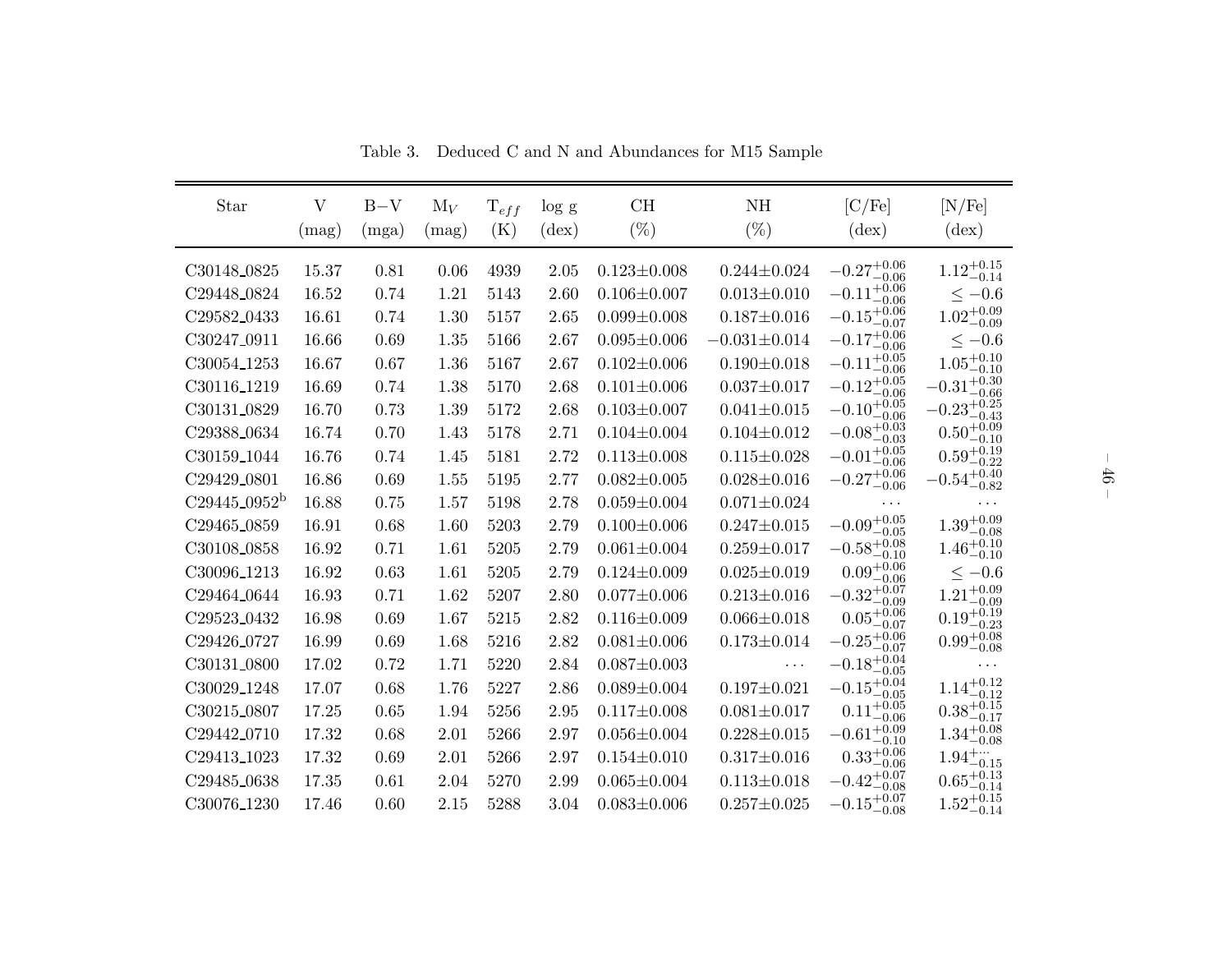| Star                     | V<br>(mag) | $B-V$<br>(mga) | $M_V$<br>(mag) | $\mathrm{T}_{eff}$<br>(K) | $\log g$<br>$(\text{dex})$ | CH<br>$(\%)$      | <b>NH</b><br>$(\%)$ | [C/Fe]<br>$(\text{dex})$           | [N/Fe]<br>$(\text{dex})$        |
|--------------------------|------------|----------------|----------------|---------------------------|----------------------------|-------------------|---------------------|------------------------------------|---------------------------------|
| C <sub>29491</sub> _0504 | 17.51      | 0.64           | 2.20           | 5295                      | 3.06                       | $0.098 \pm 0.008$ | $0.078 \pm 0.022$   | $0.00_{-0.07}^{+0.07}$             | $0.39_{-0.24}^{+0.19}$          |
| C29396_0843              | 17.51      | 0.71           | 2.20           | 5295                      | 3.06                       | $0.089 + 0.002$   | $0.008 \pm 0.019$   | $-0.080^{+0.02}_{-0.02}$           | $\leq -0.60$                    |
| C30116_1015              | 17.53      | 0.71           | 2.22           | 5298                      | 3.07                       | $0.080 \pm 0.006$ | $0.011 \pm 0.027$   | $-0.18^{+0.07}_{-0.02}$            | $\leq -0.60$                    |
| C30069 <sub>1254</sub>   | 17.55      | 0.61           | 2.24           | 5301                      | 3.08                       | $0.067 \pm 0.005$ | $0.116 \pm 0.021$   | $-0.36^{+0.08}_{-0.08}$            | $0.70^{+0.14}_{-0.16}$          |
| C29573_0454              | 17.60      | 0.68           | 2.29           | 5310                      | 3.10                       | $0.115 \pm 0.009$ | $0.349 \pm 0.025$   | $0.14^{+0.06}_{-0.06}$             | $\ge +2.00$                     |
| C29401_0908              | 17.70      | 0.68           | 2.39           | 5327                      | 3.15                       | $0.062 \pm 0.005$ | $0.220 \pm 0.019$   | $-0.38^{+0.07}_{-0.07}$            | $1.35\substack{+0.11 \\ -0.11}$ |
| C29534_0711              | 17.72      | 0.66           | 2.41           | 5330                      | 3.16                       | $0.070 \pm 0.005$ | $-0.046 \pm 0.029$  | $^{+0.07}$<br>$-0.08$              | $\leq -0.60$                    |
| C30102_1201              | 17.75      | 0.62           | 2.44           | 5336                      | 3.17                       | $0.046 \pm 0.004$ | $0.243 \pm 0.044$   | $+0.19$<br>$-0.81$<br>$-0.20$      | $1.49^{+0.26}_{-0.24}\,$        |
| C29424_0729 <sup>a</sup> | 17.85      | $-0.08$        | 2.54           | > 10,000                  | $\ddots$                   | $0.004 \pm 0.002$ |                     |                                    |                                 |
| C29549_0416              | 17.86      | 0.64           | 2.55           | 5356                      | 3.23                       | $0.079 \pm 0.006$ | $-0.002 \pm 0.032$  | $-0.12^{+0.07}_{-0.07}$            | $<-0.6$                         |
| C29408 <sub>1003</sub>   | 18.00      | 0.67           | 2.69           | 5388                      | 3.30                       | $0.089 + 0.006$   | $0.031 \pm 0.018$   | $0.02^{+0.05}_{-0.02}$<br>$-0.06$  | $-0.17^{+0.32}_{-}$             |
| C29363_0823              | 18.03      | 0.67           | 2.72           | 5396                      | 3.31                       | $0.075 \pm 0.006$ | $0.031 \pm 0.024$   | $-0.13^{+0.06}_{-0.07}$<br>$-0.07$ | $-0.16^{+0.40}_{-}$             |
| C30129_0946              | 18.05      | 0.65           | 2.74           | 5401                      | 3.32                       | $0.058 \pm 0.005$ | $0.297 \pm 0.046$   | $-0.36_{-0.11}^{+0.09}$            | $1.88^{+\cdots}_{-0.30}$        |
| C30093_1130              | 18.09      | 0.58           | 2.78           | 5413                      | 3.34                       | $0.069 + 0.005$   | $0.023 \pm 0.031$   | $-0.17^{+0.06}_{-0.08}$            | $-0.38^{+0.64}_{-}$             |
| C30130 <sub>1008</sub>   | 18.10      | 0.68           | 2.79           | 5416                      | 3.34                       | $0.049 \pm 0.004$ | $0.146 \pm 0.035$   | $-0.56^{+0.11}_{-0.13}$            | $1.01_{-0.23}^{+0.21}$          |
| C30141_0819              | 18.17      | 0.65           | 2.86           | 5440                      | 3.38                       | $0.067 \pm 0.007$ | $0.041 \pm 0.049$   | $-0.27^{+0.10}_{-0.12}$            | $0.09^{+0.55}_{-}$              |
| C30048 1355              | 18.17      | 0.70           | 2.86           | 5440                      | 3.38                       | $0.061 \pm 0.006$ | $0.045 \pm 0.041$   | $-0.17^{+0.09}_{-0.11}$            | $0.16^{+0.46}_{-}$              |
| C30179_0938              | 18.18      | 0.64           | 2.87           | 5444                      | 3.38                       | $0.044 \pm 0.004$ | $0.173 \pm 0.028$   | $-0.69^{+0.13}_{-0.17}$<br>$-0.17$ | $1.19_{-0.16}^{+0.16}$          |
| C30114 <sub>-1055</sub>  | 18.18      | 0.62           | 2.87           | 5444                      | 3.38                       | $0.056 \pm 0.005$ | $0.151 \pm 0.028$   | $-0.36^{+0.09}_{-0.10}$            | $1.07^{+0.16}_{-0.18}$          |
| C30095_1227              | 18.21      | 0.57           | 2.90           | 5457                      | 3.41                       | $0.074 \pm 0.006$ | $-0.018 \pm 0.034$  | $-0.06_{-0.07}^{+0.06}$            | $\leq -0.6$                     |
| C29485_0436              | 18.25      | 0.65           | 2.94           | 5475                      | 3.43                       | $0.081 \pm 0.007$ | $0.007 \pm 0.032$   | $0.03^{+0.07}_{-0.07}$             | $<-0.6$                         |
| C30199_0745              | 18.26      | 0.60           | 2.95           | 5480                      | 3.44                       | $0.052 \pm 0.004$ | $-0.002 \pm 0.047$  | $-0.41^{+0.09}_{-0.11}$            | $\leq -0.6$                     |
| C30051_1331              | 18.26      | 0.70           | 2.95           | 5480                      | 3.44                       | $0.085 \pm 0.006$ | $0.019 \pm 0.035$   | $0.08^{+0.06}_{-0.06}$             | $-0.43^{\rm +0.77}_{\rm -0.77}$ |
| C30123_1138              | 18.27      | 0.57           | 2.96           | 5485                      | 3.44                       | $0.109 + 0.008$   | $0.254 \pm 0.034$   | $0.29^{+0.05}_{-0.06}$             | $1.69_{-0.19}^{+0.22}$          |

Table 3—Continued

–  $2b -$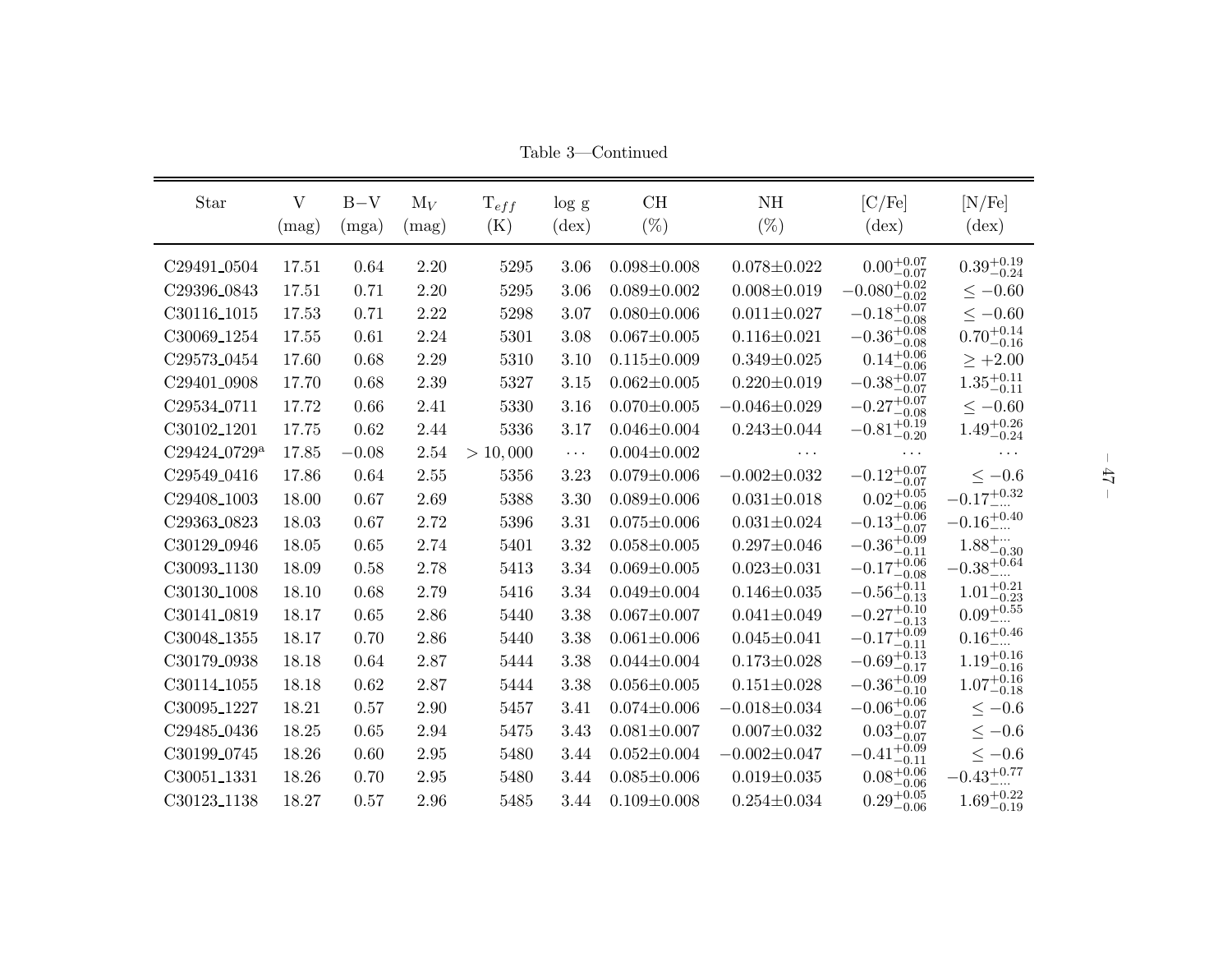Star V B−V  $M_V$  $V \tT_{eff}$  log g CH NH [C/Fe] [N/Fe]  $(\text{mag}) \quad (\text{mag}) \quad (\text{mag}) \quad (\text{K}) \quad (\text{dex}) \quad (\%)$  ( $(\%)$ ) (dex) (dex) C29387\_0716  $7\_0716$  18.27 0.64 2.96 5485 3.44  $0.043 \pm 0.003$   $0.234 \pm 0.022$   $-0.67^{+0.14}_{-0.14}$  $\frac{4}{4}$  1.58<sup>+0.12</sup> C30146\_0829  $\begin{array}{ccccccccc}\n 18.28 & 0.64 & 2.97 & 5491 & 3.45 & 0.058 \pm 0.004 & 0.088 \pm 0.028 & -0.26^{+0.08}_{-0.08} \\
18.32 & 0.63 & 3.01 & 5515 & 3.47 & 0.061 \pm 0.004 & 0.109 \pm 0.019 & -0.17^{+0.07}_{-0.08}\n \end{array}$  $\frac{8}{8}$  0.68 $\frac{+0.21}{-0.26}$ C29417<sub>-0953</sub>  $\begin{array}{cccccc} 0.63 & 3.01 & 5515 & 3.47 & 0.061 \pm 0.004 & 0.109 \pm 0.019 & -0.17^{+0.07}_{-0.08} \ 0.52 & 3.08 & 5574 & 3.52 & 0.024 \pm 0.002 & -0.010 \pm 0.032 & \cdots \end{array}$  $\begin{bmatrix} 0.07 & 0.87 + 0.13 \\ -0.08 & 0.87 - 0.14 \\ \cdots & \cdots \end{bmatrix}$ C30124<sub>-0922</sub> <sup>0922</sup> 18.39 0.52 3.08 <sup>5574</sup> 3.52 0.024±0.002 <sup>−</sup>0.010±0.032 · · · · · · C30056\_1227  $\frac{6.1227}{18.40}$   $\frac{18.40}{0.56}$   $\frac{3.09}{5585}$   $\frac{5585}{3.53}$   $\frac{0.024 \pm 0.005}{0.226 \pm 0.040}$   $\cdots$   $\frac{1.64^{+0.23}}{-0.225 \pm 0.040}$ C29504\_0630  $0.0630$  18.41  $0.54$  3.10 5596 3.53  $0.024 \pm 0.003$   $0.099 \pm 0.024$   $\cdots$   $0.89^{+0.17}_{-0.20}$ C29560\_0528  $18.42$   $0.62$   $3.11$   $5609$   $3.54$   $0.049\pm0.004$   $0.120\pm0.042$   $-0.28^{+0.09}_{-0.12}$ <br> $18.47$   $0.58$   $3.16$   $5690$   $3.59$   $0.020\pm0.015$   $0.345\pm0.059$   $\cdots$  $0.89^{+0.17}_{-0.20}$ <br>  $1.05^{+0.26}_{-0.32}$ <br>  $\geq +2.0$ C30165\_0939  $\frac{5.0939}{2}$  18.47 0.58 3.16 5690 3.59 0.020 $\pm$ 0.015 0.345 $\pm$ 0.059 · ·  $\geq$   $+2.0$ C30108\_1109 <sup>1109</sup> 18.47 0.54 3.16 <sup>5690</sup> 3.59 0.017±0.003 0.026±0.031 · · · <sup>0</sup>.11+0.<sup>51</sup>  $0.11^{+0.51}_{-...}$  $1.33\substack{+0.17 \\ -0.19}$ C29475\_0512  $5.0512$  18.52 0.55 3.21 5802 3.65 0.026±0.003 0.131±0.028 · · 1.33<sup>+0.17</sup> C29455<sub>-0524</sub>  $5\_0524$  18.60 0.56 3.29 6000 3.75 0.040 $\pm$ 0.003 0.030 $\pm$ 0.030 0.06 $^{+0.08}_{-0.12}$  $0.06^{+0.08}_{-0.12}$   $0.68^{+0.39}_{-0.12}$ <br> $\cdots$   $1.26^{+0.21}_{-0.26}$ C29444\_0618  $\frac{4.0618}{1.26}$  18.60 0.54 3.29 6000 3.75 0.025±0.003 0.081±0.028 · · · 1.26<sup>+0.21</sup> C29413\_1021  $3.1021$  18.92 0.45 3.61 6477 4.02 0.028 $\pm$ 0.003 0.000 $\pm$ 0.024 · · 0.68 $^{+0.78}_{-...}$  $0.68^{+0.78}_{-0.78}$ C29461\_0905 <sup>0905</sup> 19.13 0.43 3.82 <sup>6569</sup> 4.12 0.027±0.002 · · · · · · · · · C30149<sub>-1009</sub>  $\frac{9.1009}{2.071}$   $\frac{19.16}{2.05}$   $\frac{0.50}{0.55}$   $\frac{3.85}{0.575}$   $\frac{6575}{4.14}$   $\frac{0.028 \pm 0.005}{0.028 \pm 0.005}$   $\frac{-0.010 \pm 0.046}{0.010 \pm 0.046}$  ... C29533\_0714  $\frac{3.0714}{2}$   $\frac{19.26}{2}$   $\cdots$   $\frac{3.95}{2}$   $\frac{6575}{2}$   $\frac{4.17}{2}$   $\frac{0.008 \pm 0.005}{2}$   $\cdots$   $\cdots$   $\cdots$   $\cdots$ C29457\_0518  $7.0518$  19.27 0.44 3.96 6581 4.18 0.022 $\pm$ 0.003 · ·  $-0.46^{+0.85}$  $-0.46^{+0.85}_{-...}$  $\cdot \cdot \cdot$ C29448\_0655 <sup>0655</sup> 19.51 0.44 4.20 <sup>6559</sup> 4.27 0.010±0.004 · · · · · · · · · C30130<sub>-0945</sub> <sup>0945</sup> 19.53 0.45 4.22 <sup>6554</sup> 4.27 0.015±0.005 <sup>−</sup>0.005±0.049 · · · · · · C29443\_0958  $3.0958$  20.83 0.60 5.52 5997 4.58 0.027 $\pm$ 0.004 −0.011 $\pm$ 0.038 · · · · · · · · ·

Table 3—Continued

<sup>a</sup>Hot star on extended HB in M15.

<sup>b</sup>This object is a close pair.

– 48 –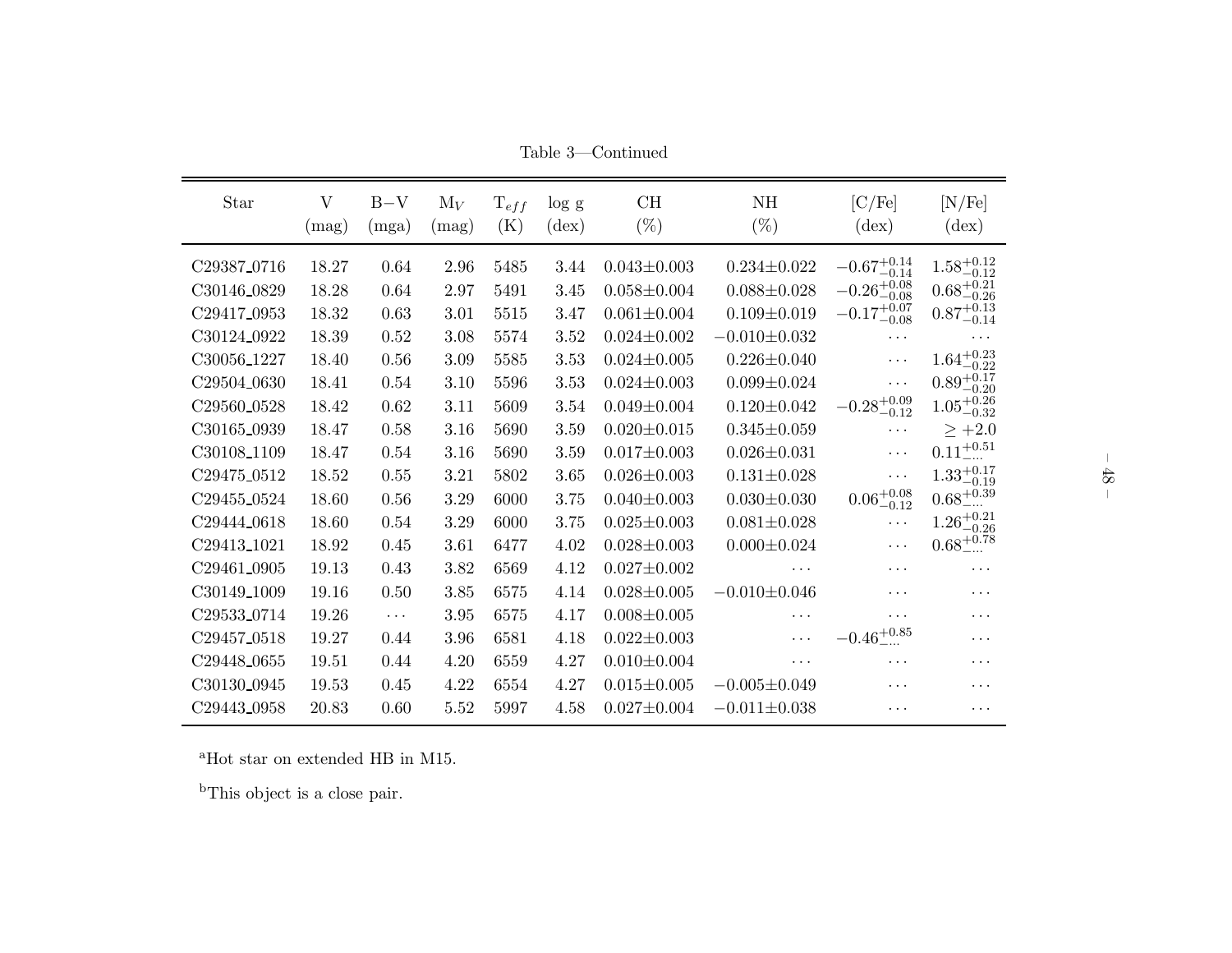|                                      |         |        | $\Delta$ (m-M) <sub>V</sub> = -0.10 |                 |                 | $\Delta[O/Fe] = +0.20$ |                 | $C^{12}/C^{13} = 4^a$ |                 | $[Fe/H] = -2.42^b$ | Turb = $1.5 \text{ km/s}$ |                 |
|--------------------------------------|---------|--------|-------------------------------------|-----------------|-----------------|------------------------|-----------------|-----------------------|-----------------|--------------------|---------------------------|-----------------|
| Star                                 | [C/Fe]  | [N/Fe] | $\Delta$ [C/Fe]                     | $\Delta$ [N/Fe] | $\Delta$ [C/Fe] | $\Delta$ [N/Fe]        | $\Delta$ [C/Fe] | $\Delta$ [N/Fe]       | $\Delta$ [C/Fe] | $\Delta$ [N/Fe]    | $\Delta$ [C/Fe]           | $\Delta$ [N/Fe] |
| C30215_0807                          | 0.11    | 0.38   | 0.01                                | 0.01            | 0.00            | 0.00                   | 0.00            | 0.00                  | 0.14            | 0.16               | 0.02                      | 0.00            |
| C <sub>29442</sub> _0710             | $-0.61$ | 1.34   | 0.01                                | 0.01            | $-0.01$         | 0.00                   | 0.00            | 0.00                  | 0.23            | 0.15               | 0.04                      | 0.01            |
| C <sub>29</sub> 387_0716             | $-0.67$ | 1.58   | 0.12                                | 0.07            | $-0.01$         | 0.00                   | $-0.01$         | 0.00                  | 0.33            | 0.16               | 0.07                      | 0.03            |
| C <sub>3</sub> 0146 <sub>-0829</sub> | $-0.26$ | 0.68   | 0.11                                | 0.09            | 0.00            | 0.00                   | 0.00            | 0.00                  | 0.23            | 0.17               | 0.05                      | 0.01            |

Table 4. Changes in Derived <sup>C</sup> and <sup>N</sup> Abundances for Different Model Parameters

aReduced from the adopted value of  $\rm C^{12}/C^{13}\rm=$  10.

 ${}^{\text{b}}\text{Reduced from the adopted value of [Fe/H]} = -2.22 \text{ dex}.$